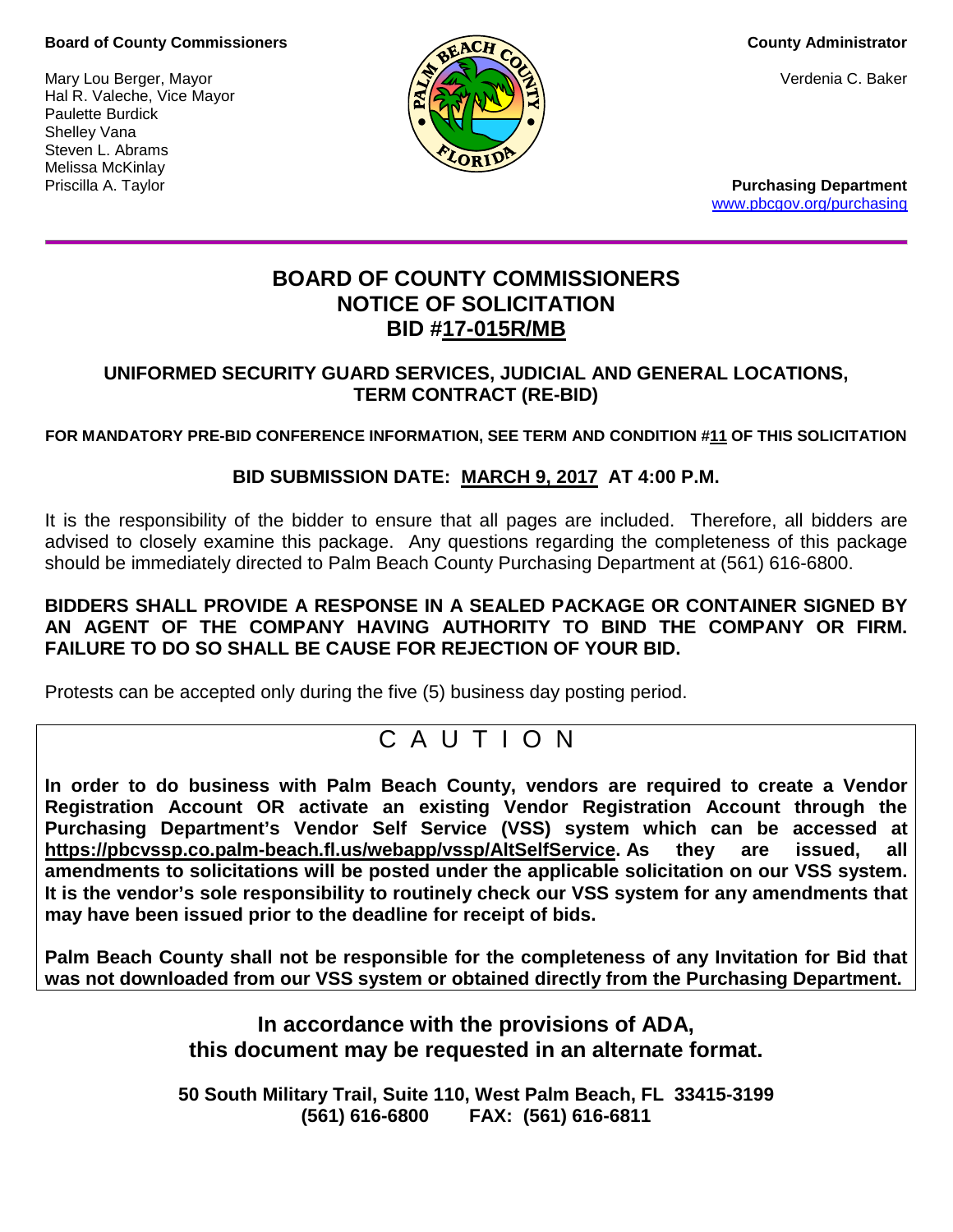# **BOARD OF COUNTY COMMISSIONERS** Palm Beach County **INVITATION FOR BID**

| BID #17-015R/MB                                                | BID TITLE: UNIFORMED SECURITY GUARD SERVICES, JUDICIAL AND GENERAL<br>LOCATIONS, TERM CONTRACT (RE-BID) |                               |
|----------------------------------------------------------------|---------------------------------------------------------------------------------------------------------|-------------------------------|
| PURCHASING DEPARTMENT CONTACT: KRISTEN A. MONNETT              |                                                                                                         | TELEPHONE NO.: (561) 616-6824 |
| E-MAIL ADDRESS: kmonnett@pbcgov.org<br>FAX NO.: (561) 242-6724 |                                                                                                         |                               |

All bid responses must be received on or before March 9, 2017, prior to 4:00 p.m., Palm Beach County local time. **SUBMIT BID TO**: Palm Beach County Purchasing Department, 50 South Military Trail, Suite 110, West Palm Beach, FL 33415-3199.

This Invitation for Bid, General Conditions, Instructions to Bidders, Special Conditions, Specifications, Attachments, Amendments (if issued), and / or any other referenced document form a part of this bid solicitation and response thereto, and by reference are made a part thereof. The selected awardee shall be bound by all terms, conditions and requirements in these documents.

**PURPOSE AND EFFECT**: It is the purpose and intent of this solicitation to secure bids for item(s) and / or services as listed herein. The selected awardee is hereby placed on notice that acceptance of its bid by Palm Beach County shall constitute a binding contract.

# **GENERAL CONDITIONS, INSTRUCTIONS AND INFORMATION FOR BIDDERS**

# **GENERAL CONDITIONS**

#### **1. GENERAL INFORMATION**

Bidders are advised that this package constitutes the complete set of specifications, terms, and conditions which forms the binding contract between Palm Beach County and the successful bidder. Changes to this Invitation for Bid may be made only by written amendment issued by the County Purchasing Department. Bidders are further advised to closely examine every section of this document, to ensure that all sequentially numbered pages are present, and to ensure that it is fully understood. Questions or requests for explanations or interpretations of this document must be submitted to the Purchasing Department contact in writing in sufficient time to permit a written response prior to the published bid submission time. Oral explanations or instructions given by any County agent are not binding and should not be interpreted as altering any provision of this document. Bidder certifies that this bid is made without reliance on any oral representations made by the County.

The obligations of Palm Beach County under this award are subject to the availability of funds lawfully appropriated for its purpose.

#### **2. LEGAL REQUIREMENTS**

**a. COMPLIANCE WITH LAWS AND CODES**: Federal, State, County and local laws, ordinances, rules and regulations that in any manner affect the items covered herein apply. Lack of knowledge by the bidder shall in no way be a cause for relief from responsibility. The successful bidder shall strictly comply with Federal, State and local building and safety codes. Equipment shall meet all State and Federal Safety regulations. Bidder certifies that all products (materials, equipment, processes, or other items supplied in response to this bid) contained in its bid meets all ANSI, NFPA, and all other Federal and State requirements. Bidder further certifies that, if it is the successful bidder, and the product delivered is subsequently found to be deficient in any of the aforementioned requirements in effect on date of delivery, all costs necessary to bring the product into compliance shall be borne by the bidder.

Any toxic substance provided to the County as a result of this solicitation or resultant contract shall be accompanied by its Safety Data Sheet (SDS).

The Uniform Commercial Code (Florida Statutes, Chapter 672) shall prevail as the basis for contractual obligations between the successful bidder and Palm Beach County for any terms and conditions not specifically stated in the Invitation for Bid.

- **DISCRIMINATION PROHIBITED:** Palm Beach County is committed to assuring equal opportunity in the award of contracts and complies with all laws prohibiting discrimination. Pursuant to Palm Beach County Resolution R-2014-1421, as may be amended, the successful bidder warrants and represents that all of its employees are treated equally during employment without regard to race, color, religion, disability, sex, age, national origin, ancestry, marital status, familial status, sexual orientation, gender identity and expression or genetic information. Per Resolution R-2014- 1421, as may be amended, the successful bidder shall comply with the requirements set forth in Section 3.n. hereinbelow.
- **c. INDEPENDENT CONTRACTOR RELATIONSHIP**: The successful bidder is, and shall be, in the performance of all work, services, and activities under this Contract, an Independent Contractor and not an employee, agent, or servant of the COUNTY. All persons engaged in any of the work or services performed pursuant to this Contract shall at all times, and in all places, be subject to the successful bidder's sole direction, supervision, and control. successful bidder shall exercise control over the means and manner in which it and its employees perform the work, and in all respects the successful bidder's relationship, and the relationship of its employees, to the COUNTY shall be that of an Independent Contractor and not as employees or agents of the COUNTY.
- **d. CRIMINAL HISTORY RECORDS CHECK ORDINANCE**: Pursuant to Palm Beach County Code Section 2-371 through 2-377, the Palm Beach County Criminal History Records Check Ordinance ("Ordinance"), the County will conduct fingerprint based criminal history record checks on all persons not employed by the County who repair, deliver, or provide goods or services for, to, or on behalf of the County. A fingerprint based criminal history record check shall be conducted on all employees of vendors, contractors, and subcontractors of contractors, including repair persons and delivery persons, who are unescorted when entering a facility determined to be either a critical facility ("Critical Facilities") or a criminal justice information facility ("CJI Facilities"), which are critical to the public safety and security of the County. County facilities that require this heightened level of security are identified in Resolution R-2003-1274, as amended. In October 2013, compliance with the requirements of the U. S.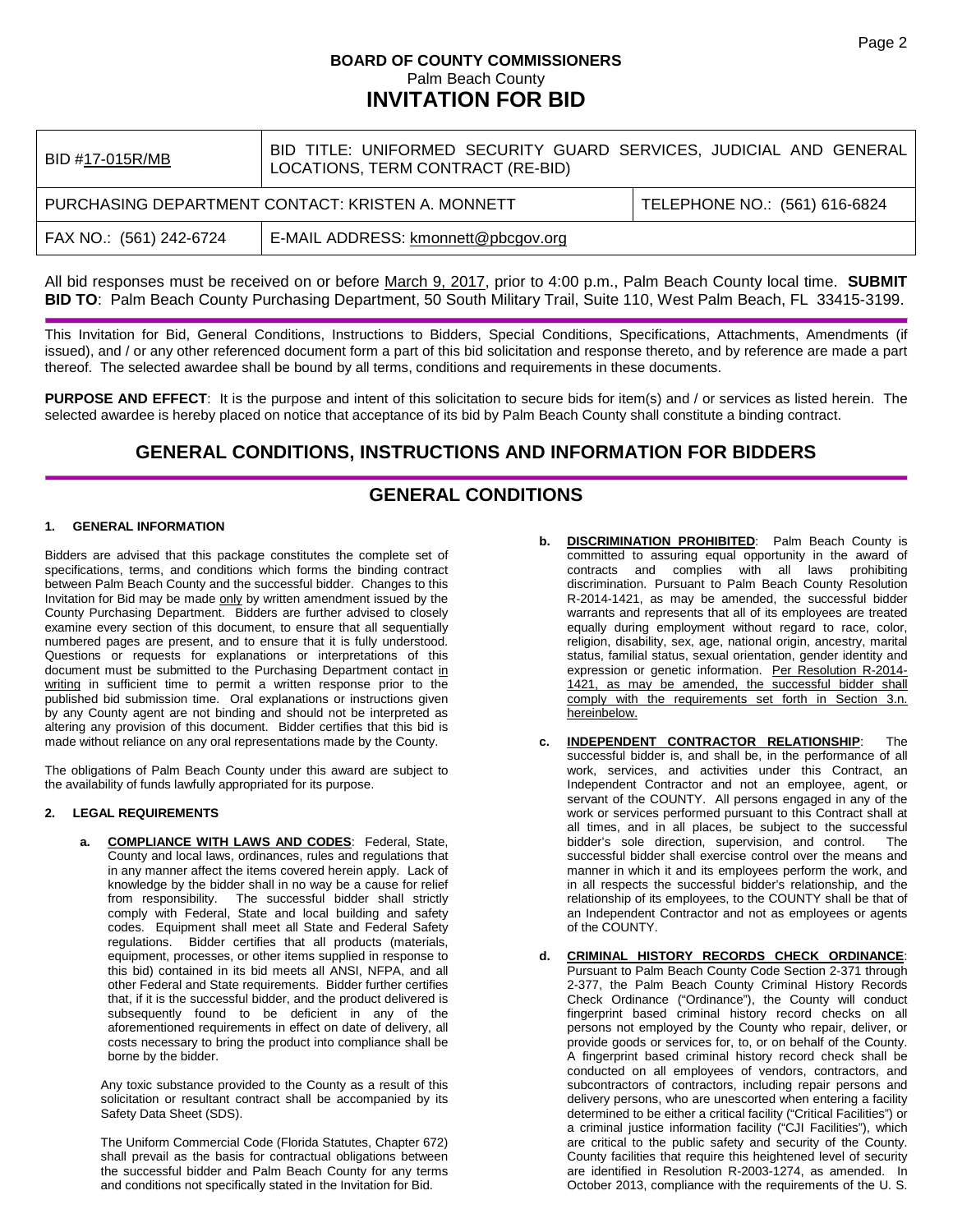Federal Bureau of Investigations CJI Security Policy was added to the Ordinance, which includes a broad list of disqualifying offenses. The bidder is solely responsible for understanding the financial, schedule, and / or staffing<br>implications of this Ordinance. Further, the bidder implications of this Ordinance. acknowledges that its bid price includes any and all direct or indirect costs associated with compliance with this Ordinance, except for the applicable FDLE / FBI fees that shall be paid by the County.

- **e. PUBLIC ENTITY CRIMES**: F.S. 287.133 requires Palm Beach County to notify all bidders of the following: "A person or affiliate who has been placed on the convicted vendor list following a conviction for a public entity crime may not submit a bid on a contract with a public entity for the construction or repair of a public building or public work, may not submit bids on leases of real property to a public entity, may not be awarded or perform work as a contractor, supplier, subcontractor, or consultant under a contract with any public entity, and may not transact business with any public entity in excess of the threshold amount provided in F.S. 287.017 for CATEGORY TWO for a period of 36 months from the date of being placed on the convicted vendor list."
- **f. NON-COLLUSION**: Bidder certifies that it has entered into no agreement to commit a fraudulent, deceitful, unlawful, or wrongful act, or any act which may result in unfair advantage for one or more bidders over other bidders. Conviction for the Commission of any fraud or act of collusion in connection with any sale, bid, quotation, proposal or other act incident to doing business with Palm Beach County may result in permanent debarment.

No premiums, rebates or gratuities are permitted; either with, prior to or after any delivery of material or provision of services. Any such violation may result in award cancellation, return of materials, discontinuation of services, and removal from the vendor bid list(s), and / or debarment or suspension from doing business with Palm Beach County.

**g. LOBBYING**: Bidders are advised that the "Palm Beach County Lobbyist Registration Ordinance" prohibits a bidder or anyone representing the bidder from communicating with any County Commissioner, County Commissioner's staff, or any employee authorized to act on behalf of the Commission to award a particular contract regarding its bid, i.e., a "Cone of Silence".

The "Cone of Silence" is in effect from the date / time of the deadline for submission of the bid, and terminates at the time that the Board of County Commissioners or a County Department authorized to act on their behalf, awards or approves a contract, rejects all bids, or otherwise takes action which ends the solicitation process.

Bidders may, however, contact any County Commissioner, County Commissioner's staff, or any employee authorized to act on behalf of the Commission to award a particular contract, via written communication, i.e., facsimile, e-mail or U.S. mail. Violations of the "Cone of Silence" are punishable by a fine of \$250.00 per violation.

- **h. CONFLICT OF INTEREST**: All bidders shall disclose with their bid the name of any officer, director, or agent who is also an employee or a relative of an employee of Palm Beach County. Further, all bidders shall disclose the name of any County employee or relative of a County employee who owns, directly or indirectly, an interest of ten percent or more in the bidder's firm or any of its branches.
- **i. SUCCESSORS AND ASSIGNS**: The County and the successful bidder each binds itself and its successors and assigns to the other party in respect to all provisions of this Contract. Neither the County nor the successful bidder shall assign, sublet, convey or transfer its interest in this Contract without the prior written consent of the other.
- **j. INDEMNIFICATION**: Regardless of the coverage provided by any insurance, the successful bidder shall indemnify, save harmless and defend the County, its agents, servants, or employees from and against any and all claims, liability,

losses and / or causes of action which may arise from any negligent act or omission of the successful bidder, its subcontractors, agents, servants or employees during the course of performing services or caused by the goods provided pursuant to these bid documents and / or resultant contract.

**k. PUBLIC RECORDS, ACCESS AND AUDITS**: Any material submitted in response to this solicitation is considered a public document in accordance with Section 119.07, F.S. This includes material which the responding bidder might consider to be confidential. All submitted information that the responding bidder believes to be confidential and exempt from disclosure (i.e., a trade secret or as provided for in Section 119.07 and Section 812.081, F.S.) must be specifically identified as such. Upon receipt of a public records request for such information, a determination will be made as to whether the identified information is, in fact, confidential.

The bidder shall maintain records related to all charges, expenses, and costs incurred in estimating and performing the work for at least three (3) years after completion or termination of this Contract. The COUNTY shall have access to such records as required in this Section for the purpose of inspection or audit during normal business hours, at the Bidder's place of business.

Notwithstanding anything contained herein, as provided under Section 119.0701, F.S., if the Bidder: **(i) provides a service; and (ii) acts on behalf of the COUNTY as provided under Section 119.011(2), F.S.**, the Bidder shall comply with the requirements of Section 119.0701, Florida Statutes, as it may be amended from time to time. The Bidder is specifically required to:

- 1. Keep and maintain public records required by the COUNTY to perform services provided under this Contract.
- 2. Upon request from the COUNTY's Custodian of Public Records ("County's Custodian") or COUNTY's representative/liaison, on behalf of the County's Custodian, provide the COUNTY with a copy of the requested records or allow the records to be inspected or copied within a reasonable time at a cost that does not exceed the cost provided in Chapter 119 or as otherwise provided by law. The Bidder further agrees that all fees, charges and expenses shall be determined in accordance with Palm Beach County PPM CW-F-002, Fees Associated with Public Records Requests, as it may be amended or replaced from time to time.
- 3. Ensure that public records that are exempt, or confidential and exempt from public records disclosure requirements are not disclosed except as authorized by law for the duration of the contract term and following completion of the Contract, if the Bidder does not transfer the records to the public agency. Nothing contained herein shall prevent the disclosure of or the provision of records to the COUNTY.
- 4. Upon completion of the Contract, the Bidder shall transfer, at no cost to the COUNTY, all public records in possession of the Bidder unless notified by COUNTY's representative/liaison, on behalf of the County's Custodian, to keep and maintain public records required by the COUNTY to perform the service. If the Bidder transfers all public records to the COUNTY upon completion of the Contract, the Bidder shall destroy any duplicate public records that are exempt, or confidential and exempt from public records disclosure requirements. If the Bidder keeps and maintains public records upon completion of the Contract, the Bidder shall meet all applicable requirements for retaining public records. All records stored electronically by the Bidder must be provided to the COUNTY, upon request of the County's Custodian or the COUNTY's representative/liaison, on behalf of the County's Custodian, in a format that is compatible with the information technology systems of COUNTY, at no cost to COUNTY.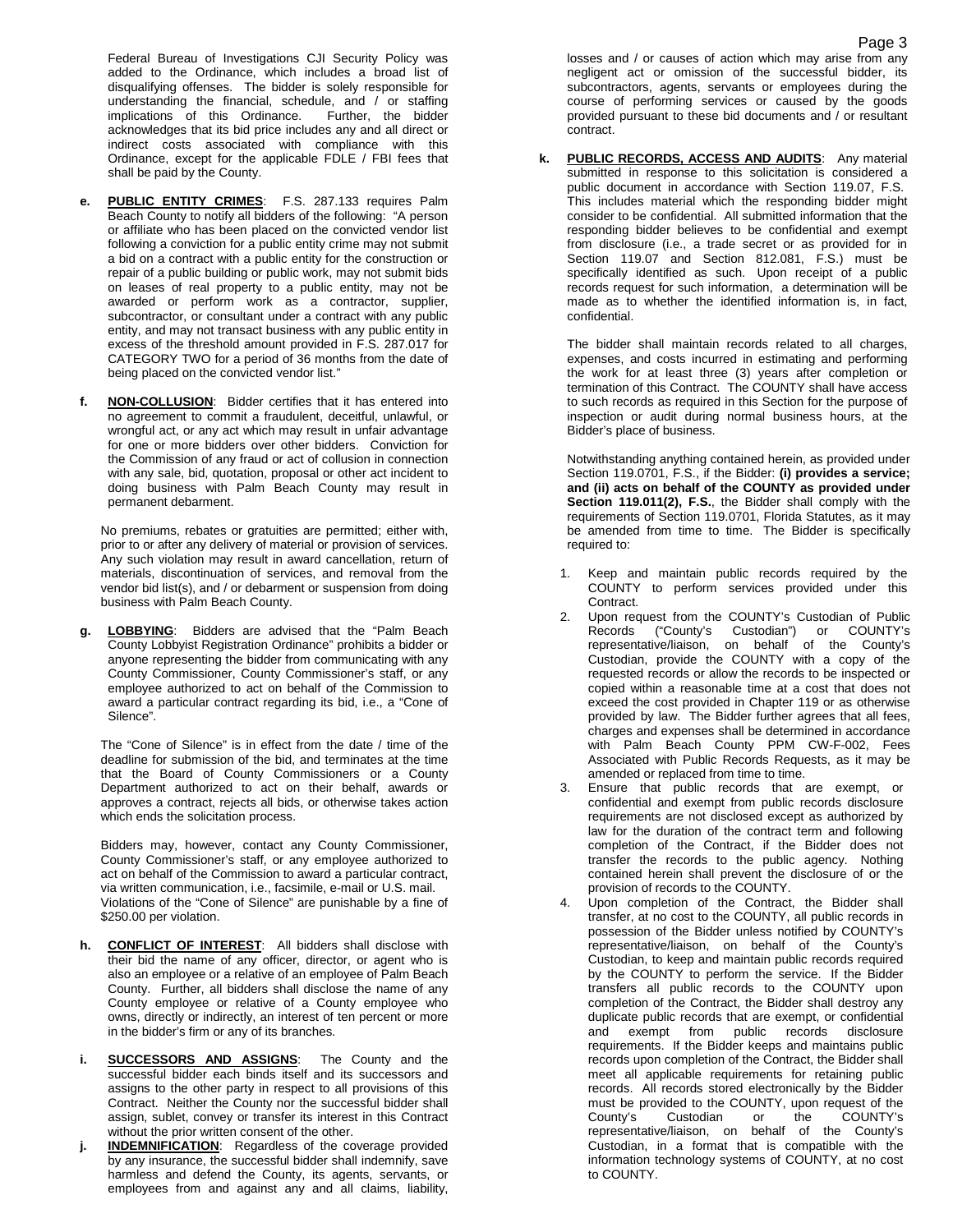Bidder acknowledges that it has familiarized itself with the requirements of Chapter 119, F. S., and other requirements of state law applicable to public records not specifically set forth herein. Failure of the Bidder to comply with the requirements of this Section, Chapter 119, F.S. and other applicable requirements of state law, shall be a material breach of this Contract. COUNTY shall have the right to exercise any and all remedies available to it for breach of contract, including but not limited to, the right to terminate for cause.

**IF THE BIDDER HAS QUESTIONS REGARDING THE APPLICATION OF CHAPTER 119, FLORIDA STATUTES, TO THE BIDDER'S DUTY TO PROVIDE PUBLIC RECORDS RELATING TO THIS CONTRACT, PLEASE CONTACT THE CUSTODIAN OF PUBLIC RECORDS AT RECORDS REQUEST, PALM BEACH COUNTY PUBLIC AFFAIRS DEPARTMENT, 301 N. OLIVE AVENUE, WEST PALM BEACH, FL 33401, BY E-MAIL AT [RECORDSREQUEST@PBCGOV.](mailto:RECORDSREQUEST@PBCGOV.ORG) [ORG](mailto:RECORDSREQUEST@PBCGOV.ORG) OR BY TELEPHONE AT 561-355-6680.**

- **l. INCORPORATION, PRECEDENCE, JURISDICTION**: This Invitation for Bid shall be included and incorporated in the final award. The order of contractual precedence shall be the bid document (original terms and conditions), bid response, and purchase order or term contract order. Any and all legal action necessary to enforce the award or the resultant contract shall be held in Palm Beach County and the contractual obligations shall be interpreted according to the laws of Florida.
- **m. LEGAL EXPENSES**: The County shall not be liable to a bidder for any legal fees, court costs, or other legal expenses arising from the interpretation or enforcement of this contract, or from any other matter generated by or relating to this contract.
- **n. NO THIRD PARTY BENEFICIARIES**: No provision of this Contract is intended to, or shall be construed to, create any third party beneficiary or to provide any rights to any person or entity not a party to this Contract, including but not limited to any citizen or employees of the County and / or successful bidder.
- **o. SCRUTINIZED COMPANIES (WHEN CONTRACT VALUE IS GREATER THAN \$1 MILLION):** As provided in F.S. 287.135, by entering into a Contract or performing any work in furtherance of this Invitation for Bid, the BIDDER certifies that it, its affiliates, suppliers, subcontractors and consultants who will perform hereunder, have not been placed on the Scrutinized Companies With Activities in Sudan List or Scrutinized Companies With Activities in The Iran Petroleum Energy Sector List created pursuant to F.S. 215.473, , or on the Scrutinized Companies that boycott Israel List, or is engaged in a boycott of Israel, pursuant to F.S. 215.4725, or is engaged in business operations in Cuba or Syria.

If the County determines, using credible information available to the public, that a false certification has been submitted by BIDDER, the resulting Contract from this Invitation for Bid may be terminated and a civil penalty equal to the greater of \$2 million or twice the amount of this Contract shall be imposed, pursuant to F.S. 287.135.

#### **3. BID SUBMISSION**

- **a. SUBMISSION OF RESPONSES**: **All bid responses must be submitted on the provided Invitation for Bid "Response" Form.** Bid responses on vendor letterhead / quotation forms shall not be accepted. **Responses must be typewritten, written in ink or a photocopy** and must be signed by an agent of the company having authority to bind the company or firm. **FAILURE TO SIGN THE BID RESPONSE FORM AT THE INDICATED PLACES SHALL BE CAUSE FOR REJECTION OF THE BID.** Bid responses are to be submitted to the Palm Beach County Purchasing Department no later than the time indicated on the solicitation preamble, and must be submitted in a sealed envelope or container bearing the bid number for proper handling.
- **b. CERTIFICATIONS, LICENSES AND PERMITS**: Unless otherwise directed in sub-paragraph d. (Local Preference) or the Special Conditions of this bid, bidder should include with its bid a copy of all applicable Certificates of Competency issued by the State of Florida or the Palm Beach County Construction Industry Licensing Board in the name of the bidder shown on the bid response page. It shall also be the responsibility of the successful bidder to maintain a current Local Business Tax Receipt (Occupational License) for Palm Beach County and all permits required to complete this contractual service at no additional cost to Palm Beach County. A Palm Beach County Local Business Tax Receipt (Occupational License) is required unless specifically exempted by law. In lieu of a Palm Beach County Local Business Tax Receipt (Occupational License), the bidder should include the current Local Business Tax Receipt (Occupational License) issued to the bidder in the response. It is the responsibility of the successful bidder to ensure that all required certifications, licenses and permits are maintained in force and current throughout the term of the contract. Failure to meet this requirement shall be considered default of contract.

#### **c. SBE BID DOCUMENT LANGUAGE**

#### **Item 1 – Policy**

It is the policy of the Board of County Commissioners of Palm Beach County, Florida, that SBE(s) have the maximum practical opportunity to participate in the competitive process of supplying goods, services and construction to the County. To that end, the Board of County Commissioners adopted a Small Business Ordinance which is codified in Sections 2- 80.21 through 2-80.34 (as amended) of the Palm Beach County Code, which sets forth the County's requirements for the SBE program, and is incorporated in this solicitation. Compliance with the requirements contained in this section shall result in a bidder being deemed responsive to SBE requirements. The provisions of this Ordinance are applicable to this solicitation, and shall have precedence over the provisions of this solicitation in the event of a conflict.

Although preferences will not be extended to certified M/WBEs, unless otherwise provided by law, businesses eligible for certification as an M/WBE are encouraged to maintain their certification in order to assist in the tracking of M/WBE availability and awards of contracts to M/WBEs. This information is vital to determining whether race and gender neutral programs assist M/WBE firms or whether race and gender preferences are necessary in order to address any continued discrimination in the market.

#### **Item 2 – SBE Goals**

The County has established a minimum goal of 15% SBE participation for all County solicitations, inclusive of all alternates and change orders. This goal is a minimum, and no rounding will be accepted.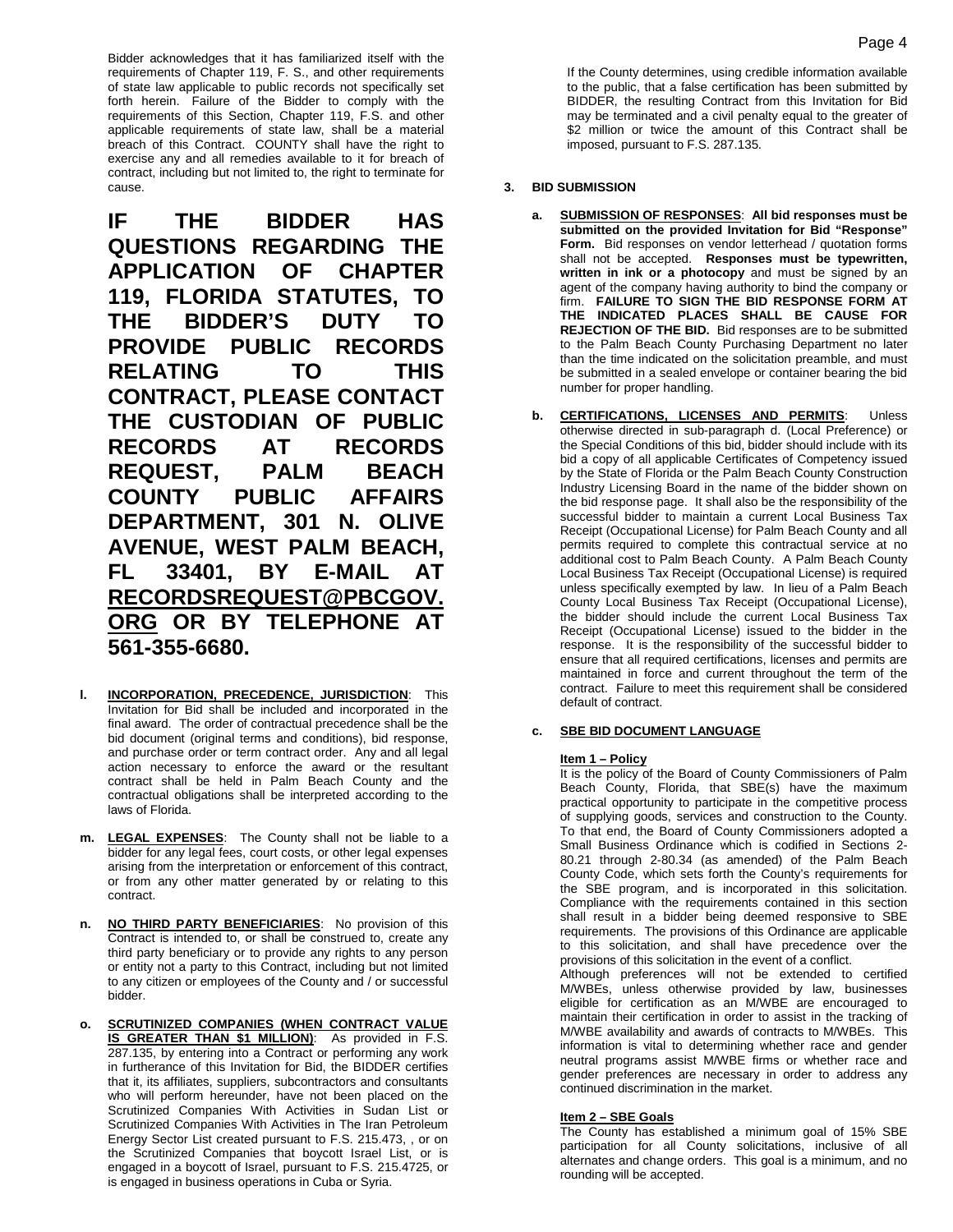#### **Item 3 – Ranking of Responsive Bidders**

Bidders who meet the SBE goal will be deemed to be responsive to the SBE requirement.

- a. In evaluating competitive bids or quotes between \$1,000 and one million dollars (\$1,000,000) where the low bidder is non-responsive to the SBE requirement, the contract shall be awarded to the low bidder responsive to the SBE requirement as long as the bid does not exceed the low bid amount by 10%. In the event there are no bidders responsive to the SBE requirement, the contract shall be awarded to the bidder with the greatest SBE participation in excess of seven percent (7%) participation, as long as the bid does not exceed the low bid amount by ten percent (10%).
- b. In evaluating bids in excess of one million dollars (\$1,000,000), where the low bidder is non-responsive to the SBE requirement, the contract shall be awarded to the low bidder responsive to the SBE requirements provided that such bid does not exceed the lowest responsive bid by more than one hundred thousand dollars (\$100,000) plus three percent (3%) of the total bid in excess of one million dollars (\$1,000,000). In the event there are no bidders responsive to the SBE goal, the contract shall be awarded to the bidder with the greatest SBE participation in excess of seven percent (7%) participation, provided that such bid does not exceed the lowest responsive bid by more than one hundred thousand dollars (\$100,000) plus three percent (3%) of the total bid in excess of one million dollars (\$1,000,000).

#### **Item 4 – Bid Submission Documentation**

SBE bidders, bidding as prime contractors, are advised that they must complete Schedule 1 and Schedule 2, listing the work to be performed by their own workforce, as well as the work to be performed by any SBE subcontractor. Failure to include this information on Schedule 1 will result in the participation by the SBE prime bidders own workforce NOT being counted towards meeting the SBE goal. This requirement applies even if the SBE contractor intends to perform 100% of the work with their own workforce.

Bidders are required to submit with their bid the appropriate SBE-M/WBE schedules in order to be deemed responsive to the SBE requirements. SBE-M/WBE documentation to be submitted is as follows:

#### **Schedule 1 – List of Proposed SBE and M/WBE Participation**

This list shall contain the names of the SBE Prime SBE and subcontractors intended to be used in performance of the contract, if awarded. This schedule shall also be used if an SBE prime bidder is utilizing ANY subcontractors.

#### **(Only Job Order Contracting (JOC) contracts and Task Authorizations for annual contracts may be excluded from this requirement.)**

#### **Schedule(s) 2 – Letter(s) of Intent to Perform as an SBE or M/WBE Subcontractor**

A Schedule 2 shall be completed by the SBE Prime. A Schedule 2 shall be completed and signed by the proposed SBE subcontractor listed on Schedule 1. SBE Primes and SBE Subcontractors shall specify the type of work to be performed, the cost and / or percentage. If the SBE intends to subcontract any portion of the job to another certified SBE, or non-SBE, they are required to list the amount and the name of the subcontractor on this form. The Prime may count toward its SBE goal second and third tiered SBE subcontractors; provided that the Prime submits a completed Schedule 2 form for each SBE subcontractor. Additional sheets may be used as needed. In lieu of a Schedule 2, a detailed responsive proposal may be acceptable.

#### **Item 5 – SBE Certification**

Only those firms certified by Palm Beach County at the time of bid submission shall be counted toward the established SBE goals. Upon receipt of a complete application, **IT TAKES UP TO NINETY (90) DAYS TO BECOME CERTIFIED AS AN**  **SBE WITH PALM BEACH COUNTY.** It is the responsibility of the bidder to confirm the certification of any proposed SBE; therefore, it is recommended that bidders visit the on-line Vendor Directory at [www.pbcgov.org/osba](http://www.pbcgov.org/osba) to verify SBE certification.

#### **Item 6 – Counting SBE Participation (and M/WBE Participation for Tracking Purposes)**

- a. Once a firm is determined to be an eligible SBE according to the Palm Beach County certification procedures, the County or the Prime may count toward its SBE goals only that portion of the total dollar value of a contract performed by the SBE. Prior to issue, total dollar value of a contract will be determined by the PBC user department by defining factors to be considered as value. Total dollar value of retail contracts shall be determined by Gross Receipts.
- b. The County may count toward its SBE goals the total value of a contract awarded to an eligible SBE firm that subsequently is decertified or whose certification has expired after a contract award date or during the performance of the contract.
- c. The County or Prime may count toward its SBE goal a portion of the total dollar value of a contract with a joint venture, eligible under the standards for certification, equal to the percentage of the ownership and control of the SBE partner in the joint venture.
- d. The County or Prime may count toward its SBE goal the entire expenditures for materials and equipment purchased by an SBE subcontractor, provided that the SBE subcontractor has the responsibility for the installation of the purchased materials and equipment.
- e. The County or Prime may count the entire expenditure to an SBE manufacturer (i.e., a supplier / distributor that produces goods from raw materials or substantially alters the goods before resale).
- f. The County or Prime may count sixty percent (60%) of its expenditure to SBE suppliers / distributors that are not manufacturers.
- The County or Prime may count toward its SBE goal second and third tiered SBE subcontractors; provided that the Prime submits a completed Schedule 2 form for each SBE subcontractor.
- h. The County or Prime may only count toward its SBE goal the goods and services in which the SBE is certified and performs with its own forces.

#### **Item 7 – Responsibilities After Contract Award**

#### **Schedule 3 – SBE-M/WBE Activity Form**

This form shall be submitted by the prime contractor with each payment application when SBE subcontractors are utilized in the performance of the contract. This form shall contain the names of all SBE subcontractors, specify the subcontracted dollar amount for each subcontractor and show amount drawn and payments to date issued to subcontractors. This form is intended to be utilized on all non-professional services contracts.

#### **Schedule 4 – SBE-M/WBE Payment Certification**

A Schedule 4 for each SBE sub shall be completed and signed by the proposed SBE after receipt of payment from the Prime. If a SBE subcontractor intends to disburse any funds associated with this payment to any subcontractor for labor provided on this contract, the amount and name of the subcontractor must be listed on this form. In addition, if the named subcontractor is a certified SBE, then a Schedule 4 shall be completed and signed by the named SBE after receipt of payment from the SBE subcontractor. When applicable, the Prime shall submit this form with each application submitted to the County for payment to document payment issued to a sub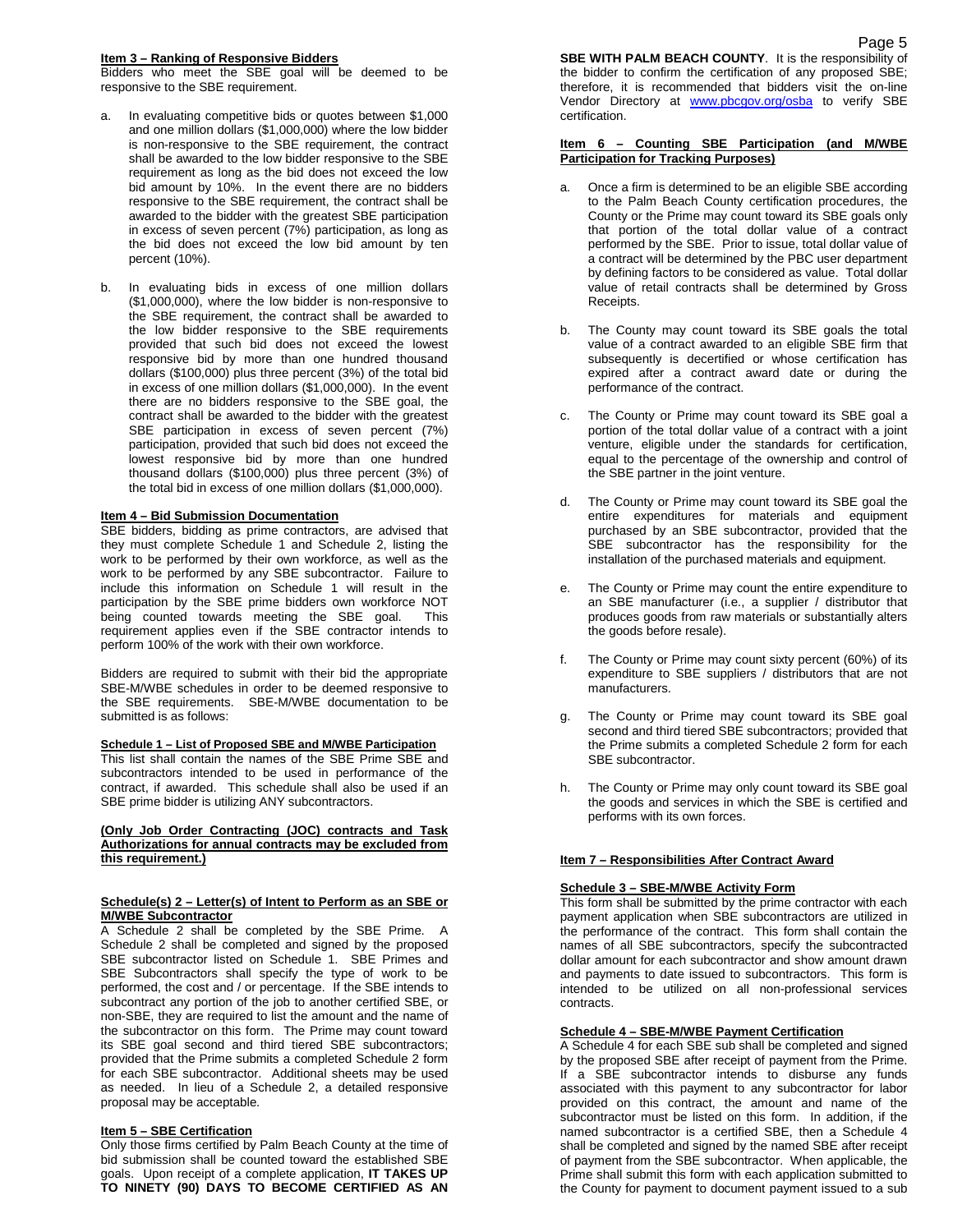in the performance of the contract.

All bidders hereby assure that they will meet the SBE participation percentages submitted in their respective bids with the subcontractors contained on Schedules 1 and 2 and at the dollar values specified. Bidders agree to provide any additional information requested by the County to substantiate participation.

The successful bidder shall submit an SBE-M/WBE Activity Form (Schedule 3) and SBE-M/WBE Payment Certification Forms (Schedule 4) with each payment application. Failure to provide these forms may result in a delay in processing payment or disapproval of the invoice until they are submitted. The SBE-M/WBE Activity Form is to be filled out by the Prime Contractor and the SBE-M/WBE Payment Certification Forms are to be executed by the SBE or M/WBE firm to verify receipt of payment.

#### **Item 8 – SBE Substitutions**

After contract award, the successful bidder will only be permitted to replace a certified SBE subcontractor who is unwilling or unable to perform. Such substitution must be done with other certified SBE's in order to maintain the SBE percentages submitted with the bid. Requests for substitutions must be submitted to the user Department and OSBA.

- **d. LOCAL PREFERENCE ORDINANCE**: In accordance with the Palm Beach County Local Preference Ordinance, a preference may be given to (1) bidders having a permanent place of business in Palm Beach County or (2) bidders having a permanent place of business in the Glades that are able to provide the goods or services within the Glades.
	- 1. Glades Local Preference: Pursuant to the Palm Beach County Local Preference Ordinance, a 5% Glades Local Preference is given when a Glades business offers to provide the goods or services that will be procured for use in the Glades. If the lowest responsive, responsible bidder is a non-Glades business, all bids received from responsive, responsible Glades businesses will be decreased by 5%. The original bid amount is not changed. The 5% decrease given for the Glades Local Preference is calculated only for the purpose of determining local preference.
	- Local Preference: Pursuant to the Palm Beach County Local Preference Ordinance, a 5% Local Preference is given to bidders having a permanent place of business in Palm Beach County. If the lowest responsive, responsible bidder is a non-local business; all bids received from responsive, responsible local businesses will be decreased by 5%. The original bid amount is not changed. The 5% decrease given for the Local Preference is calculated only for the purpose of determining local preference.
	- To receive a Glades Local Preference or a Local Preference (collectively referred to as "local preference"), a bidder must have a permanent place of business in existence prior to the County's issuance of this Notice of Solicitation / Invitation for Bid. A permanent place of business means that the bidder's headquarters is located in Palm Beach County or in the Glades, as applicable; or, the bidder has a permanent office or other site in Palm Beach County or in the Glades, as applicable, where the bidder will produce a substantial portion of the goods or services to be purchased. A valid Business Tax Receipt issued by the Palm Beach County Tax Collector is required, unless the bidder is exempt from the business tax receipt requirement by law, and will be used to verify that the bidder had a permanent place of business prior to the issuance of this Notice of Solicitation / Invitation for Bid. In addition, the attached "Certification of Business Location" and Business Tax Receipt must accompany the bid at the time of bid submission. The Palm Beach County Business Tax Receipt and this Certification are the sole determinant of local preference eligibility. Errors in the completion of this Certification or failure to submit this completed Certification will cause the bidder / proposer to not receive a local preference.
- **e. DRUG FREE WORKPLACE CERTIFICATION**: In compliance with Florida Statute (Section 287.087) attached form "Drug-Free Workplace Certification" should be fully executed and submitted with bid response in order to be considered for a preference whenever two (2) or more bids which are equal with respect to price, quality, and service are received by Palm Beach County.
- **f. CONDITIONED OFFERS**: Bidders are cautioned that any condition, qualification, provision, or comment in their bid, or in other correspondence transmitted with their bid, which in any way modifies, takes exception to, or is inconsistent with the specifications, requirements, or any of the terms, conditions, or provisions of this solicitation, is sufficient cause for the rejection of their bid as non-responsive.

#### **g. PRICING**:

- 1. Prices offered must be the price for new merchandise and free from defect. Unless specifically requested in the bid specifications, any bids containing modifying or escalation clauses shall be rejected.
- 2. The price offered must be in accordance with the unit of measure provided on the bid response page(s). One (1) space or line requires only one (1) single, fixed unit price. Anything other than a single, fixed unit price shall result in the rejection of your bid.
- 3. All unit prices bid should be within two (2) decimal points. If bidder's pricing exceeds two (2) decimal points, Purchasing reserves the right to round up or down accordingly.
- 4. Bidder warrants by virtue of bidding that prices shall remain firm for a period of ninety (90) days from the date of bid submission to allow for evaluation and award.
- 5. Bidder warrants by virtue of bidding that prices shall remain firm for the initial and any subsequent term unless modified by a special condition.
- 6. In the event of mathematical error(s), the unit price shall prevail and the bidder's total offer shall be corrected<br>accordingly. **BIDS HAVING ERASURES OR BIDS HAVING ERASURES OR CORRECTIONS MUST BE INITIALED BY THE BIDDER PRIOR TO BID SUBMISSION. IF THE CORRECTION IS NOT PROPERLY INITIALED, OR IF THE INTENT OR LEGIBILITY OF THE CORRECTION IS NOT CLEAR, THE BID SHALL BE REJECTED.**
- 7. Bidders may offer a cash discount for prompt payment. However, such discounts shall not be considered in determining the lowest net cost for bid evaluation purposes unless otherwise specified in the special conditions. Bidders should reflect any discounts to be considered in the unit prices bid.
- **h. SUBMITTING NO BID or NO CHARGE**: Bidders not wishing to bid on some items sought by this solicitation should mark those items as "no bid". If some items are to be offered at no charge, bidders should mark those items as "no charge". Items left blank shall be considered a "no bid" for that item, and the bid shall be evaluated accordingly.
- **i.** ACCEPTANCE / REJECTION OF BIDS: Palm Beach County reserves the right to accept or to reject any or all bids. Palm Beach County also reserves the right to (1) waive any nonsubstantive irregularities and technicalities; (2) reject the bid of any bidder who has previously failed in the proper performance of a contract of a similar nature, who has been suspended or debarred by another governmental entity, or who is not in a position to perform properly under this award; and (3) inspect all facilities of bidders in order to make a determination as to its ability to perform.

Palm Beach County reserves the right to reject any offer or bid if the prices for any line items or subline items are materially unbalanced. An offer is materially unbalanced if it is mathematically unbalanced, and if there is reason to believe that the offer would not result in the lowest overall cost to the County, even though it is the lowest evaluated offer. An offer is mathematically unbalanced if it is based on prices which are significantly less than fair market price for some bid line item and significantly greater than fair market price for other bid line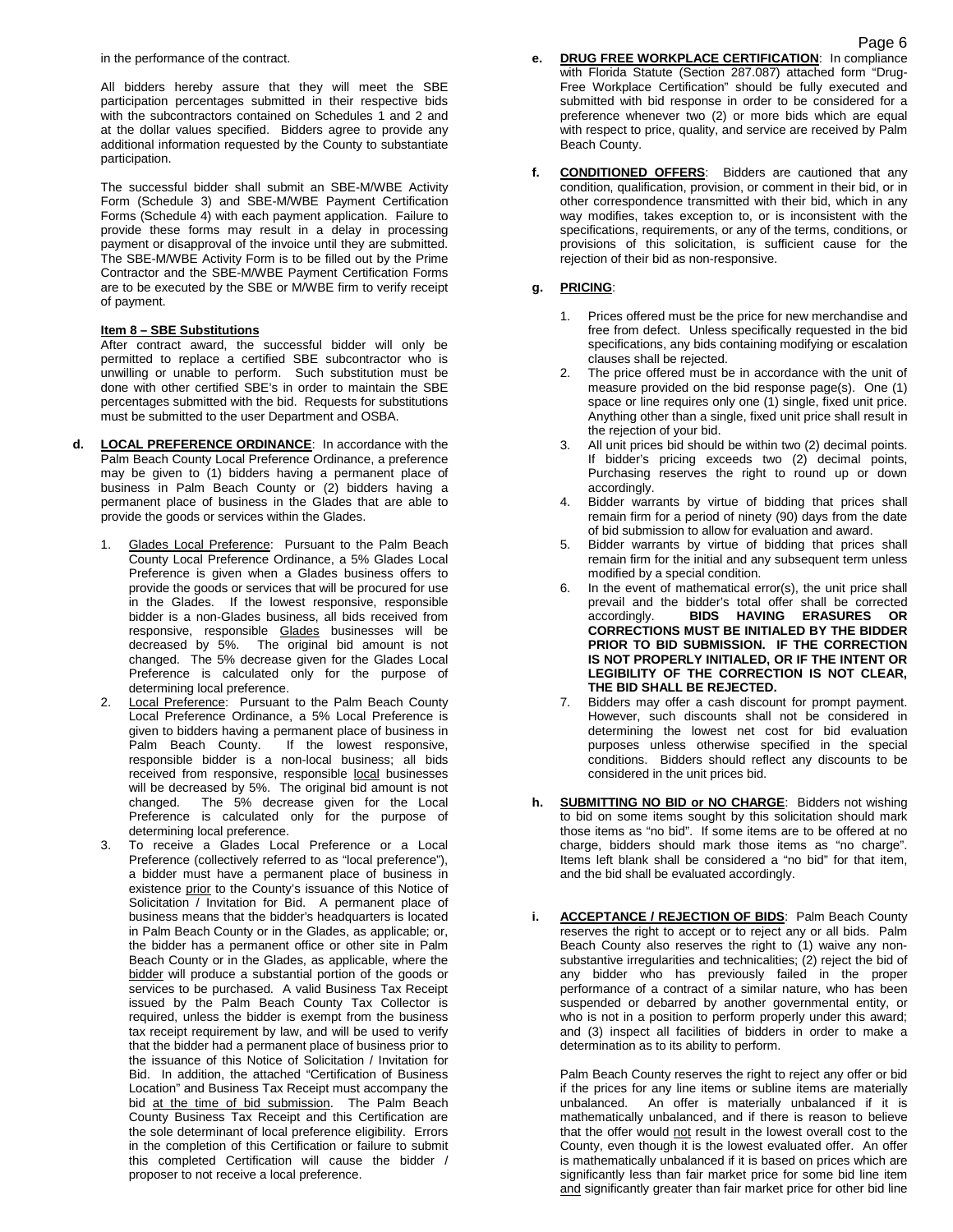items. Fair market price shall be determined based on industry standards, comparable bids or offers, existing contracts, or other means of establishing a range of current prices for which the line items may be obtained in the market place. The determination of whether a particular offer or bid is materially unbalanced shall be made in writing by the Purchasing Director, citing the basis for the determination.

- **j. NON-EXCLUSIVE:** The County reserves the right to acquire some or all of these goods and services through a State of Florida contract under the provisions of Section 287.042, Florida Statutes, provided the State of Florida contract offers a lower price for the same goods and services. This reservation applies both to the initial award of this solicitation and to acquisition after a term contract may be awarded. Additionally, Palm Beach County reserves the right to award other contracts for goods and services falling within the scope of this solicitation and resultant contract when the specifications differ from this solicitation or resultant contract, or for goods and services specified in this solicitation when the scope substantially differs from this solicitation or resultant contract.
- **k. OFFER EXTENDED TO OTHER GOVERNMENTAL ENTITIES**: Palm Beach County encourages and agrees to the successful bidder extending the pricing, terms and conditions of this solicitation or resultant contract to other governmental entities at the discretion of the successful bidder.
- **l. PERFORMANCE DURING EMERGENCY**: By submitting a bid, bidder agrees and promises that, during and after a public emergency, disaster, hurricane, flood, or acts of God, Palm Beach County shall be given "first priority" for all goods and services under this contract. Bidder agrees to provide all goods and services to Palm Beach County during and after the emergency at the terms, conditions, and prices as provided in this solicitation on a "first priority" basis. Bidder shall furnish a 24-hour phone number to the County in the event of such an emergency. Failure to provide the stated priority during and after an emergency shall constitute breach of contract and make the bidder subject to sanctions from doing further business with the County.
- **m. SALES PROMOTIONS / PRICE REDUCTIONS**: Should sales promotions occur during the term of the contract that lower the price of the procured item, the successful bidder shall extend to the County the lower price offered by the manufacturer on any such promotional item. Further, any price decreases effectuated during the contract period by reason of market change or otherwise, shall be passed on to Palm Beach County. Additionally, anytime after award, the successful bidder may offer a reduced price which shall remain in effect for the duration of the contract.
- **n. SUCCESSFUL BIDDER NON-DISCRIMINATION POLICY:** The successful bidder shall perform the following and shall use the attached form "Non-Discrimination Policy" in order to do the same:
	- Submit to Palm Beach County a copy of its nondiscrimination policy, which shall be consistent with the non-discrimination policy of Palm Beach County as set forth in Section 2.b. hereinabove; **OR**
	- 2. In the event that the successful bidder **does not** have a written non-discrimination policy, the successful bidder shall sign and submit to Palm Beach County a statement affirming that its non-discrimination policy is in conformance with Palm Beach County's nondiscrimination policy as provided in Palm Beach County Resolution R-2014-1421, as may be amended.

The successful bidder shall satisfy the requirements set forth in this Section 3.n. prior to execution of a contract with Palm Beach County and within a time frame specified by Palm Beach County (normally within 2 working days of request). The successful bidder's failure to satisfy the requirements set forth in this Section 3.n. shall render its bid non-responsive. It is the responsibility of the successful bidder to maintain a nondiscrimination policy that conforms with the County's policy as set forth in Section 2.b. hereinabove throughout the term of the

Page 7 contract. Failure to meet this requirement shall be considered a default of contract.

- **4. BID SUBMISSION TIME / AWARD OF BID**
	- **a. OBSERVING THE PUBLISHED BID SUBMISSION TIME**: **The published bid submission time shall be scrupulously observed.** It is the sole responsibility of the bidder to ensure that their bid arrives in the Purchasing Department prior to the published bid submission time. Any bid delivered after the precise published time of bid submission shall not be considered, and shall be returned to the bidder unopened if bidder identification is possible without opening. Bid responses by telephone, electronics, or facsimile shall not be accepted. Bidders shall not be allowed to modify their bids after the published bid submission time.
	- **b. POSTING OF AWARD RECOMMENDATION**: Recommended awards shall be publicly posted for review, at the Purchasing Department and on the Purchasing Department website at [www.pbcgov.org/purchasing](http://www.pbcgov.org/purchasing) prior to final approval, and shall remain posted for a period of five (5) business days. The official posting on the Purchasing Department website shall prevail if a discrepancy exists between the referenced listings.
	- **c. PROTEST PROCEDURE**: Protest procedures are provided in the Palm Beach County Purchasing Code. Protests must be submitted in writing, addressed to the Director of Purchasing, via hand delivery, mail or fax to (561) 242-6705. Protest must identify the solicitation, specify the basis for the protest, and be received by the Purchasing Department within five (5) business days of the posting date of the recommended award. The protest is considered filed when it is received by the Purchasing Department. Failure to file protest as outlined in the Palm Beach County Purchasing Code shall constitute a waiver of proceedings under the referenced County Code.

#### **5. CONTRACT ADMINISTRATION**

**a. DELIVERY AND ACCEPTANCE**: Deliveries of all items shall be made as soon as possible. Deliveries resulting from this bid are to be made during the normal working hours of the County. Time is of the essence and delivery dates must be met. Should the successful bidder fail to deliver on or before the stated dates, the County reserves the right to CANCEL the order or contract and make the purchase elsewhere. The successful bidder shall be responsible for making any and all claims against carriers for missing or damaged items.

Delivered items shall not be considered "accepted" until an authorized agent for Palm Beach County has, by inspection or test of such items, determined that they appear to fully comply with specifications. The Board of County Commissioners may return, at the expense of the successful bidder and for full credit, any item(s) received which fail to meet the County's specifications or performance standards.

**b. FEDERAL AND STATE TAX**: Palm Beach County is exempt from Federal and State taxes. The authorized agent for Purchasing shall provide an exemption certificate to the successful bidder, upon request. Successful bidders are not exempted from paying sales tax to their suppliers for materials to fulfill contractual obligations with the County, nor are successful bidders authorized to use the County's Tax Exemption Number in securing such materials.

**c. PAYMENT**: In order for Palm Beach County to make payment, the Vendor's Legal Name; Vendor's Address; and Vendor's TIN/FEIN Number on the successful bidder's bid; must be exactly the same as it appears on the invoice and in Palm Beach County's VSS system which can be accessed at **<https://pbcvssp.co.palm-beach.fl.us/webapp/vssp/AltSelfService>**. Successful bidders **shall** send **ALL ORIGINAL** invoices to the following address and **may** send copies of invoices to the Palm Beach County Department requesting the goods/services**.** Invoices submitted on carbon paper shall not be accepted. **PALM BEACH COUNTY**

**FINANCE DEPT. P.O. BOX 4036**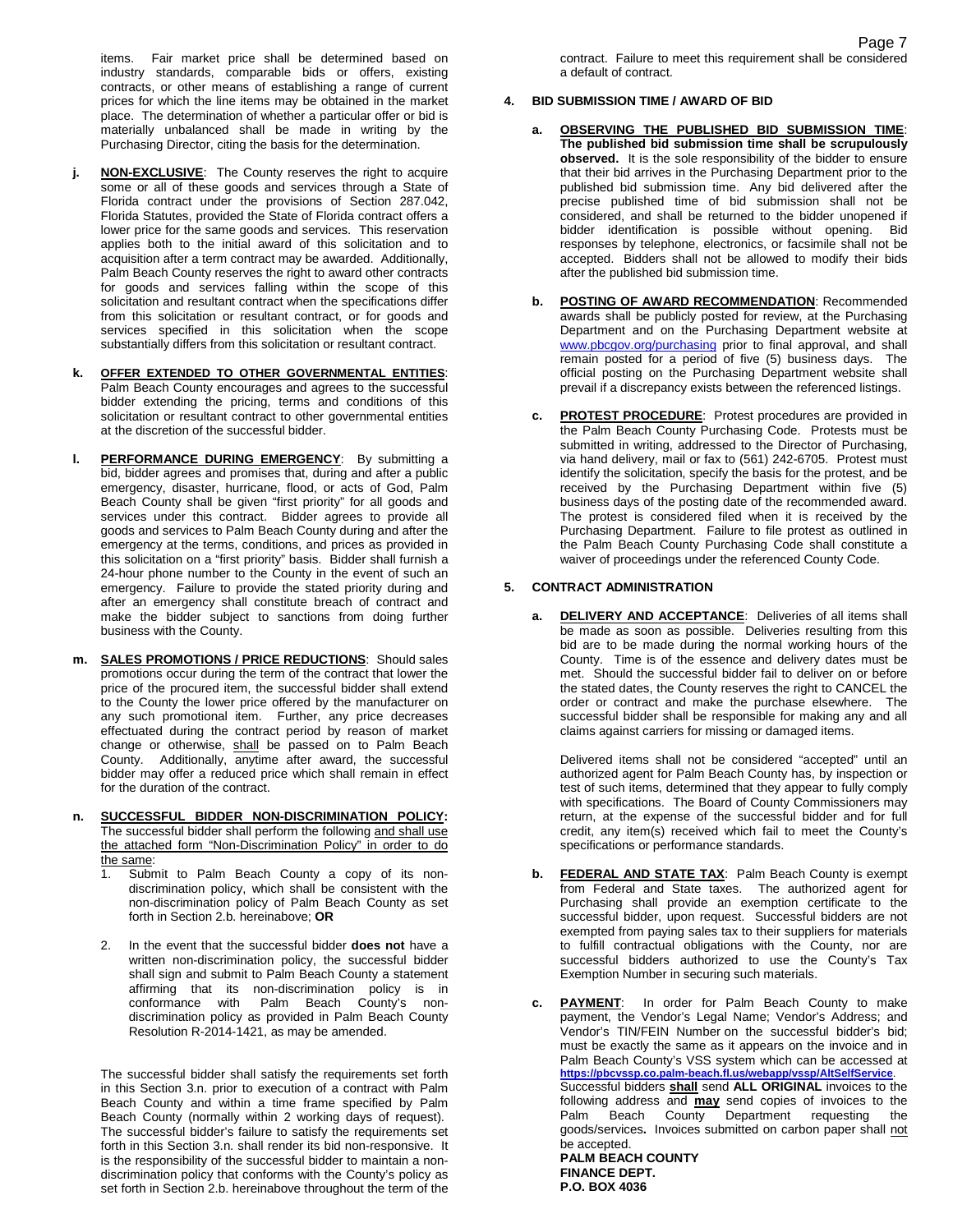#### **WEST PALM BEACH, FL 33402-4036**

Payment shall be made by the County after goods / services have been received, accepted and properly invoiced as indicated in the contract and / or order. Invoices must bear the order number. The Florida Prompt Payment Act is applicable to this solicitation. Interest penalties will only be paid in accordance with the Florida Prompt Payment Act, Florida Statute 218.70.

**Note: Palm Beach County Vendors can now be paid by Credit Card via the County's voluntary Payment Manager Program.** For vendors who don't have a merchant account, one is needed to utilize the Program. For vendors with a merchant account, you will need to enroll with the Palm Beach County Clerk & Comptroller's office. For information, contact the Palm Beach County Clerk & Comptroller at [pbcpaymentmgr@mypalmbeachclerk.com](mailto:pbcpaymentmgr@mypalmbeachclerk.com) or 561-355-3295.

- **d. CHANGES**: The Director of Purchasing, Palm Beach County, by written notification to the successful bidder may make minor changes to the contract terms. Minor changes are defined as modifications which do not significantly alter the scope, nature, or price of the specified goods or services. Typical minor changes include, but are not limited to, place of delivery, method of shipment, minor revisions to customized work specifications, and administration of the contract. The successful bidder shall not amend any provision of the contract without written notification to the Director of Purchasing, and written acceptance from the Director of Purchasing or the Board of County Commissioners.
- **e. DEFAULT**: The County may, by written notice of default to the successful bidder, terminate the contract in whole or in part if the successful bidder fails to satisfactorily perform any provisions of this solicitation or resultant contract, or fails to make progress so as to endanger performance under the terms and conditions of this solicitation or resultant contract, or provides repeated non-performance, or does not remedy such failure within a period of 10 days (or such period as the Director of Purchasing may authorize in writing) after receipt of notice from the Director of Purchasing specifying such failure. In the event the County terminates this contract in whole or in part because of default of the successful bidder, the County may procure goods and / or services similar to those terminated, and the successful bidder shall be liable for any excess costs incurred due to this action.

If it is determined that the successful bidder was not in default or that the default was excusable (e.g., failure due to causes beyond the control of, or without the fault or negligence of, the successful bidder), the rights and obligations of the parties shall be those provided in Section 5f, "Termination for Convenience".

**f. TERMINATION FOR CONVENIENCE**: The Director of Purchasing may, whenever the interests of the County so require, terminate the contract, in whole or in part, for the convenience of the County. The Director of Purchasing shall give five (5) days prior written notice of termination to the successful bidder, specifying the portions of the contract to be terminated and when the termination is to become effective. If only portions of the contract are terminated, the successful bidder has the right to withdraw, without adverse action, from the entire contract.

Unless directed differently in the notice of termination, the successful bidder shall incur no further obligations in connection with the terminated work, and shall stop work to the extent specified and on the date given in the notice of<br>termination Additionally unless directed differently the Additionally, unless directed differently, the successful bidder shall terminate outstanding orders and / or subcontracts related to the terminated work.

g. **REMEDIES:** No remedy herein conferred upon any party is intended to be exclusive of any other remedy, and each and every such remedy shall be cumulative and shall be in addition to every other remedy given hereunder now or hereafter existing at law, or in equity, by statute or otherwise. No single or partial exercise by any party of any right, power, or remedy

- **6. PALM BEACH COUNTY OFFICE OF THE INSPECTOR GENERAL AUDIT REQUIREMENTS**: Pursuant to Palm Beach County Code, Section 2-421 – 2-440, as amended, Palm Beach County's Office of Inspector General is authorized to review past, present and proposed County contracts, transactions, accounts, and records. The Inspector General's authority includes, but is not limited to, the power to audit, investigate, monitor, and inspect the activities of entities contracting with the County, or anyone acting on their behalf, in order to ensure compliance with contract requirements and to detect corruption and fraud. Failure to cooperate with the Inspector General or interfering with or impeding any investigation shall be a violation of Palm Beach County Code, Section 2-421 – 2- 440, and punished pursuant to Section 125.69, Florida Statutes, in the same manner as a second degree misdemeanor.
- **7. BUSINESS INFORMATION**: If bidder is a Joint Venture for the goods / services described herein, bidder shall, upon request of Palm Beach County, provide a copy of the Joint Venture Agreement signed by all parties.

**THIS IS THE END OF "GENERAL CONDITIONS"**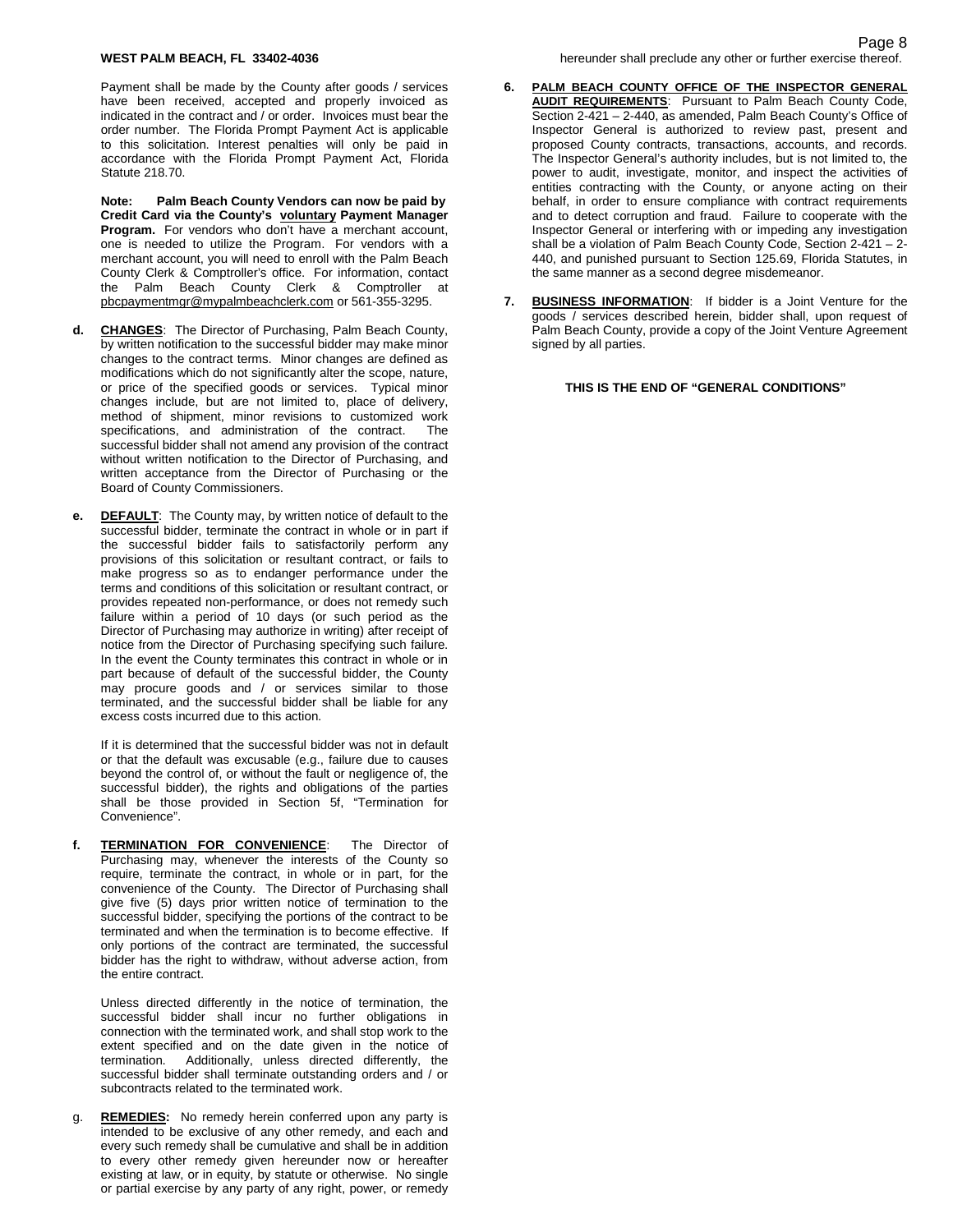# **SPECIAL CONDITIONS**

## **8. GENERAL / SPECIAL CONDITION PRECEDENCE**

In the event of conflict between General Conditions and Special Conditions, the provisions of the Special Conditions shall have precedence.

## **9. LOCAL PREFERENCE, GLADES LOCAL PREFERENCE, AND SBE ORDINANCE (LOT # 4 PALM TRAN ONLY)**

The Palm Beach County Local Preference, Glades Local Preference, and SBE Ordinance **DO NOT APPLY TO LOT # 4 OF THIS SOLICITATION**.

## **10. SMALL BUSINESS**

The successful bidder must commit, in writing, to provide an offer to mentor the Palm Beach County approved SBE selected by the bidder to fulfill the twenty percent (20%) SBE obligation. The successful bidder agrees to collaborate with Palm Beach County's Office Small Business Assistance (OSBA) to outline the bidder's mentorship program, to include, providing the selected SBE with access to corporate training, managerial and accounting support, and providing a timeline establishing the beginning and end of the aforementioned mentoring program. Approval of this plan is subject to approval by OSBA.

### **11. PRE-BID CONFERENCE (MANDATORY) NOT REQUIRED IF BIDDER PREVIOUSLY ATTENDED THE PRE-BID CONFERENCE ON 01/10/17, HOWEVER, IT IS RECOMMENDED.**

All interested parties/bidders are **required** to attend a pre-bid conference which is scheduled to be held at Palm Beach County Purchasing, 50 S Military Trail, Suite #1N-142 West Palm Beach, FL 33415 on February 21, 2017 commencing at 1:00 p.m.

At this time, the County's representative, along with OSBA, will be available to answer questions relative to this Invitation for Bid (IFB). Any suggested modifications may be presented in writing to, or discussed with the County's representative(s) as possible amendments to the Invitation for Bid. **THE BIDDER'S FAILURE TO ATTEND THIS CONFERENCE SHALL RESULT IN DISQUALIFICATION OF THEIR BID.**

All interested parties/bidders shall sign an attendance sheet. The attendance sheet will be collected at 1:10 p.m. (10 minutes after stated start time) local time. Those arriving after the attendance sheet has been collected shall be considered as not in attendance for purposes of the mandatory pre-bid conference.

# **In accordance with the provisions of ADA, auxiliary aids or services will be provided upon request with at least three days notice.**

# **12. POST AWARD MEETING**

Within five (5) days after receipt of notification of award of bid, successful bidder shall meet with Electronic Services & Security Division representative(s) to discuss job procedures and scheduling.

The successful bidder shall contact Nancy Albert at 561-233-0808 to arrange meeting.

## **13. QUALIFICATION OF BIDDERS**

This bid shall be awarded only to a responsive and responsible bidder, qualified to provide the goods and/or service specified. The bidder shall, upon request, promptly furnish the County sufficient evidence in order to confirm a satisfactory performance record. Such information may include an adequate financial statement of resources, the ability to comply with required or proposed delivery or performance schedule, a satisfactory record of integrity and business ethics, the necessary organization, experience, accounting and operation controls, and technical skills, and be otherwise qualified and eligible to receive an award under applicable laws and regulations.

The bidder should submit the following information with their bid response; however, if not included, it shall be the responsibility of the bidder to submit all evidence, as solicited, within a time frame specified by the County (normally within two (2) working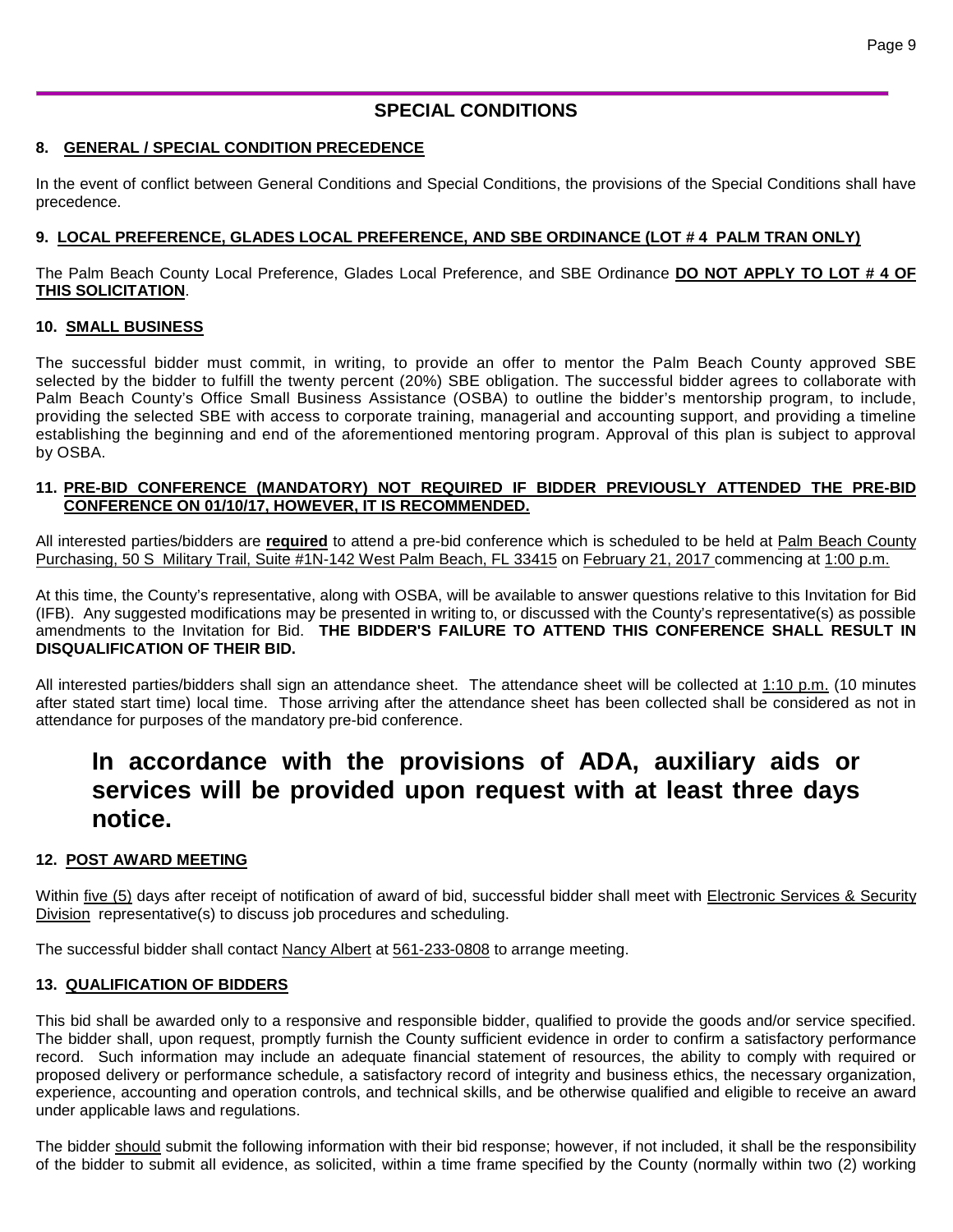days of request). Failure of a bidder to provide the required information within the specified time frame is considered sufficient cause for rejection of their bid. **Information submitted with a previous bid shall not satisfy this provision.**

- A. Bidder shall provide written evidence which indicates the following:
	- Total number of years in the security business,
	- Names of principals,
	- A minimum of five (5) years within the past eight (8) years showing security experience under the same name and with at least fifty-one percent (51%) of its officers being the same during the past eight (8) years,
	- General capabilities of the firm.
	- 1. Bidder shall complete and submit Attachment 1 herein to support this requirement.
- B. Bidder shall provide evidence that it has continuously employed, or managed through written subcontract, no less than one hundred (100) security guards for a two (2) year period.
	- 1. Bidder shall submit with bid, written evidence to support this qualification. Written evidence shall be submitted in the form of government tax forms for bidder's own employees or from subcontracts or a combination thereof.
- C. List a minimum of three (3) non-residential references in which similar services have been provided and include the scope of work, addresses, telephone numbers, reference contact name, contact phone number, contact email address, total dollar amount to contract, contract dates and total length of service. A contact person shall be someone who has personal knowledge of the bidder's performance for the specific requirement listed. The contact person must have been informed that they are being used as a reference and that Palm Beach County staff will be contacting them. DO NOT list persons who are unable to answer specific questions regarding the requirement. Palm Beach County cannot be listed as a reference. Non-residential clients are any clients other than individuals, property or homeowner associations, or congregate living facilities.
	- 1. Bidder shall complete and submit Attachment 2 herein to support this qualification.
- D. Bidder shall provide a list of all non-residential clients and their contact information with whom the Bidder has had a contract within the past five (5) years. The County will seek references from a minimum of one (1) client or twenty percent (20%) of clients submitted, or whichever is greater.
	- 1. Bidder shall complete and submit Attachment 3 herein to support this requirement.
- E. Bidder shall have successfully performed screening services on behalf of at least one (1) Circuit Court in the State of Florida (even if contracted for by the County or State) or another governmental entity in the State of Florida that has monthly screening volumes of no less than 50,000 at a single location, for no less than one (1) year within the last eight (8) years.
	- 1. Bidder shall submit with bid, written evidence to support this qualification. Written evidence is proof of contract that meets these requirements.
- F. County's annual estimated value of this Solicitation is \$6,287,251.00. Bidder shall supply non-residential contracts, with a combined annual value of no less than \$2,000,000.00.
	- 1. Bidder shall complete and submit Attachment 4 herein to support this qualification. Written evidence must include actual contract that meets these requirements.
- G. Bidder shall provide two (2) examples of contracts where the Bidder has utilized a subcontractor in each contract for no less than fifteen percent (15%) of the contract term to fulfill their contractual requirements.
	- 1. Bidder shall complete and submit Attachment 5 herein to support this requirement.
- H. Bidder shall provide examples of payroll record policies and five (5) examples within the last five (5) years of how the Bidder rectified any billing discrepancies (emails, payroll sheets, or written correspondence with the client). The actual documents must be provided with names, social security numbers and other personal information redacted, but all other information intact in their original format.
	- 1. Bidder shall submit with bid, written evidence to support this requirement.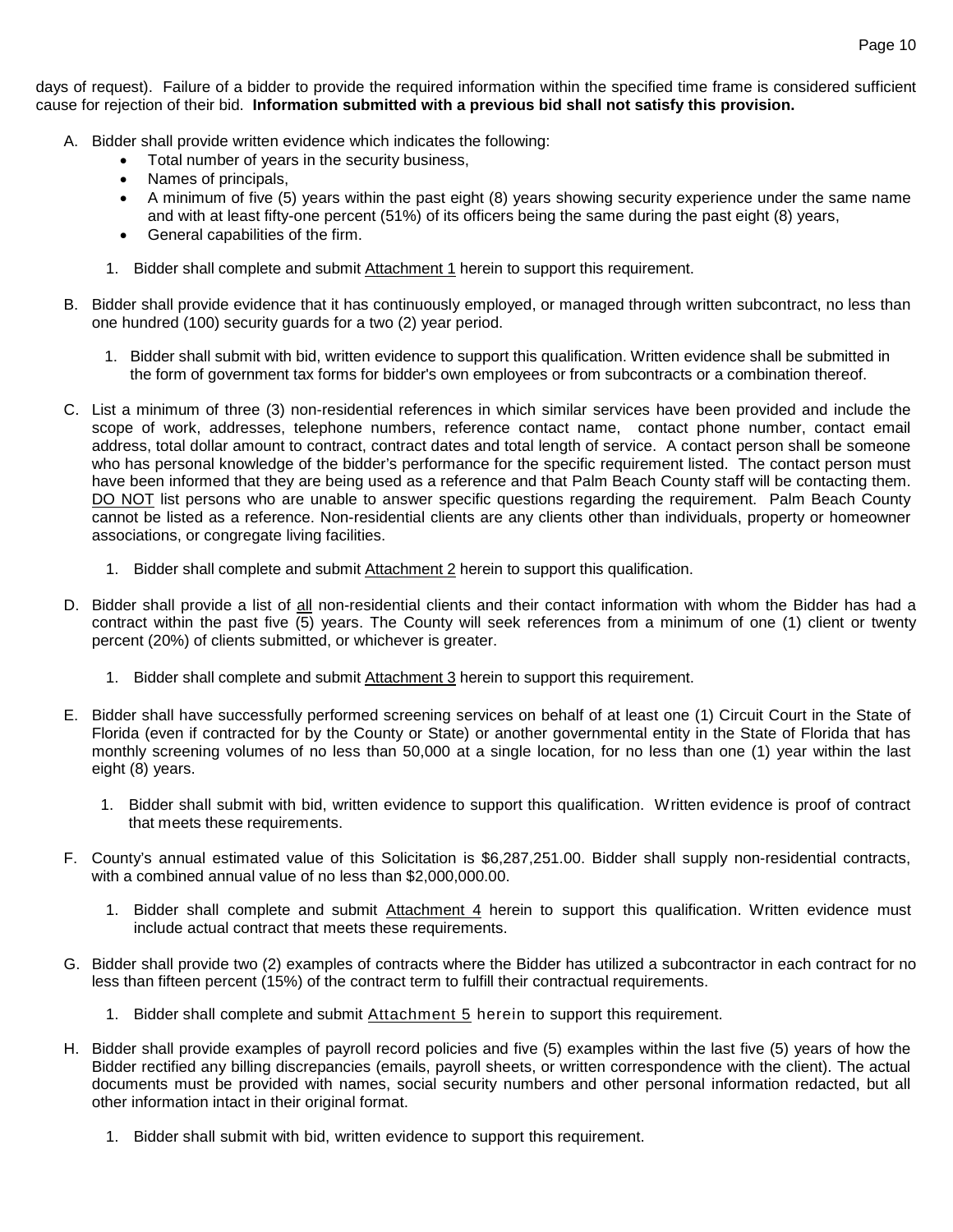- I. Bidder must provide written evidence (copies of current licenses/certifications) that show that the firm (bidder) or a principal in the firm who is licensed to contract the scope of work in Palm Beach County with the following:
	- 1. Class "B" Security Agency, or Class "BB" Security Agency Branch Office License, issued by the State of Florida, Division of Licensing.
	- 2. Licensing issued by the City and/or County where the local office is located and/or where security services will be provided.
		- a. Bidder shall submit with bid, a copy of all license(s) to support this qualification.

#### **14. CRIMINAL HISTORY RECORDS CHECK (LOTS #1,2,4,5 and 6)**

This solicitation includes sites and/or buildings which have been designated as either "critical facilities" or "criminal justice information facilities" pursuant to Palm Beach County Code Section 2-371 through 2-377, as amended, the Palm Beach County Criminal History Records Check Ordinance ("Ordinance"), and Resolution R-2003-1274, as amended. County staff representing the User County Department will contact the recommended awardee(s) and provide specific instructions for meeting the requirements of this Ordinance. This provision applies to and must be adhered to by all vendors, contractors, and subcontractors of contractors, including repair persons and delivery persons, who are unescorted when entering critical facilities or criminal justice information facilities.

Individuals passing the background check will be issued a badge. Contractor shall make every effort to collect the badges of its employees and its subcontractors' employees upon conclusion of the contract work and return them to the County. If the contractor or its subcontractor terminates an employee who has been issued a badge, the Contractor must notify the County within two (2) hours. At the time of termination, the contractor shall retrieve the badge and return it to the County in a timely manner. The County reserves the right to suspend any Contractor that; 1) does not comply with the requirements of County Code Section 2-371 through 2-377 as amended; 2) does not contact the County regarding a terminated contractor employee or subcontractor employee within the stated time; or 3) fails to make a good faith effort in attempting to comply with the badge retrieval policy.

#### **15. CRIMINAL HISTORY RECORDS CHECK (Palm Beach International Airport) (LOT #3)**

SECURTY AND ACCESS at Palm Beach International Airport (PBIA). All individuals working at the airport must pass a Criminal History Records Check (CHRC) and any other background checks that may be required by the Department of Homeland Security. CHRC will be conducted at a minimum of every two years at the bidder's expense. All on-site personnel will require unescorted access authority onto the PBIA Security Identification Display Area (SIDA), Sterile Area and the Air Operations Area (AOA), will be required to submit to a finger-print based Criminal History Records Check that does not disclose that the individual has a disqualifying criminal offense, as listed in 49 CRF 1542.209. When determining if an individual will be granted unescorted access to the AOA, the Department of Airports Security Office will apply the policies and procedures set forth in 1542.209. An individual has a disqualifying criminal offense if the individual has been convicted, or found not guilty by reason of insanity, of any of the disqualifying crimes listed in 1542.209 in any jurisdiction during the ten (10) years before the date of the individual's application for unescorted access authority. Fingerprinting at PBIA is conducted electronically by the Airport Security Office, and submitted to the FBI after being reviewed by the designated authorized clearinghouse.

The fees are as follows: Criminal history check and fingerprinting - \$40.00 (company check, credit card or money order only). Annual badge fee - \$15.00. Lost badge replacement - \$100.00. Non-Returned badges fee \$100.00. The successful bidder shall be responsible for these fees. In addition, all badges must be returned to the Department of Airports, Security Office upon termination of services or removal of any employees. The Transportation Security Administration will take legal enforcement against persons (employees/employer) making any fraudulent or intentional false statements or entry on any security program, record application, report, access, or identification media, or any other document that is kept, made or used to show compliance. This applies to all \*person\* meaning an individual, firm partnership, corporation, company, association, joint-stock association, or governmental entity.

#### **16. AWARD (ALL-OR-NONE)**

Palm Beach County shall award this bid to the lowest, responsive, responsible bidder on an all-or-none, total offer basis. Therefore, it is necessary for a bidder to bid on every item in order to have a bid considered. It is also required that the bidder carefully consider each item, and make sure that each one meets the specifications as indicated. In the event that one item does not meet such specifications the entire bid will be considered non-responsive. Additionally, if a bidder enters a No Bid, or N/A for any item, they will be considered non-responsive.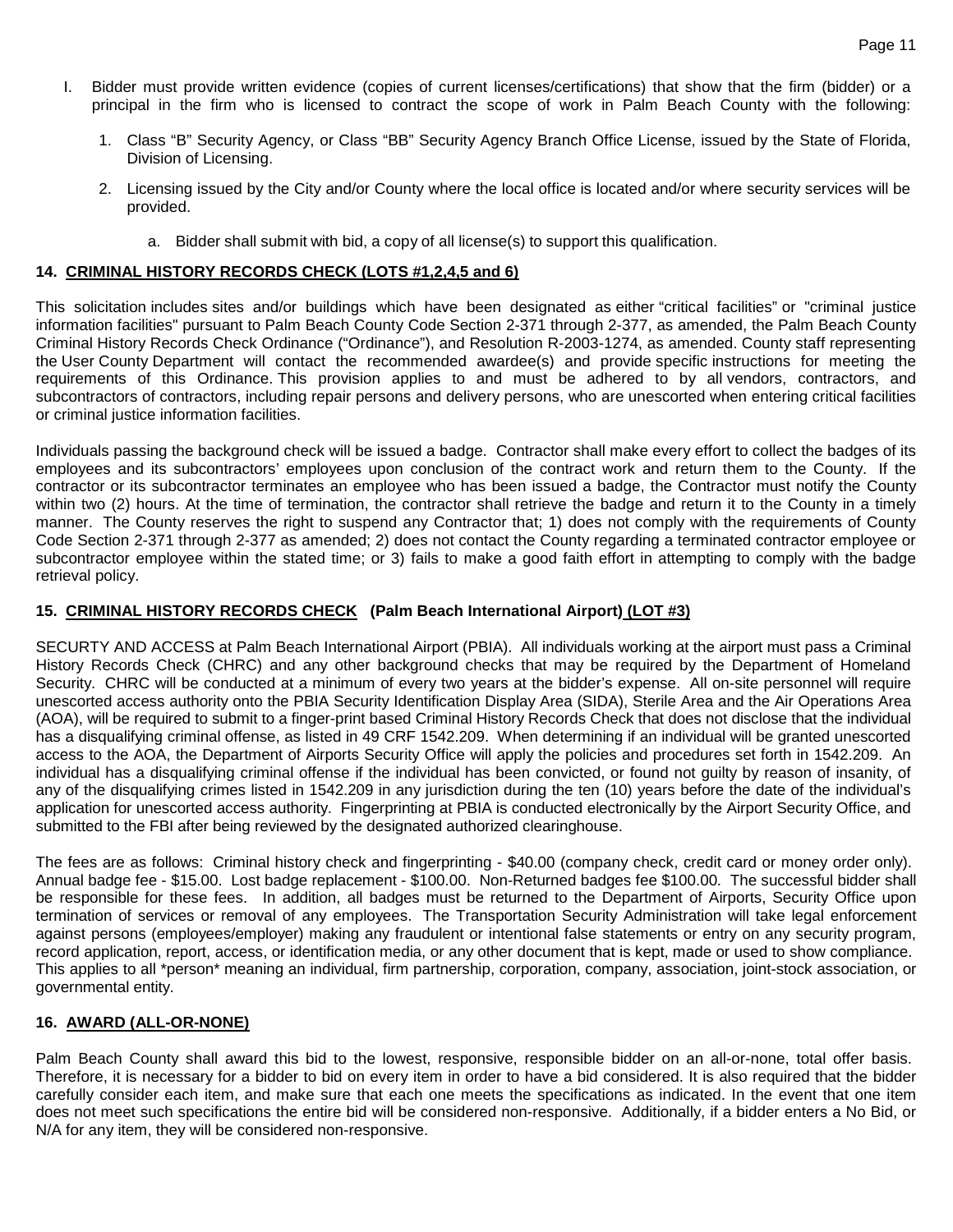### **17. METHOD OF ORDERING (TERM CONTRACT)**

A contract shall be issued for a term of twenty-four (24) months or until the estimated amount is expended, at the discretion of the County. The County will order on an "as needed" basis.

#### **18. RENEWAL OPTION**

The successful bidder shall be awarded a contract for twenty-four (24) months with the option to renew for three (3) additional twelve (12) month period(s). The option for renewal shall only be exercised upon mutual written agreement and with all original terms, conditions and unit prices adhered to with no deviations. Any renewal shall be subject to the appropriation of funds by the Board of County Commissioners. A renewal shall be revoked if a vendor is suspended by the Purchasing Department prior to the commencement of the renewal period.

The County shall provide a three percent (3%) cost of living increase to the successful bidder at each renewal period. One and a half percent (1 1/2%) of the increase shall be reflected in the Uniformed Security Guards hourly wage effective at the beginning of each renewal period. Proof of wage increase shall be provided to the Contract Administrator upon request.

#### **19. RESPONSE TIME**

Within two (2) hours of a post being vacated due to absenteeism, or for a Uniformed Security Guard being relieved of his post or for any other reason, successful bidder is required to re-fill the post with a qualified replacement.

#### **20. ATTACHMENT(S)**

Attachments 1,2,3,4,5 and Attachment A are included, are considered to be a component of this bid and shall be completed and submitted with your Bid response. **Failure to do so shall render your bid non-responsive**.

#### **21. PERFORMANCE AND PAYMENT BOND**

The successful bidder shall furnish a surety bond from a surety company acceptable to Palm Beach County as security for faithful performance of order(s) awarded as a result of this bid and for the payment of all persons performing labor, and on their furnishing material in connection therewith. Surety of such bond shall be in a dollar amount equal to the the Total Annual Offer. The attorney-in-fact who signs the bond must file with the bond a certificate and effective dated copy of power of attorney. Under no circumstances shall the successful bidder begin work until it has supplied to Palm Beach County an acceptable Performance and Payment Bond. Palm Beach County will accept any surety company listed on the current U.S. Treasury Circular #570 and licensed to do business in the State of Florida. **Failure to submit an acceptable Performance and Payment Bond shall result in disqualification of your bid.**

#### **22. PAYROLL RECORDS**

Successful bidder shall make available upon request all payroll records which pertain to employees assigned to a County facility under this contract when required to reconcile billing. These documents will include time sheets signed by the Uniform Security Guard, the associated guard schedule, billing invoice and Schedule 4 attached. These documents will be submitted to the Contract Administrator or designee every week.

**Payroll shall be submitted weekly, shall be specified individually per facility, and listed by post positions. If at any time, a billing is submitted that is over or under the standard posts approved by the County, it shall be submitted uniquely marked.**

#### **23. CONTRACT ADMINISTRATOR AUDITS**

The County, at its sole discretion, may conduct audits of successful bidder's employee files for compliance. The successful bidder shall keep orderly and complete records of its accounts and operations and shall keep open these records to inspection by County personnel at reasonable hours during the entire term of this contract, plus three (3) years after the ending date of this contract. If any litigation, claim or audit is commenced prior to the expiration of the three (3) year period and extends beyond this period, the records shall be maintained until all litigation, claim or audit findings involving the records have been resolved. Any person duly authorized by the County shall have full access to and the right to examine any of the said records during said period, and the County shall bear the costs of all audits.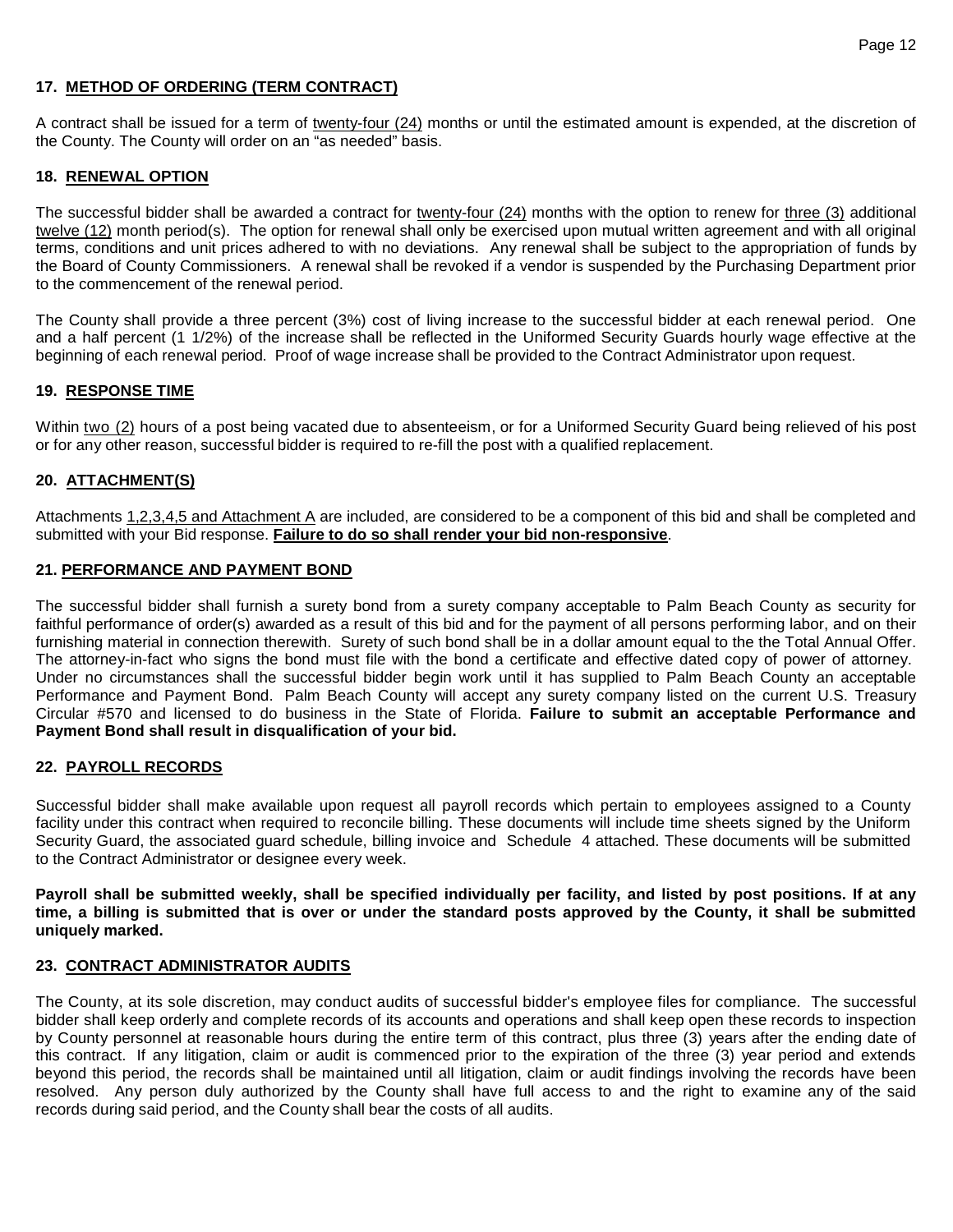#### **24. INSURANCE REQUIREMENTS**

#### **A. SECURITY GUARD COMMERCIAL GENERAL LIABILITY/PROFESSIONAL (E&O) LIABILITY**

Successful bidder shall agree to maintain Security Guard Commercial General Liability and Security Guard Professional (E&O) Liability. These coverages may be provided by the same policy or written separately. When the two coverages are provided by the same policy the higher limit, including specified coverages and conditions, shall apply. The following coverages, limits and conditions shall agree to be maintained.

Security Guard Commercial General Liability shall have a minimum limit of \$3,000,000 per occurrence combined single limit for bodily injury and property damage liability. Coverage shall include, but not limited to, Premises and Operations, Independent Contractors, Products and Completed Operations, Contractual Liability, and Broad Form Property Damage.

Security Guard Professional E&O Liability shall have a minimum limit of \$3,000,000 per occurrence combined single limit. The coverage shall include, but not be limited to, Personal Injury, Assault & Battery, False Arrest, & Firearms. A selfinsured retention shall not be greater than \$10,000, unless approved by the County's Risk Management Department. When written on a "Claims-Made" basis, the successful bidder shall agree to purchase and pay for any Supplemental Extended Reporting Period offered for a time limit not less than three (3) years.

A combination primary and excess layered program may satisfy the limit requirement.

In addition to the indemnification provided for in the General Conditions, the successful bidder shall release, indemnify and hold harmless the Sheriff, and his agents, officers and employees, from any claims, liability, losses and/or causes of action arising from or in connection with the Sheriff's administration of said contract, or which may arise from the negligent act or omission of the contractors, its subcontractors, agents, servants, or employees during the course of performing the services pursuant to this bid.

#### **B. BUSINESS AUTO LIABILITY**

Successful bidder shall maintain Business Auto Liability with minimum limits of \$500,000 per occurrence combined single limit for bodily injury and property damage liability. Coverage shall include all Owned Autos, Hired-Auto, and Non-Owned Auto Liability coverage under a separate policy or endorsed to the Security Guard Commercial General Liability

#### **C. WORKER'S COMPENSATION & EMPLOYERS LIABILITY**

Successful bidder shall maintain Worker's Compensation & Employers Liability applying to ALL employees for Statutory Limits in compliance with Florida Statute 440.02 and applicable federal laws. Coverage must include Employers Liability with minimum limits of \$100,000 Each Accident, \$500,000 Disease-Policy Limit, and \$100,000 Disease-Each Employee. A Certificate of Exemption from the Worker's Compensation Law shall not satisfy this requirement unless submitted for review and approval by the County's Risk Management Department.

#### **D. ADDITIONAL INSURED CLAUSE**

Successful bidder agrees to endorse COUNTY as an Additional Insured with a CG2026 Additional Insured or its equivalent Designated Person or Organization endorsement to the Commercial General Liability. The additional insured shall read "Palm Beach County Board of County Commissioners, a Political Subdivision of the State of Florida, its Officers, Employees and Agents. Ric L. Bradshaw, Sheriff of Palm Beach County, the Palm Beach County Sheriff's office, its Officers, Agents and Employees must also be listed as additional insured . Coverage shall be provided on a primary basis.

#### **E. OTHER INSURANCE CONDITIONS**

Required insurance may be subject to the review and acceptance by County as to types of coverage, forms, and acceptability of the insurers, who shall be authorized and licensed to do business under the insurance laws of the State of Florida.

The requirements contained herein as to types and limits, as well as County's approval of insurance coverage to be maintained by successful bidder are not intended to and shall not in any manner limit or qualify the liabilities and obligations assumed by successful bidder under the agreement.

Successful bidder shall agree the coverages, including the Additional Insured endorsements, required by this agreement shall be primary as respects to County's insurance.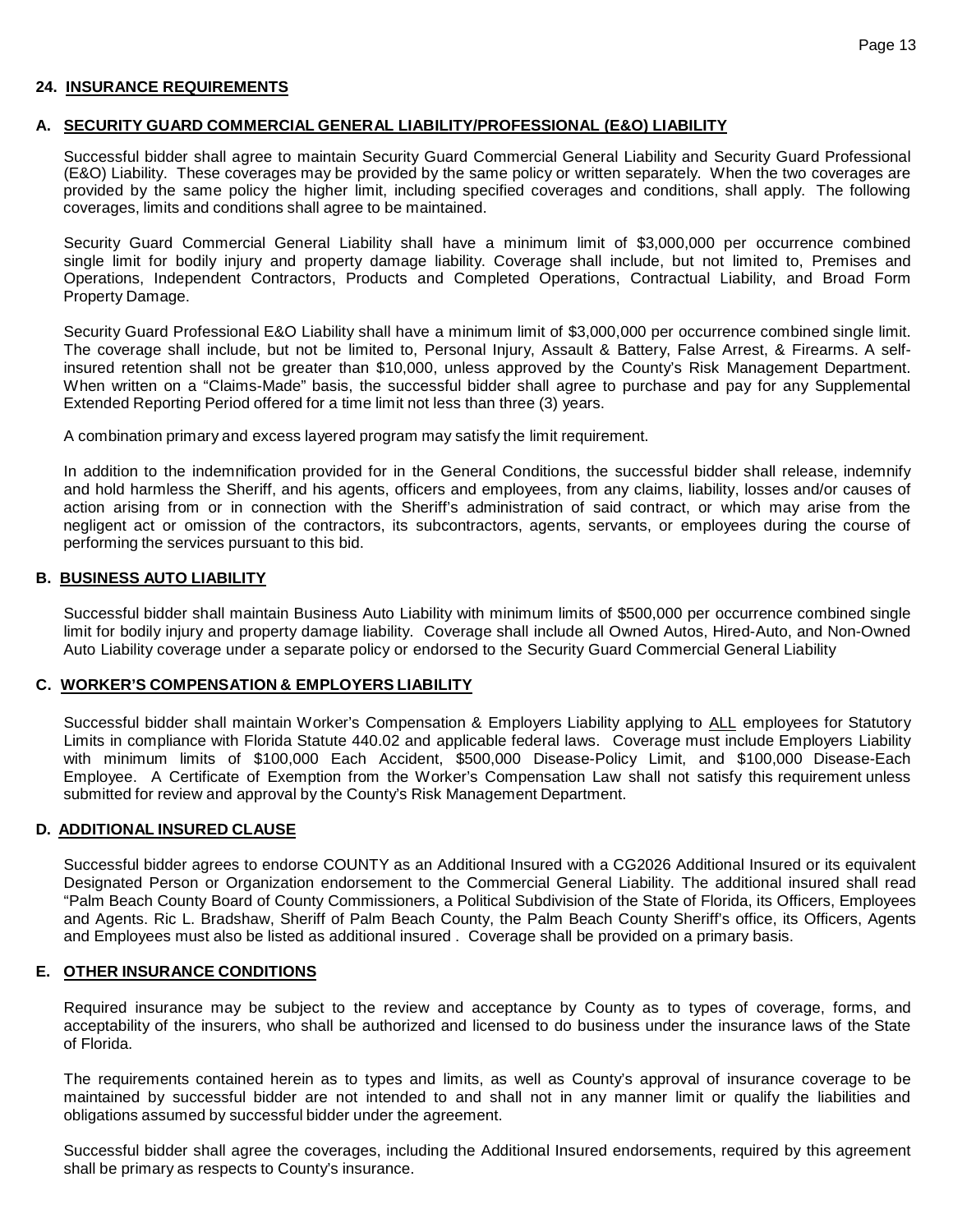Successful bidder shall agree to deliver to County certificates of insurance, evidencing that such policies are in full force and effect prior to the ratification of this agreement. Furthermore, said certificates of insurance shall provide thirty (30) days written notice to County prior to any adverse change, cancellation, or non-renewal of coverage there under.

Successful bidder shall agree to monitor and enforce the same insurance requirements referenced above with any subcontractors with whom the successful bidder has subcontracted work or services to.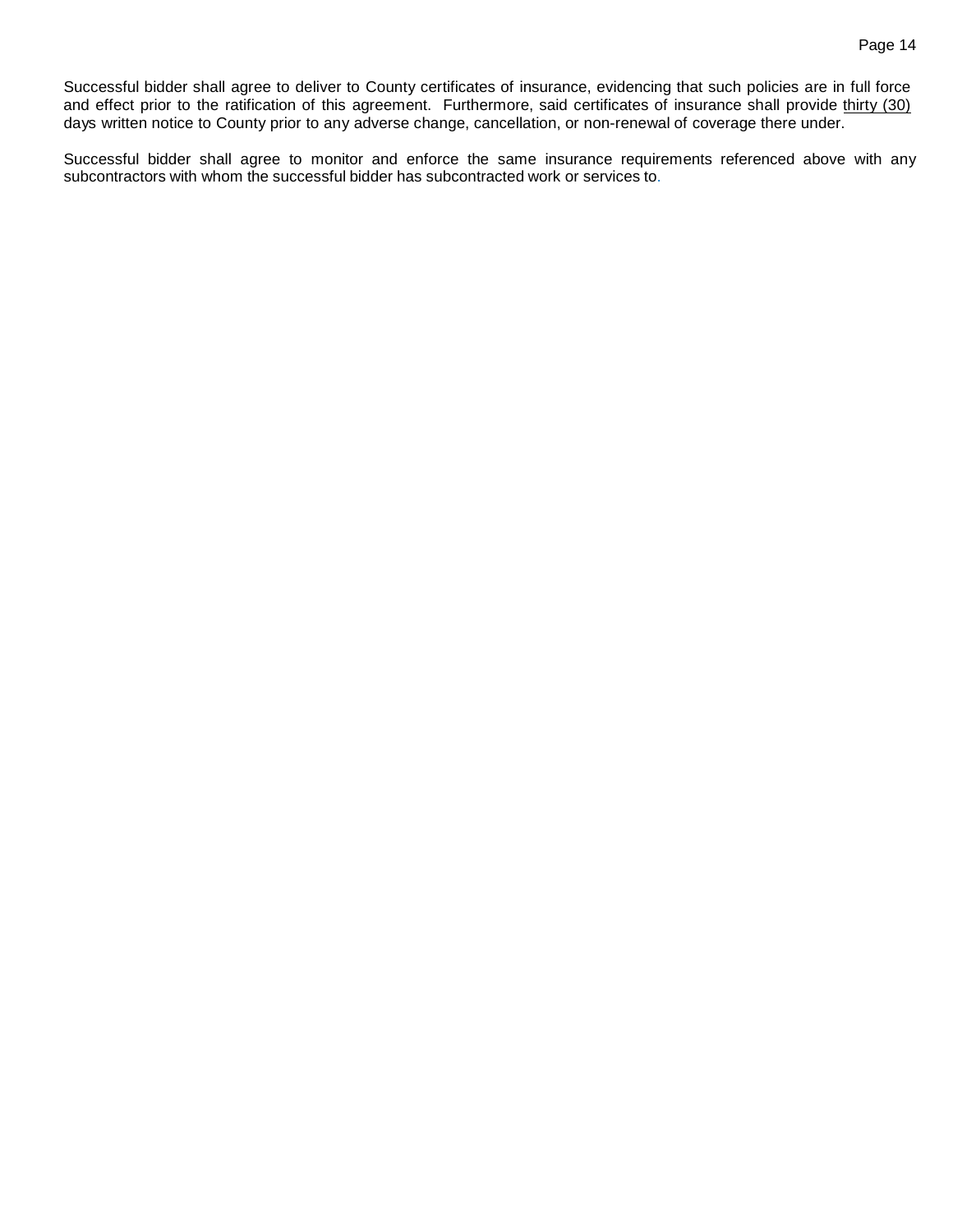# **SPECIFICATIONS BID #17-015R/MB**

# **UNIFORMED SECURITY GUARD SERVICES, JUDICIAL AND GENERAL LOCATIONS, TERM CONTRACT (RE-BID)**

### 1. **PURPOSE AND INTENT**

The sole purpose and intent of this Invitation for Bid (IFB) is to secure firm, fixed hourly rates and establish a term contract for Uniformed Security Guard Services at various Judicial facility and General facility locations throughout Palm Beach County for Uniformed Security Guards I, II, III, IV, V, VI and Site/Field Supervisor.

Services shall be in accordance with all terms, conditions and specifications listed herein. Additionally, services shall be completed in a professional manner and at the highest and most effective level of security services.

### 2. **WORK HOURS AND LOCATIONS**

Uniformed Security Guard services shall be required at various Judicial and General facility locations throughout Palm Beach County. Upon award of contract, the County shall coordinate mandated hours for security services with the successful bidder based on work location.

### 3. **START DATE**

The start date for the successful bidder is estimated to be seventy-five (75) days after award.

### 4. **GENERAL REQUIREMENTS**

The following requirements apply to all personnel and services that the successful bidder provides under this contract:

- A. Judicial Uniformed Security Guards may be located at any judicial facility within Palm Beach County.
- B. General Locations Uniformed Security Guards, with the exception of the Airport-based Uniformed Security Guard III (PBIA) level, may be located at any General location within Palm Beach County under this contract.
- C. The successful bidder shall at all times provide and maintain adequate numbers of properly trained personnel and an adequate supply of all necessary supplies and equipment in order to be able to fully and timely perform its obligations under this contract.
- D. Within two (2) hours of a post being vacated due to absenteeism, or for a Uniform Security Guard being relieved of his post or for any other reason, successful bidder is required to re-fill the post with a qualified guard. Successful bidder cannot allow previous post guard to leave post until a relief guard arrives.
- E. The successful bidder guarantees a pool of available qualified and trained Uniformed Security Guards for Non-Routine Work. For informational purposes only, Non-Routine work can be 100 hours/week between all Facilities, but is not consistent from week to week or month to month. This historical data is for informational purposes only and bidder cannot rely on, or be limited by, this data.
- F. No Uniformed Security Guard assigned under this contract shall work more than twelve (12) continuous hours on a shift, unless approved by the County or on an as needed basis for hold-overs up to two (2) hours for the sole purpose of covering absenteeism, providing the Uniformed Security Guard remains capable of performing all job duties.
- G. Uniformed Security Guards assigned under this contract shall not work with less than eight (8) hours rest period between shifts, inclusive of any shift(s) worked at any other location not covered by this contract.
- H. Uniformed Security Guards shall report for duty at the designated starting time, and shall not leave their assigned post until properly relieved by the relief Uniformed Security Guard or at the designated end of the shift if no relief Uniformed Security Guard is assigned.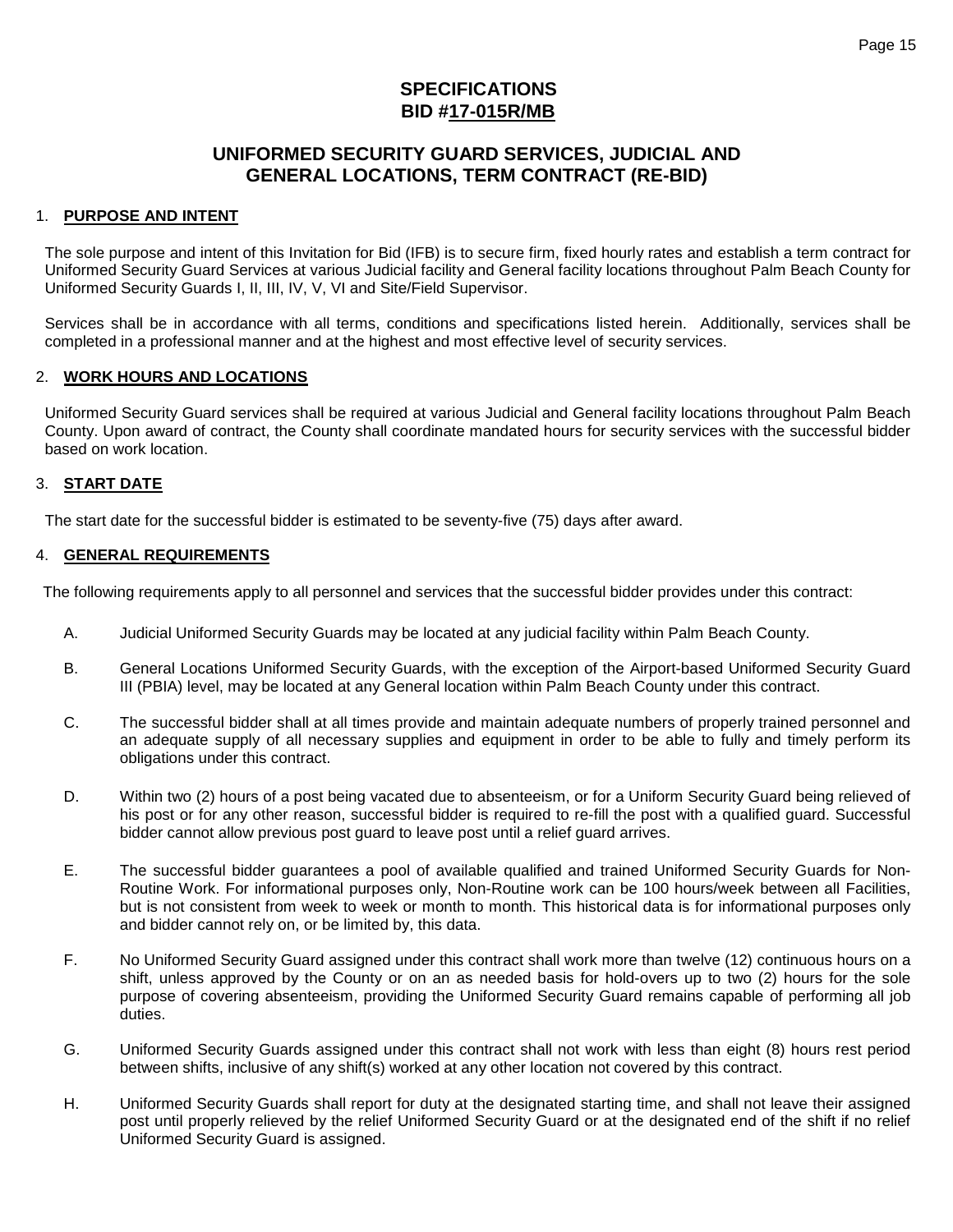- I. The successful bidder shall be responsible for preparing all work schedules in accordance with County site requirements and assuring that each posted shift is manned as required. Work schedules are to be submitted to the Contract Administrator in Microsoft Excel format on the 1st of each month for the following month and all work schedules must be approved by the Contract Administrator prior to being initiated.
- J. The successful bidder shall only assign security officers employed on a full time basis (thirty (30)+ hours/week) to fill posts in this Bid. This requirement for full time does not apply to posts: 1) made necessary as a result of holdover's, 2) made necessary as a result of special events, and 3) posts where the duration of the shift is entirely outside business hours. The County may waive this requirement, in its sole discretion, on a case by case basis upon request of the successful bidder when it is determined to be in the County's best interest to waive the requirement.
- K. The successful bidder's representative shall schedule and hold regular monthly meetings with the Contract Administrator and/or County Representative to ensure that all services are satisfactory and meet the User Agency's requirements.
- L. If the Contract Administrator or County Representative requests a special meeting with the successful bidder's management to discuss the service or problems which have occurred, the successful bidder shall be responsive and have a representative meet with the user agency within twenty-four (24) hours (or at another time set by the User Agency).
- M. At the Contract Administrator request, Uniformed Security Guard(s) may be required to punch a time card utilizing a time clock and cards provided by the County. In these situations, the billing is to be reconciled utilizing the time card(s). Any missed punches must be initialed by the Contract Administrator or designee. Successful bidder will only bill the County for actual hours worked performing security work authorized under this contract.
- N. The successful bidder shall be responsible for all damage to the facilities, work areas and County equipment that are caused in any way by the successful bidder, its officers, employees, agents, subcontractors, vendors, suppliers or invitees. In the event of any such damage, the County may repair such damage and/or replace any such equipment and the successful bidder shall reimburse the County for all expenses incurred by the County in doing so. The successful bidder shall reimburse the County for such expenses within fifteen (15) days after receipt of an invoice from the County. The County will provide County equipment as outlined in the approved Post Orders. This may include, but not limited to:
	- 1. Communications, either by radio or telephone.
	- 2. Weatherized golf cart, which shall be provided and maintained by the County.
	- 3. Guard Tour system scanner and charger.
	- 4. Any and all computers, scanners, faxes issued by Palm Beach County as well as their associated support devices (e.g. keyboard, printer and mouse).
	- 5. Uniformed Security Guards are prohibited from using any County owned or leased equipment such as copy machines, computers, fax machines, coffee makers, etc., without the express, written approval of the Contract Administrator.
- O. All Post Orders shall be developed by the County and shall be site specific. Within one (1) week from award of contract, the Post Orders shall be provided to the successful bidder for review and discussion regarding implementation. The successful bidder shall perform in accordance with the site-specific Post Orders established by the Contract Administrator. The County, at any time during the term of this contract, may make changes to Post Orders as it deems necessary. The County shall notify the successful bidder of such changes.
	- 1. The successful bidder shall provide written documentation for each staff person assigned to a post which shows the staff person has been successfully trained on the proper operation and care of all equipment the staff member is required to use or operate while working at the post. The documentation shall include the staff member's name, the equipment on which the staff member was trained and the date of the training.
	- 2. Uniformed Security Guards shall be familiar with the physical makeup of the assigned facility and shall perform the duties as described in the Post Orders.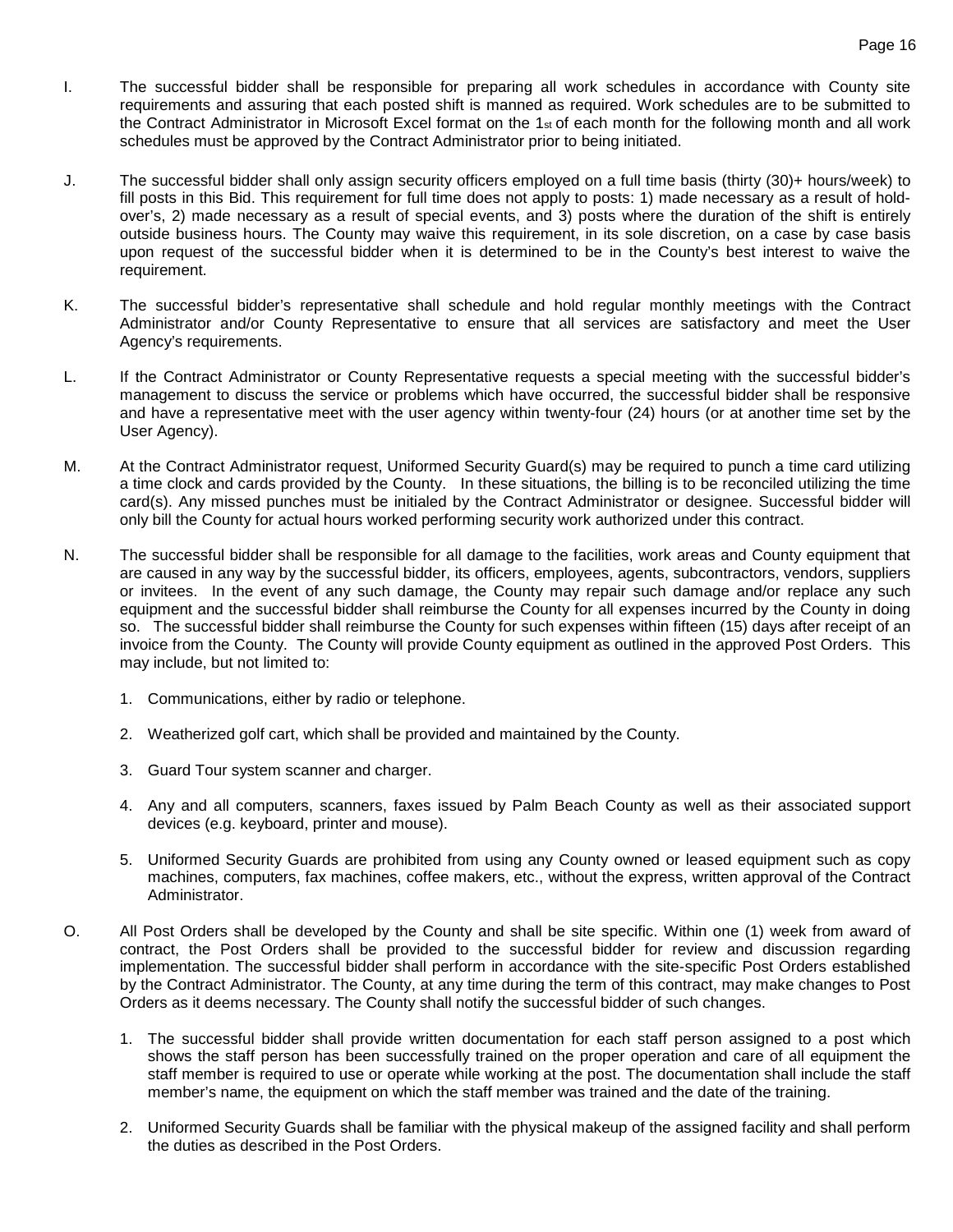- 3. Any/all successful bidder's personnel shall follow instructions and/or lawful orders given by the Contract Administrator or designee.
- 4. Under exigent circumstances, it may be necessary for the Contract Administrator to supply the successful bidder with changes to the Uniformed Security Guards' Post Orders as necessitated by the circumstances; the changes shall be within the scope of the contract.
- 5. Uniformed Security Guards shall be responsive to the special requirements of County sites or activities conducted at County sites as outlined by Palm Beach County personnel. The special requirements will be addressed in the Uniformed Security Guards' Post Orders by the successful bidder and be within the scope of contract.
- P. Whenever the successful bidder receives a new request to supply personnel for a new post under this contract, a member of the successful bidder's management shall set up a meeting with the Contract Administrator or designee to define requirements for the post and exchange contact information.
- Q. No Uniformed Security Guard is to be assigned to any post without site-specific training by a qualified representative of the successful bidder who is familiar with the required duties of the site. Within one (1) week of assignment of new personnel, the successful bidder's account manager or supervisor shall meet with the Uniformed Security Guard to certify that he/she is thoroughly familiar with the Post Orders and required duties. Documentation shall be provided to the Contract Administrator certifying completion of this requirement.
- R. The County shall perform fingerprint-based criminal history record checks for all Uniformed Security Guards employed under this contract, before he/she is allowed unescorted access to Critical/CJI County facilities. This requirement is in addition to any requirements of the successful bidder and will be done at the cost of the County.
	- 1. This records check shall be performed at County expense, with the exception of the PBIA Uniformed Security Guard III category, as specified herein for Lot #3
	- 2. Once the records check is complete, the Uniformed Security Guard will be issued an ID card.
	- 3. The successful bidder should allow a minimum of one (1) week for this process before assigning any Uniformed Security Guard to work without an approved escort. Approved escorts must be approved in writing by County.

NOTE: The successful bidder shall follow the PBIA/TSA procedures with candidates to be assigned as Uniformed Security Guard III at PBIA (Lot #3).

- S. If any Uniformed Security Guard assigned to any post under this contract is arrested for any reason during the term of this contract, the successful bidder shall, upon becoming aware of such arrest, notify the Contract Administrator and remove said Uniformed Security Guard from the facility immediately while awaiting case disposition.
- T. Any Uniformed Security Guard or Site/Field Supervisor that the County considers to be unsatisfactory shall be replaced at the County's discretion. Any successful bidder's employee requested to be removed by the County shall not be returned to duty at any County facility without prior written consent from the County.
- U. If successful bidder provides vacation or holiday time to its employees:
	- 1. Qualified substitute employees shall be provided to perform the services during all such vacation or holiday periods.
	- 2. Substitute personnel shall meet any/all training specifications, and the successful bidder shall furnish such documentation upon request.
	- 3. The County shall pay the standard contracted hourly rate except for those listed as paid holidays observed by Palm Beach County.
- V. Paid contract holidays observed by Palm Beach County consist of New Year's Day, 4th of July, Thanksgiving Day, the day after Thanksgiving Day and Christmas Day. The County shall pay one and a half (1 ½) the standard hourly rate for Uniformed Security Guards working approved holidays.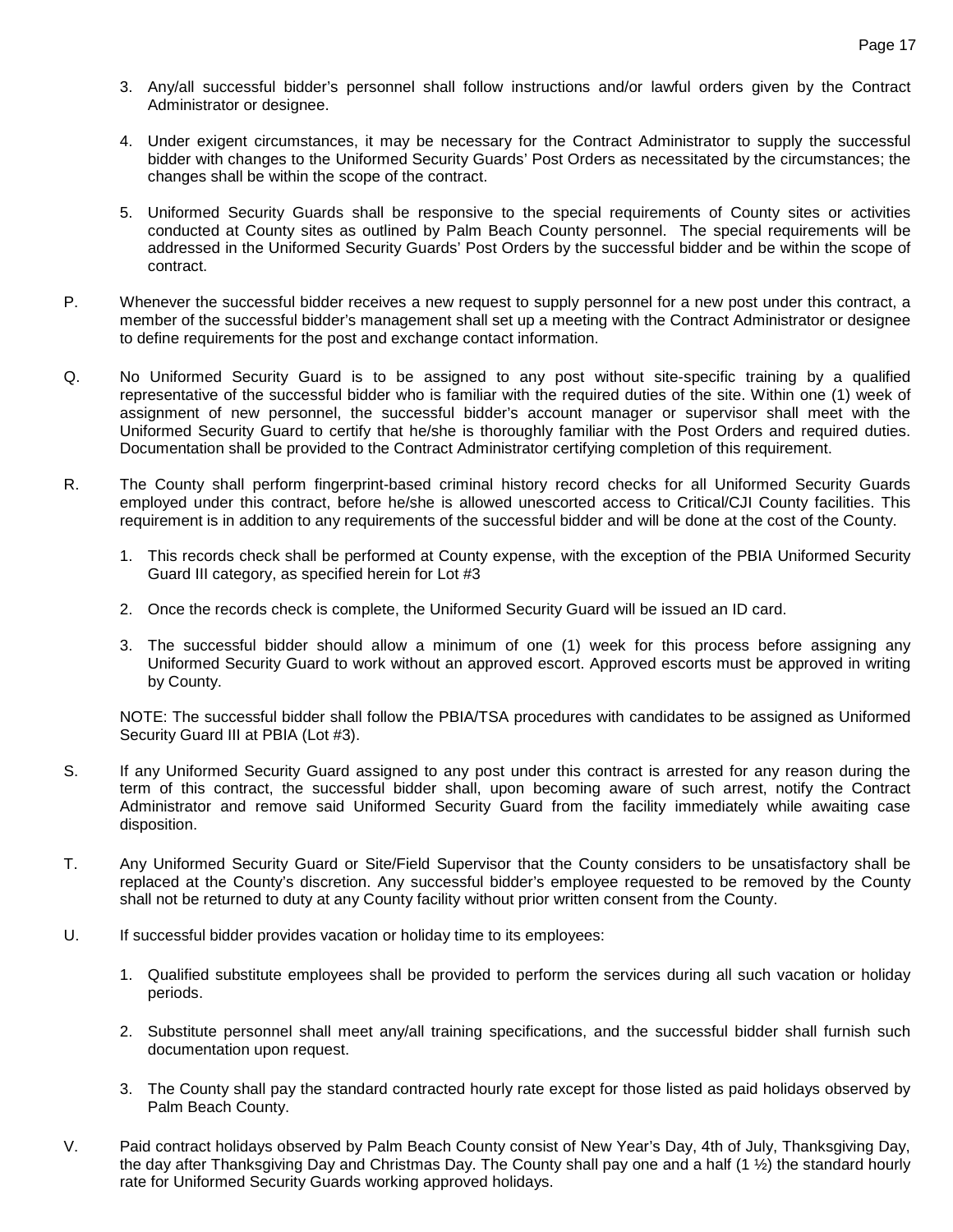- W. Successful bidder represents that it is fully experienced and properly qualified to perform the class of services required by this contract and are properly licensed, organized and financed to perform such work.
- X. The successful bidder shall act as an independent contractor and not as the agent of the County in performing the contract duties and maintaining complete control over its employees and all of its subcontractors.
- Y. The successful bidder shall use its best efforts to coordinate its activities so as not to annoy, disturb, endanger, unreasonably interfere with or delay the operations or activities of any tenants or occupants of the premises, or be offensive to others at any facility.
- Z. Uniformed Security Guards shall remain alert at all times while on duty. **Sleeping while on duty is absolutely prohibited.** Any Uniformed Security Guard found sleeping on duty is to be removed and not assigned to another County facility.
- AA. Uniformed Security Guards shall take action, as required, for each situation encountered. A report shall be completed immediately or when it is safe to do so and forwarded to the Contract Administrator. All reports are to be received by the Contract Administrator no later than twenty-four (24) hours after any incident.
- BB. Uniformed Security Guards shall be required to log all after-hours persons upon entering and leaving of the assigned facility. Uniformed Security Guards are required to verify after-hour access is approved prior to permitting entry into the facility. Proof of identification shall be required for persons entering a facility after-hours. Uniformed Security Guards shall be required to check County issued access badges to determine if vendors or contractors are permitted to have unescorted access to certain critical County facilities.
- CC. Uniformed Security Guards are not permitted to watch television while on duty at any County facility.
- DD. Uniformed Security Guards are not permitted to smoke cigarettes or e-cigarettes within one hundred feet (100) of any entrance door or air intake into the building. Uniformed Security Guards will only smoke during their authorized break times and within designated smoking areas.
- EE. Uniformed Security Guards shall not solicit or accept gratuities for any reason whatsoever from employees, tenants, citizens or other persons using the premises.
- FF. The successful bidder shall ensure that each person working at a screening checkpoint where X-ray is used wears an individual personnel dosimeter. Each dosimeter shall be evaluated at the end of each calendar quarter. A record of operator duty time and the results of dosimeter evaluations shall be maintained by the successful bidder. These records will be made available to the County representative upon request. The successful bidder shall pay all costs related to the dosimeter badges, including but not limited to evaluating and servicing. A record of operator duty time and the results of dosimeter evaluations shall be maintained by the successful bidder. These records will be made available to the Contract Administrator upon request.
- GG. The County shall not be responsible for any travel expenses or parking fees of successful bidder unless specifically provided in the contract. Successful bidder's Uniformed Security Guards posted at the Satellite judicial locations, shall park in the parking area provided for County employees at all judicial facilities.
- HH. Successful bidder shall ensure that lost, or apparently lost articles, found by the successful bidder's employee(s) be turned in immediately to the County or designated representative.
- II. Uniformed Security Guards shall perform crowd control measures as required.
- JJ. Uniformed Security Guards are prohibited from conducting any illegal activities which are prohibited on Palm Beach County property.
- KK. Uniformed Security Guards shall not have unauthorized visitors.
- LL. Uniformed Security Guards shall perform other appropriate duties as outlined in the scope of this contract.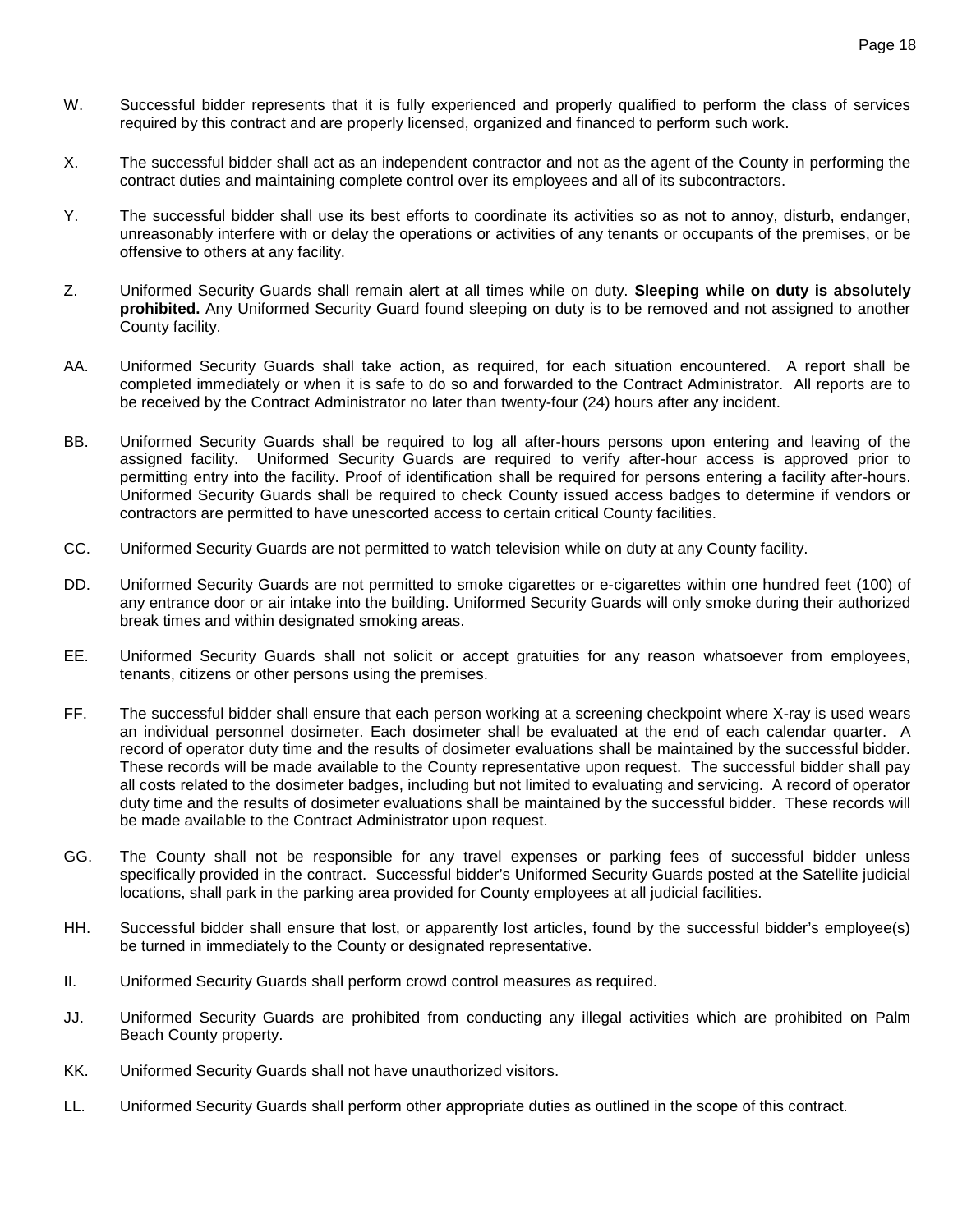#### 5. **COUNTY'S RESPONSIBILITIES**

The County shall:

- A. Designate a Contract Administrator from the Facilities Development and Operations Department, Electronic Services and Security Division who shall act on behalf of the County with respect to monitoring the successful bidder's performance under this contract. The Contract Administrator has the right to designate a person from the Palm Beach County Sheriff's Office or the user department to be the liaison for the day to day operations under this contract.
- B. Notify the successful bidder, in writing, of the name and contact information of the Contract Administrator at the time of award. The Contract Administrator shall have complete authority to require the successful bidder to comply with all provisions of this contract.
- C. Provide the successful bidder with all utility services generally available in all County facilities and required by the successful bidder to perform its obligations and functions under this contract.
- D. Coordinate the operations and activities of all County facilities in order to minimize interference with performance by the successful bidder.
- E. The County shall be physically and financially responsible for the routine repair, maintenance and renewal/replacement of County equipment when due to normal use.
- F. The County's User Agencies shall not interfere with the successful bidder's relationship with its employees, the Uniformed Security Guards.
- G. County is not contractually bound to the successful bidder's subcontractor.
- H. County shall not interfere with the successful bidder's relationship with its subcontractor.
- I. Be responsible for the normal operating costs (electricity, phone, data and gasoline) associated with County equipment.
- J. Provide, at the County's sole cost and expense, at Judicial Facilities, a reasonable amount of space for the storage of successful bidder's supplies and equipment. The successful bidder shall bear all risk of loss, damage or theft of such supplies and equipment. County shall provide one (1) office or lockable workstation for each Field Site Supervisor assigned to a judicial facility.

#### 6. **SEARCHES**

The successful bidder hereby consents to, and agrees to cooperate with searches and/or inspections of its employees, its employees' handbags at any time at a County facility, as well as of its employees' lockers for any reason by the Contract Administrator or County Representative. The successful bidder hereby represents to the County that it will require its employees to consent to the above searches as part of the employment contract with each and every employee assigned to a County facility and make such consent a part of the employee file.

#### 7. **UNIFORMS**

Uniformed Security Guards assigned under this contract shall wear a uniform approved by the Contract Administrator at all times while on duty.

- A. Uniforms shall:
	- 1. Identify the employing security service by name.
	- 2. Bear the word "security" in a visibly evident location(s).
	- 3. Be readily distinguishable from the uniforms of public police/PBSO.
	- 4. Uniforms and patches may be customized for County/Court, but the customization must be mutually agreed upon prior to use.
	- 5. All costs associated with customized uniforms shall be borne by the successful bidder.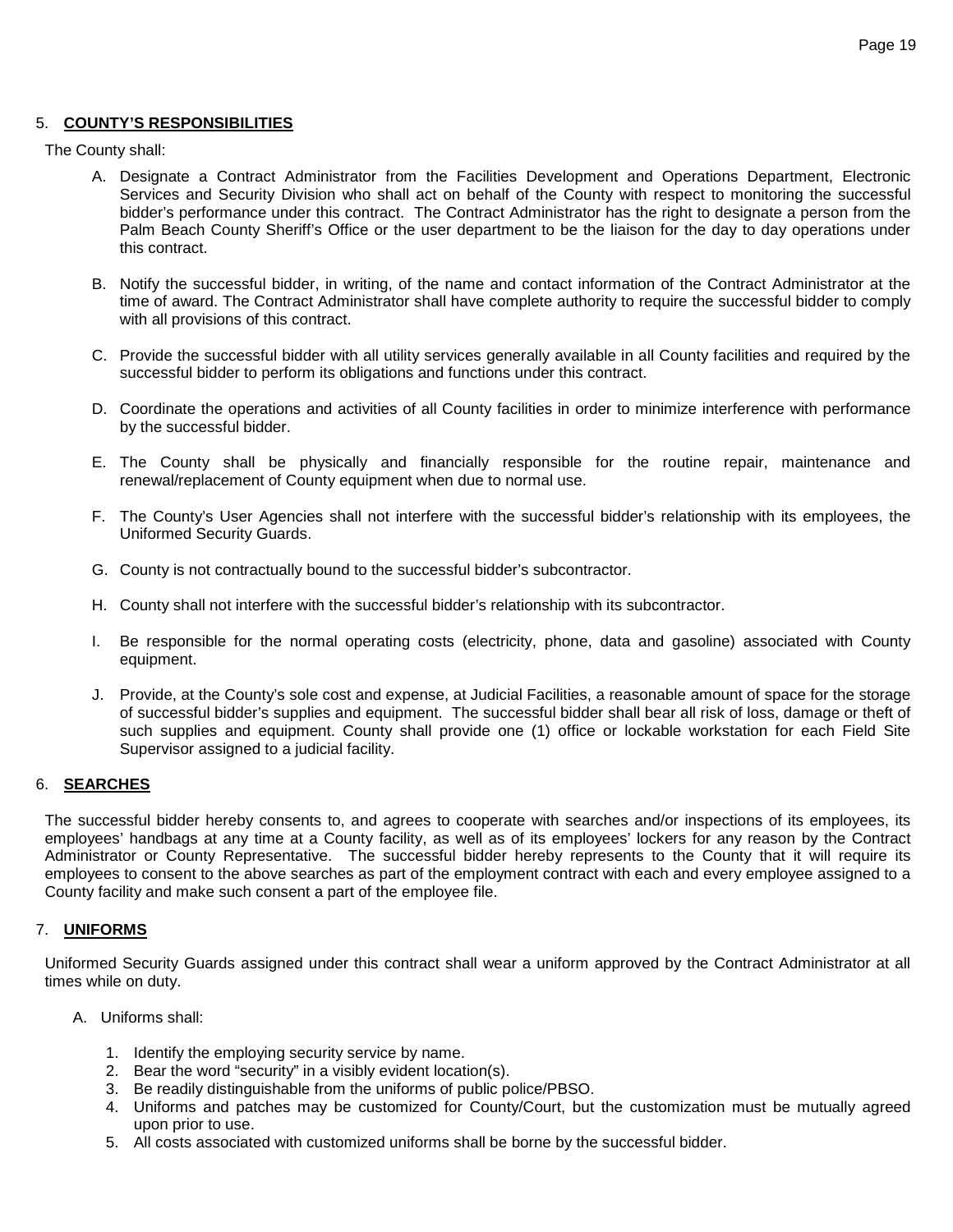- B. Uniformed Security Guards who are found to be wearing unauthorized uniforms, unkempt uniforms, or who exhibit a poor appearance, as determined by the Contract Administrator, shall be replaced in one (1) day by the successful bidder.
- C. All Uniformed Security Guards shall have and wear photo identification badges, clearly visible, with full name at all times.

### 8. **COMPLIANCE WITH RULES AND REGULATIONS**

- A. The successful bidder shall perform its obligations and functions hereunder in compliance with the applicable laws of the United States, the State of Florida, Palm Beach County, and the applicable regulations of County and any applicable rules, regulations or directives of any agency thereof. The County shall have the right (but not the obligation) to contest or challenge by any means whatsoever any law, regulation, rule or directive which in any way affects or otherwise impacts upon the successful bidder's performance of its obligations and functions hereunder. The successful bidder shall cooperate to the fullest extent and take whatever action (including becoming a party in any litigation) the County should reasonably request in connection with such challenge or contest by the County.
- B. The successful bidder shall keep current, at no cost to the County, all licenses and permits, whether Municipal, County, State or Federal, required for the performance of its obligations and functions hereunder, shall pay promptly when due all such fees and shall provide each renewed license to the Contract Administrator on an annual basis.
- C. The successful bidder shall not do or keep anything at any County facility which will in any way conflict with any law, ordinance, rule or regulation which may now or hereafter be enacted or promulgated by any governing public authority or create a safety hazard at any County facility, or create a nuisance, or in any way obstruct or interfere with the rights of other users of any County facility, except as reasonably required in the performance of its obligation and functions hereunder, or commit or suffer to be committed any waste upon any County facility or use or allow any County facility to be used for any improper, immoral, unlawful or objectionable purposes. Any violation of the provisions in this paragraph will be deemed by the County to be a violation under this contract and shall entitle the County to all remedies for violations/penalties created herein or provided by law.

#### 9. **SCOPE OF WORK**

### **JUDICIAL POST ASSIGNMENTS**

There are seven (7) judicial facilities which require Uniformed Security Guard and screening services under the terms of this contract. These buildings are located throughout Palm Beach County and are subject to change, based upon future needs of the County. These buildings are divided into Main County Courthouse and Satellite County Courthouses. The description and locations are as follows:

- A. Main County Courthouse: Courthouse and Offices of the Public Defender and State Attorney
	- 1. Main County Courthouse, 205 N. Dixie Highway, West Palm Beach, FL 33401
	- 2. Offices of the State Attorney, 401 N. Dixie Hwy., West Palm Beach, FL 33401
	- 3. Office of the Public Defender, 421 3rd Street, West Palm Beach, FL 33401
- B. Satellite County Courthouses
	- 1. North County Governmental Center, 3188 PGA Boulevard, Palm Beach Gardens, FL 33418
	- 2. South County Courthouse, 200 W. Atlantic Avenue, Delray Beach, FL 33444
	- 3. Gun Club Courtrooms, 3328 Gun Club Road, West Palm Beach, FL 33406
	- 4. West County Courthouse, 2950 State Road 15, Belle Glade, FL 33430

A sample of Judicial post spreadsheet with staffing hours is identified in Attachment "7".

There are a variety of County facilities where the successful bidder's Uniformed Security Guards and Site/Field Supervisor(s) will be posted. Locations and estimated hours are specified herein for each site and level of Uniformed Security Guards and Site/Field supervisor.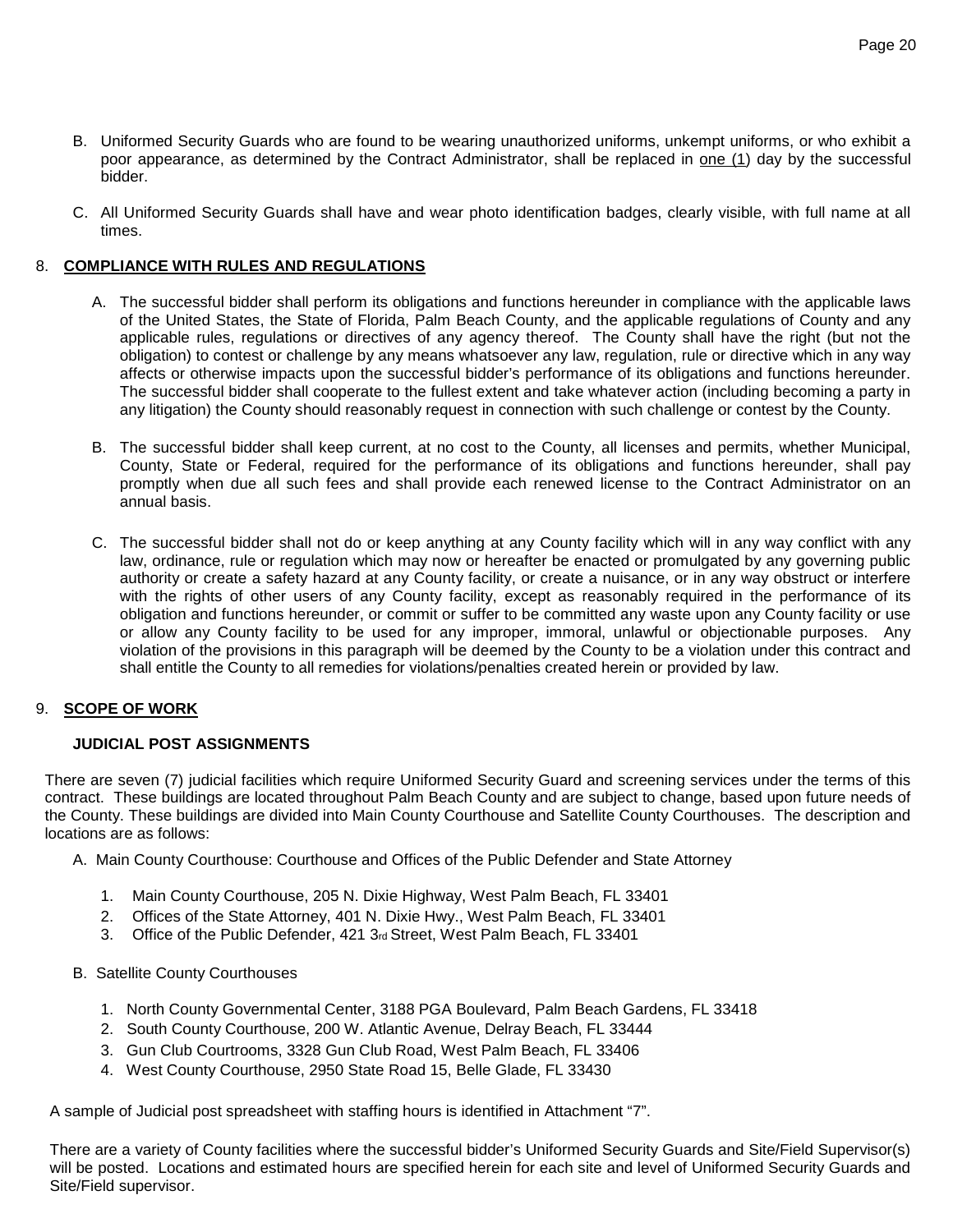### **PARKING AT JUDICIAL LOCATIONS**

#### **Main County Courthouse**

The County shall permit successful bidder's Uniformed Security Guards assigned to this facility, to park in the parking area provided for County employees and shall provide the successful bidder up to fifty (50) access cards for the downtown Parking Facilities at no charge.

- 1. Additional parking access card requests for the downtown Parking Facilities are to be submitted to the Contract Administrator.
- 2. The successful bidder may purchase additional parking spaces in the public or private parking facilities near the downtown Parking Facilities.
- 3. The successful bidder shall not charge the Uniformed Security Guards for either the County-provided parking or other parking.
- 4. The County will not provide additional parking access cards to Uniformed Security Guards assigned to cover this facility from any other locations.

#### **South County Courthouse**

The County shall permit successful bidder's Uniformed Security Guards assigned to this facility, to park in the parking area provided for County employees and shall provide the successful bidder up to twenty (20) access cards for the South Employee Parking Lot at no charge.

- 1. Additional parking access card requests for the South Employee Parking Lot are to be submitted to the Contract Administrator.
- 2. The successful bidder shall not charge the Uniformed Security Guards for either the County-provided parking or other parking.
- 3. The County will not provide additional parking access cards to Uniformed Security Guards assigned to cover this facility from any other locations.

#### 10. **MINIMUM PRE-EMPLOYMENT REQUIREMENTS FOR ALL UNIFORMED SECURITY GUARDS**

The successful bidder shall be capable of conducting comprehensive pre-employment check of each person to be employed under this contract. The pre-employment check shall include, but not be limited to, the following:

- A. Qualifications of position;
- B. A social security check;
- C. A driver's license check;
- D. Verifiable work history as required for the applicable position;
- E. Employment background checks as required for the applicable position;
- F. Fingerprint based criminal history records check of FCIC/NCIC data bases as reported as of the date of the request and reflecting no disqualifying offenses pursuant to Palm Beach County Code Section 2-371 through 2-377, as maybe amended from time to time.
- G. A completed job application which includes questions concerning whether he or she has ever been convicted of a crime, including details concerning the type of crime, the date of conviction and the penalty imposed, and whether the prospective employee has ever been a defendant in a civil action for intentional tort, including the nature of the intentional tort and the disposition of the action; and
- H. Interviewing the prospective employee.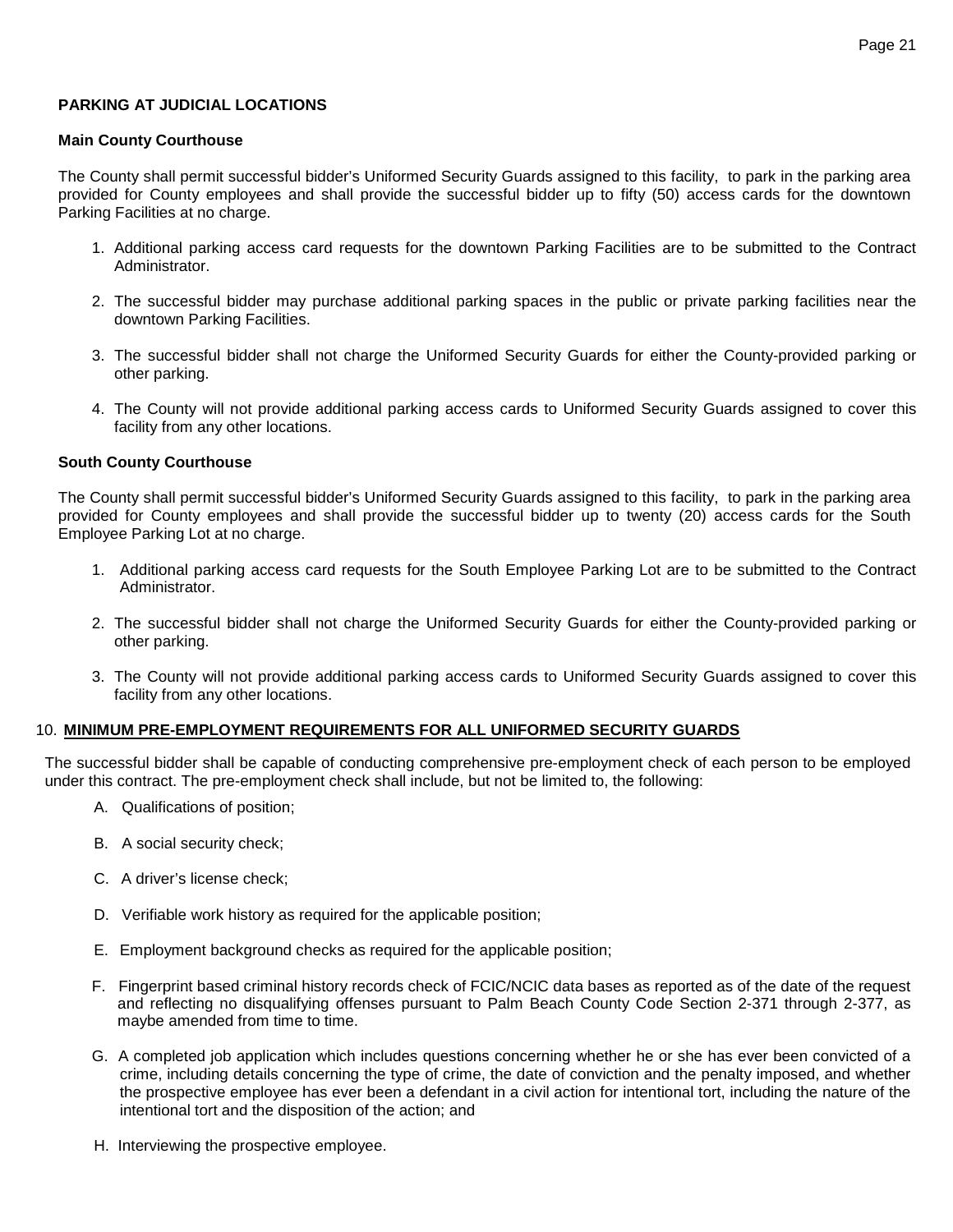#### 11. **MINIMUM JOB REQUIREMENTS FOR ALL UNIFORMED SECURITY GUARDS**

The successful bidder shall provide appropriately equipped and trained personnel who meet or exceed the minimum requirements for each service type. The successful bidder shall have available qualified, experienced, tested and welltrained competent reliable staff to fulfill the duties set forth in this scope of services. The successful bidder is responsible to keep all documentation that demonstrates their ability to meet the minimum requirements in each employees personnel file.

#### **A. General Requirements**

The following minimum requirements shall apply to all Uniformed Security Guards. Additional specific qualifications for Uniformed Security Guards II Screener, III (PBIA), IV (Armed), V (Screener Armed), VI (Lead Worker) and Site/Field Supervisors will be listed later in this document.

- 1. Successful bidder shall provide proof that all security personnel performing services under this contract hold the State of Florida Class "D" Security Officer License and, when applicable, hold the State of Florida Class "G" Firearm License.
- 2. Education: Uniformed Security Guards shall possess, at a minimum, a high school diploma or it's recognized equivalent certification.
- 3. Citizenship: Uniformed Security Guards shall be a citizen of the United States or possess the necessary authorization from the INS, pursuant to the Immigration Reform and Control Act of 1968 and regulations thereto.
- 4. Read, speak and write English: Uniformed Security Guards shall be fluent in reading English to complete post duties and read English-language identification badges, credentials and labels on bottles, cans, and packages. Uniformed Security Guards shall be fluent in English and be able to sufficiently understand English and to be able to sufficiently answer questions and give comprehensive directions in English.
- 5. Age Requirement: Uniformed Security Guards shall be twenty-one (21) years of age or older.
- 6. Uniformed Security Guards shall deal with the public in a professional and ethical manner.
- 7. Uniformed Security Guards shall communicate effectively, both verbally and in writing.
- 8. Uniformed Security Guards shall write reports, protect evidence and conduct themselves appropriately.
- 9. Uniformed Security Guards shall detect and prevent thefts and vandalism.
- 10. Uniformed Security Guards shall react and take appropriate measures in the event of fire, theft, vandalism or any other unusual situations, and contact the local law enforcement agency as required.
- 11. Uniformed Security Guards shall respond to threats (e.g., bomb threats or other weapons) through established procedures.

#### 12. **PHYSICAL EXAMINATION**

Each Uniformed Security Guard shall be given a physical examination by a qualified physician, medical center, or hospital, to determine suitability for hire prior to assignment. The successful bidder shall pay for the cost of this physical examination. A physician's sign off that these conditions are met must be made available prior to assignment and a physical re-evaluation is required with each contract renewal. All personnel shall meet the following physical requirements:

- A. Uniformed Security Guards shall be proportioned as to height and weight to allow necessary movements to perform job duties.
- B. Uniformed Security Guards shall be in good health without physical defects or abnormalities that would interfere with the performance of duties.
- C. Any other physical requirements as detailed in Minimum Job Requirements.
- D. Urinalysis for detection of controlled substances.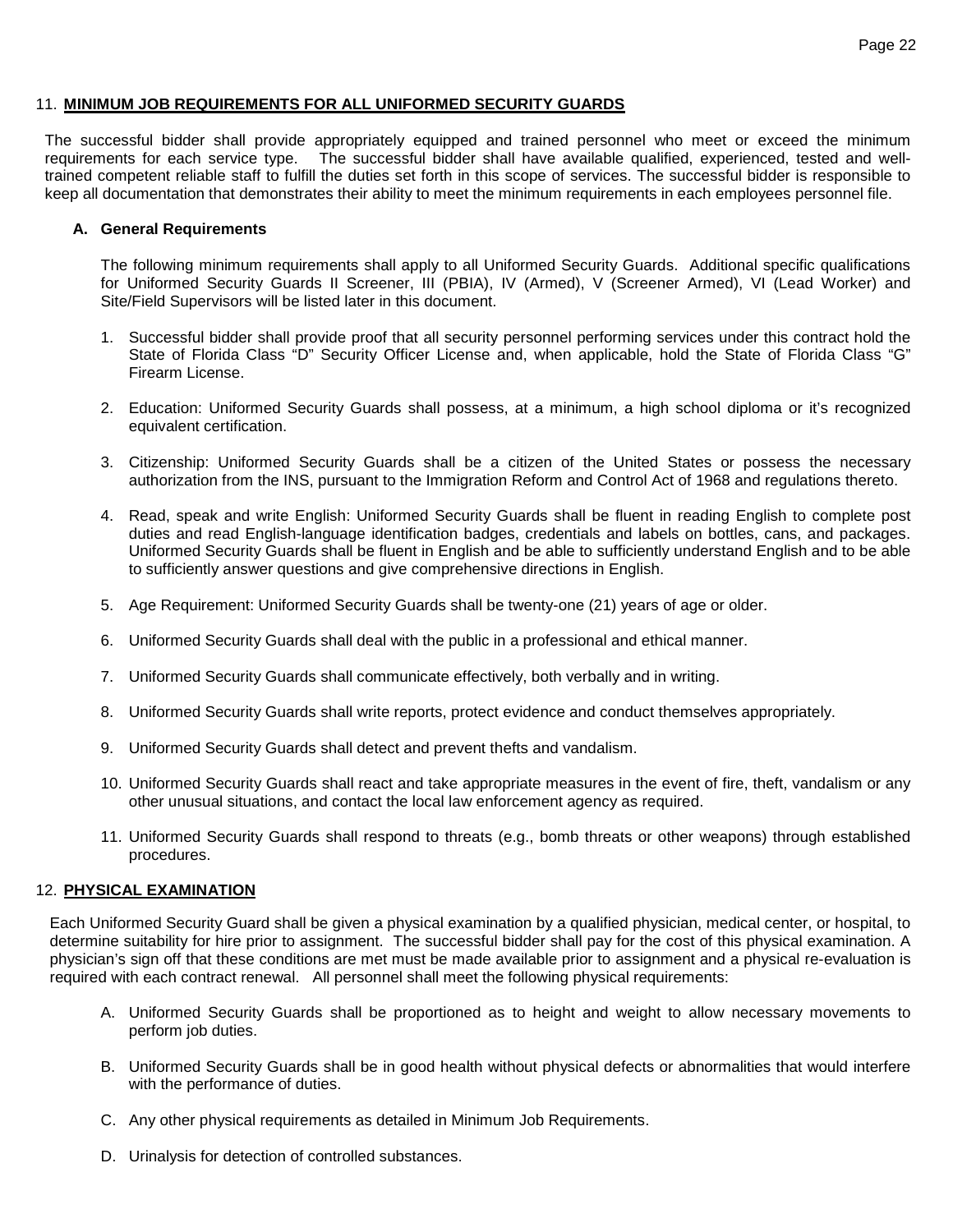- E. Uniformed Security Guards shall be able to distinguish color differences and have ability to distinguish color used in visual displays or badges, specifically red, green, blue and yellow. Uniformed Security Guards shall possess binocular vision correctable to 20/30 (Snellen).
- F. Uniformed Security Guards shall be capable of hearing ordinary conversation at fifteen (15) feet with either ear without benefit of a hearing aid. Uniformed Security Guards must be able to hear and respond to spoken voice, audible alarms, and telephone calls in an operational setting.
- G. Uniformed Security Guards shall be able to lift repetitively up to forty (40) lbs. for long periods of time during an eight (8) hour shift, while standing.
- H. Physical Condition: Uniformed Security Guards shall be in good physical condition and shall be able to stand unassisted for a minimum of two (2) hours consecutively and shall be able to sit, stand, lift, and/or bend throughout a shift. Positions shall not be filled with "light duty" personnel.
- I. Uniformed Security Guards who perform physical searches of baggage must be able to open and close latches, zippers, and screw caps, remove or feel beneath the baggage contents, and reach all sides and compartments of the bag.
- J. Uniformed Security Guards shall have the ability to remain alert throughout the duration of a shift.
- K. Uniformed Security Guards assigned to County facilities shall have no communicable diseases.

### 13. **REQUIRED BACKGROUND INVESTIGATION**

- A. The successful bidder shall perform the following, as a minimum, background investigation for all Uniformed Security Guards:
	- 1. Required seven (7) years prior employment verification;
	- 2. Requires a "face to face" neighborhood check by an investigator licensed by the State of Florida whether employed or as a subcontractor to the successful bidder;
	- 3. Psychological screening;
	- 4. Drug test;
	- 5. Pre-employment personality assessment test;
	- 6. Credit check; and
	- 7. Five (5) character references plus two (2) developed by investigator.
- B. The successful bidder shall submit proof of completion of all background checks (including fingerprinting), as required by the County prior to assignment of post.
	- 1. The submittal for each employee shall be on the form "Palm Beach County Facility Pre-Assignment Checklist" which will be provided to the successful bidder after award.
	- 2. The form shall be completed and signed by an authorized employee of the successful bidder with a copy retained in each employee file.

#### 14. **ADDITIONAL REQUIREMENTS FOR EACH UNIFORMED SECURITY GUARD LEVEL**

The successful bidder is solely responsible for ensuring that all persons assigned meet or exceed the minimum requirements of this contract in addition to passing a face to face interview. Prior to the assignment of any Uniformed Security Guard to any facility, the successful bidder shall provide notice to the Contract Administrator. The Contract Administrator shall have one (1) business day to request and conduct a review of the prospective Uniformed Security Guard's employment file. If after one (1) business day, the successful bidder has not received a reply from the Contract Administrator that the review is to be conducted, the successful bidder can assign the individual to the post. Neither the failure of the Contract Administrator to review and/or interview a prospective Uniformed Security Guard's file prior to assignment nor the Contract Administrator's review and subsequent decision to not object to an assignment shall prejudice the rights of the County thereafter to pursue any rights provided to the County by this contract.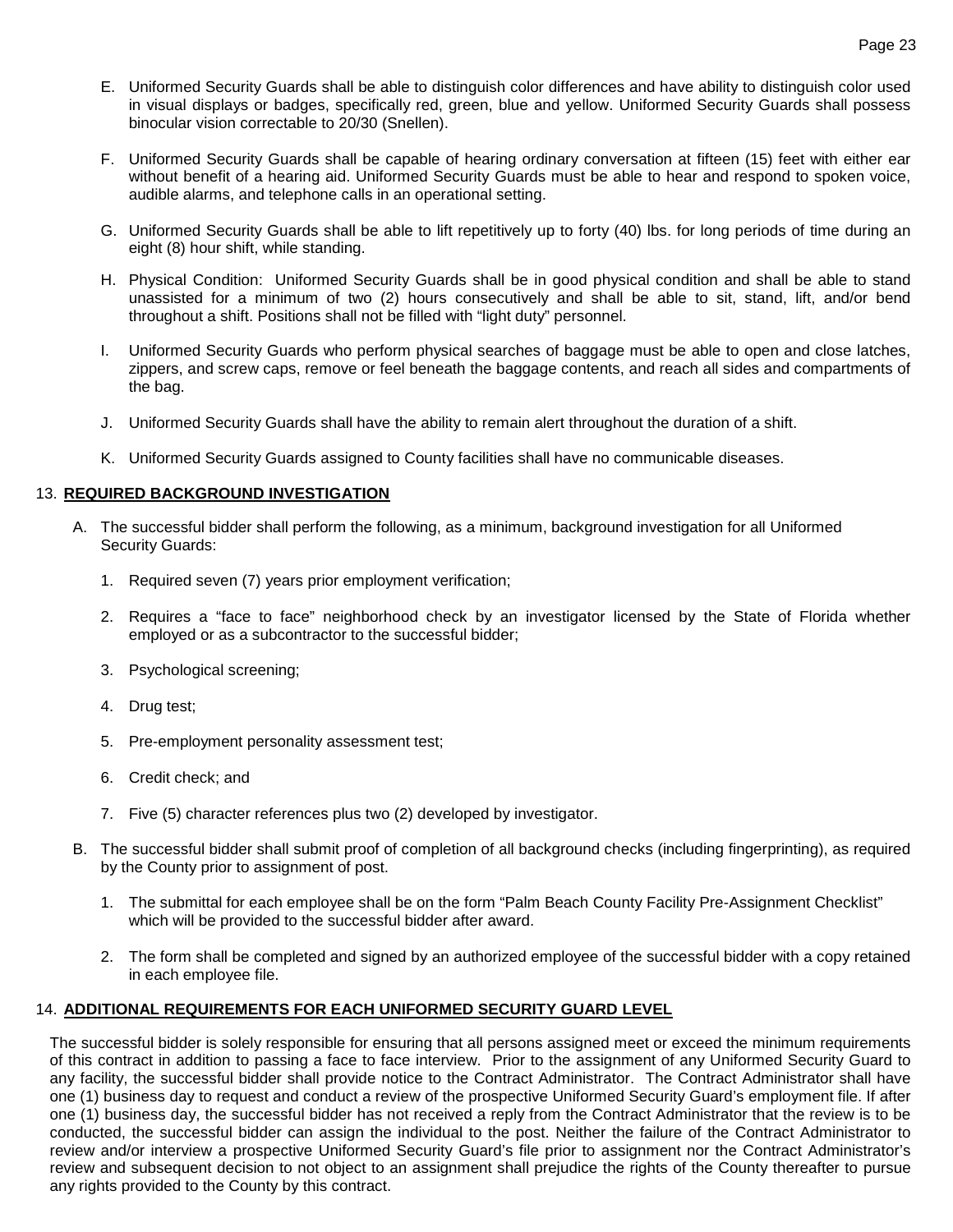## **A. UNIFORMED SECURITY GUARD I (UNARMED)**

Uniformed Security Guard I is defined as unarmed. They are experienced and prepared to handle everyday situations. They shall be responsible for assisting local law and emergency services personnel, providing public direction on how to gain entry in the facility and providing instruction to the public for entering, providing security by way of foot patrols, and assigned to fixed posts at critical property locations. This is someone who is well versed in crowd control and must be able to handle the unexpected. They shall provide detailed reporting as needed.

In addition to minimum job requirements set for all Uniformed Security Guards employed under this contract, each Security Guard I shall meet one (1) of the following criteria and possess a current State of Florida Class D License (Unarmed Security Guard License):

A minimum of one (1) year satisfactory sworn law enforcement or corrections experience; or Either of the following:

- 1. Successful completion of a Law Enforcement Academy or Law Enforcement Education.
- 2. Successful completion of a Corrections Academy.
- 3. Military Service specializing in police work, Investigative Services or combat arms with honorable discharge. Graduation from a Criminal Justice AA Program.
- 4. Experience with above average performance rating in security at a school, university, nuclear facility, Airport or with TSA and above average performance ratings.

### **The minimum hourly-wage for a Uniformed Security Guard I is \$12.17 per hour.**

## **B. UNIFORMED SECURITY GUARD II (SCREENER UNARMED)**

A Uniformed Security Guard II assigned to a judicial location can perform the same duties as the Uniformed Security Guard I. In addition to those duties listed, this Uniformed Security Guard II (Screener) is also responsible for performing security screening duties at all sites listed in the Post Assignment section of this document, using screening techniques to identify prohibited items from entering, operating x-ray equipment, magnetometers, and handheld metal detectors.

Each Uniformed Security Guard II (screener) assigned to a judicial location shall meet one (1) of the following criteria and possess a current State of Florida Class D License (Unarmed Security Guard License):

A minimum of three (3) years satisfactory sworn law enforcement or corrections experience; or Either of the following within the last twelve (12) years:

- 1. Successful completion of a Law Enforcement Academy with a minimum of one (1) year related job experience with above average performance ratings.
- 2. Successful completion of a Corrections Academy with a minimum of one (1) year related job experience with above average performance ratings.
- 3. Military Service specializing in police work, Investigative Services or combat arms with honorable discharge with a minimum of one (1) year related security experience with above average performance ratings.
- 4. Graduation from a Criminal Justice AA Program with a minimum of one (1) year related job experience with above average performance ratings.
- 5. Five (5) years experience with above average performance rating in security at a nuclear facility, airport or with TSA and above average performance ratings; or

A minimum of five (5) years continuous screening experience with successful bidder with above average performance ratings.

**The minimum hourly-wage for a Uniformed Security Guard II (Screener) assigned to a Judicial facility is \$13.14 per hour.**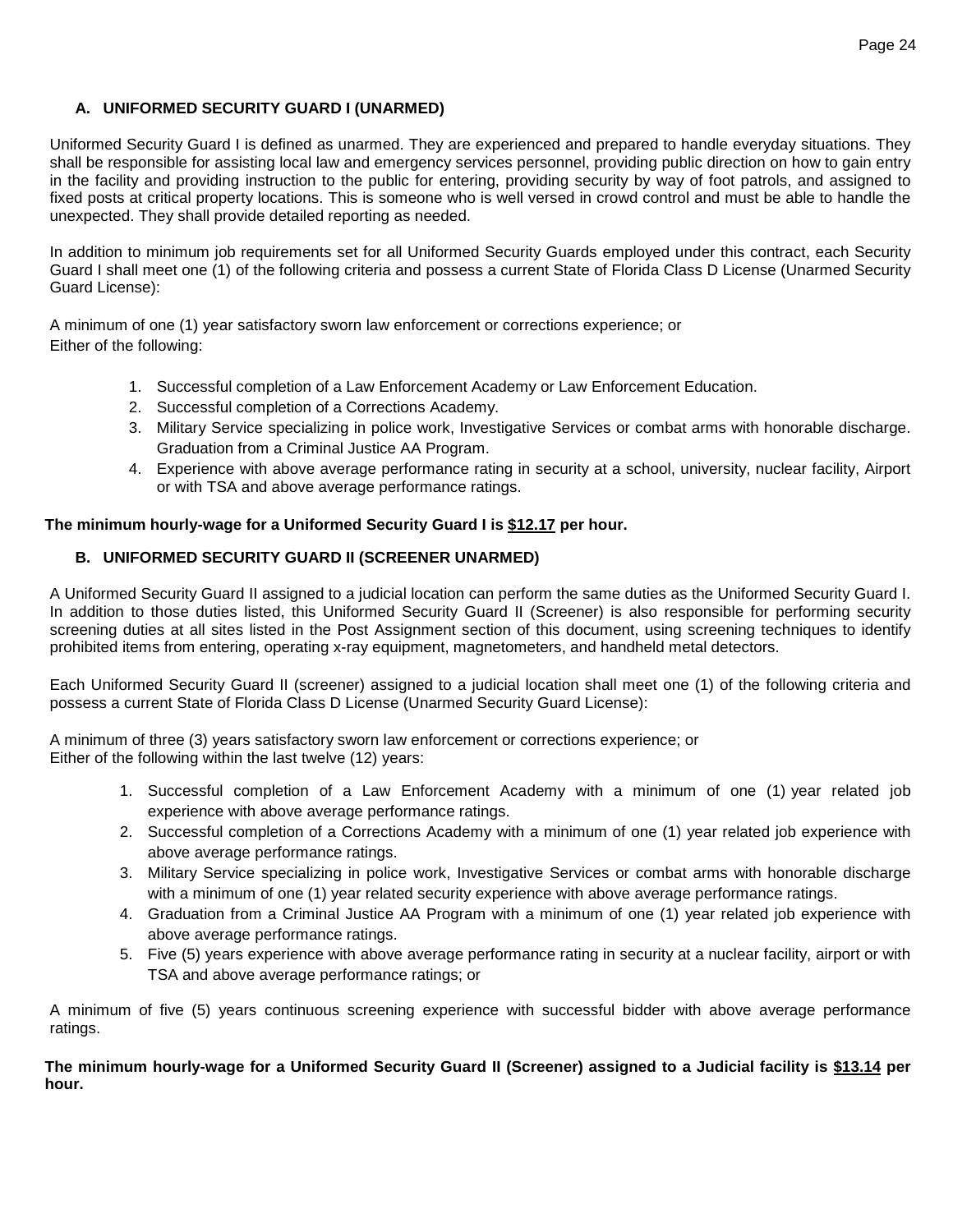### **C. UNIFORMED SECURITY GUARD III (PBIA)**

In addition to the minimum job requirements set for all Uniformed Security Guards I, a Uniformed Security Guard III assigned to a PBIA facility must:

Have the ability to secure and maintain clearance for an PBIA Security Badge.

Uniformed Security Guards shall be able to climb/descend stairs.

PBIA Uniformed Security Guard shall understand and comply with post orders.

The successful bidder is responsible for the Uniformed Security Guard III obtaining the required PBIA Security Badge before starting work. The successful bidder shall fulfill all PBIA/TSA requirements.

Once the criteria are satisfied, the Uniformed Security Guard III shall be required to successfully pass the two (2) hour security training class at PBIA.

#### **The minimum hourly-wage for a Uniformed Security Guard III is \$13.33 per hour.**

### **D. UNIFORMED SECURITY GUARD IV (ARMED)**

In addition to the minimum job requirements set for all Uniformed Security Guards I & II, a Uniformed Security Guard IV assigned to a facility must hold a current State of Florida Class "G" Firearm License while assigned to this contract.

This Uniformed Security Guard IV, can perform the same duties listed for the Uniformed Security Guard I& II, and carries a weapon.

#### **The minimum hourly-wage for a Judicial Uniformed Security Guard IV is \$13.28 per hour.**

### **E. UNIFORMED SECURITY GUARD V (SCREENER ARMED)**

In addition to minimum job requirements specified herein for all Uniformed Security Guards employed under this contract, each Uniformed Security Guard V assigned to a judicial facility under this contract must meet all of the criteria required for a Security Guard I, II and IV.

This Uniformed Security Guard shall perform the same duties listed for the Uniformed Security Guard I, II and IV.

### **The minimum hourly-wage for a Uniformed Security Guard V is \$13.92 per hour.**

### **F. UNIFORMED SECURITY GUARD VI (LEAD WORKER)**

Each Uniformed Security Guard VI assigned to a courthouse screening post must meet the following criteria:

- 1. Meet the minimum job requirements for Uniform Security Guard I, and II.
- 2. Have three (3) years continuous experience in electronic screening for weapons with above average ratings.

Uniform Security Guard VI shall be stationed at each courthouse screening post as indicated above and shall ensure all Uniform Security Guard II screeners effectively and efficiently perform all screening procedures and operation of all screening equipment. Uniform Security Guard VI shall also assist in the responsibility for the effective On-The-Job training of a newly hired Uniform Security Guard I and II. In the event, a Uniform Security Guard is pulled from a permanent assigned location to relieve a temporary post of no longer than one (1) week, the Lead Worker is responsible to conduct field training on all site-specific procedures in the event they should be needed. Uniform Security Guard VI is responsible for the knowledge and training of site specific items including, but not limited to, mail and delivery procedures, hand search procedures and emergency evacuations.

The Lead Worker can only be utilized to fill open screener posts for a Judicial Uniformed Security Guard II in the event of a vacated post due to absenteeism or a Judicial Uniformed Security Guard II being removed from their post. A Lead Worker can fill-in for this post for a maximum of two (2) hours. Notification of this circumstance is to be given to the Contract Administrator within thirty (30) minutes of becoming aware of circumstance.

#### **The minimum hourly-wage for a Uniformed Security Guard VI is \$14.72 per hour.**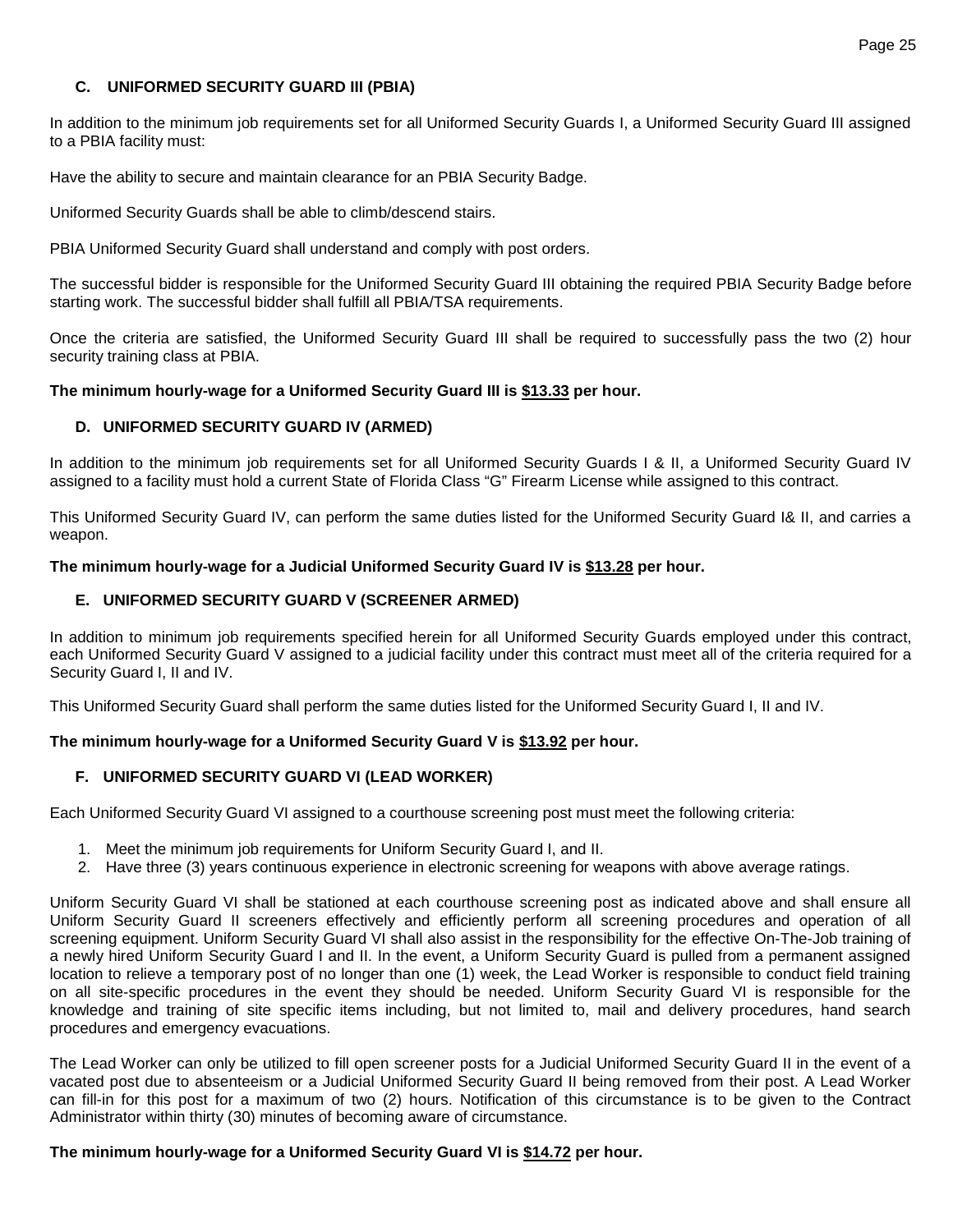## **G. SITE / FIELD SUPERVISOR**

#### Judicial Locations:

A Site/Field Supervisor is required to be onsite and supervise the overall day to day operations and be the primary contact person responsible for all record keeping, training, integrity testing (for judicial locations) and all required correspondence and meeting participation with the Contract Administrator.

|                        | Main County Courthouse: The successful bidder shall provide a full-time (forty (40) hours per week)<br>Site/Field Supervisor for the Main County Courthouse.                                                                    |
|------------------------|---------------------------------------------------------------------------------------------------------------------------------------------------------------------------------------------------------------------------------|
| Satellite Courthouses: | The successful bidder shall provide a full-time (forty (40) hours per week) Site/Field<br>Supervisor for each Satellite Courthouse except the Gun Club Courtrooms, located at 3328<br>Gun Club Road, West Palm Beach, FL 33406. |

The Site/Field Supervisor assigned to a Judicial facility shall meet the following requirements:

- 1. Meeting all the job requirements for a Uniform Security Guard VI (Lead Worker).
- 2. In addition, have three (3) years continuous experience as a Security Supervisor with above average ratings with at least one (1) year experience in supervisor security screening which utilized x-ray machines, magnetometers, handheld metal detectors, and other screening procedures.

Responsibilities for each Site/Field Supervisor assigned to Judicial facilities shall include, but are not limited to:

- 1. This Site/Field Supervisor shall be authorized to represent the successful bidder and oversee its operations at all County Courthouses to ensure compliance with this contract and the proper performance of screening duties.
- 2. The Site/Field Supervisor shall devote his time exclusively to his responsibilities in connection with the work to be performed by the successful bidder under this contract.
- 3. The Site/Field Supervisor shall be available for periodic tours of the premises of any County Courthouse with the Contract Administrator and meet with the Contract Administrator to address matters concerning the operation of courthouse screening and contract requirements.
- 4. The Site/Field Supervisor shall not be utilized to fill any open posts in a guard capacity but will be required to fill in for the Lead Worker post that may be required to fill-in for a Uniformed Security Guard II as identified herein. The Site/Field Supervisor is responsible to ensure the maximum allotted time per occurrence is two (2) hours and will be required to complete a written report of circumstances surrounding both the Lead Worker and Site/Field Supervisor need to fill vacated posts. Written report is to be sent within twenty-four (24) hours and must include duration of time circumstance occurred, supporting justification to warrant the fill-in of those positions and any action taken to prevent circumstance from happening again.
- 5. The Site/Field Supervisor is responsible for maintaining all site reports.
- 6. The Site/Field Supervisor is responsible for the proper operation and manning of all security screening posts at a specific courthouse.
- 7. The Site Supervisor is responsible for all contract personnel working at the courthouse.

#### General Locations:

Responsibilities for each Site/Field Supervisor assigned to General facilities shall include, but are not limited to:

- 1. Meeting all the job requirements for a Uniform Security Guard I (Unarmed).
- 2. In addition, have three (3) years continuous experience as a Security Supervisor with above average ratings.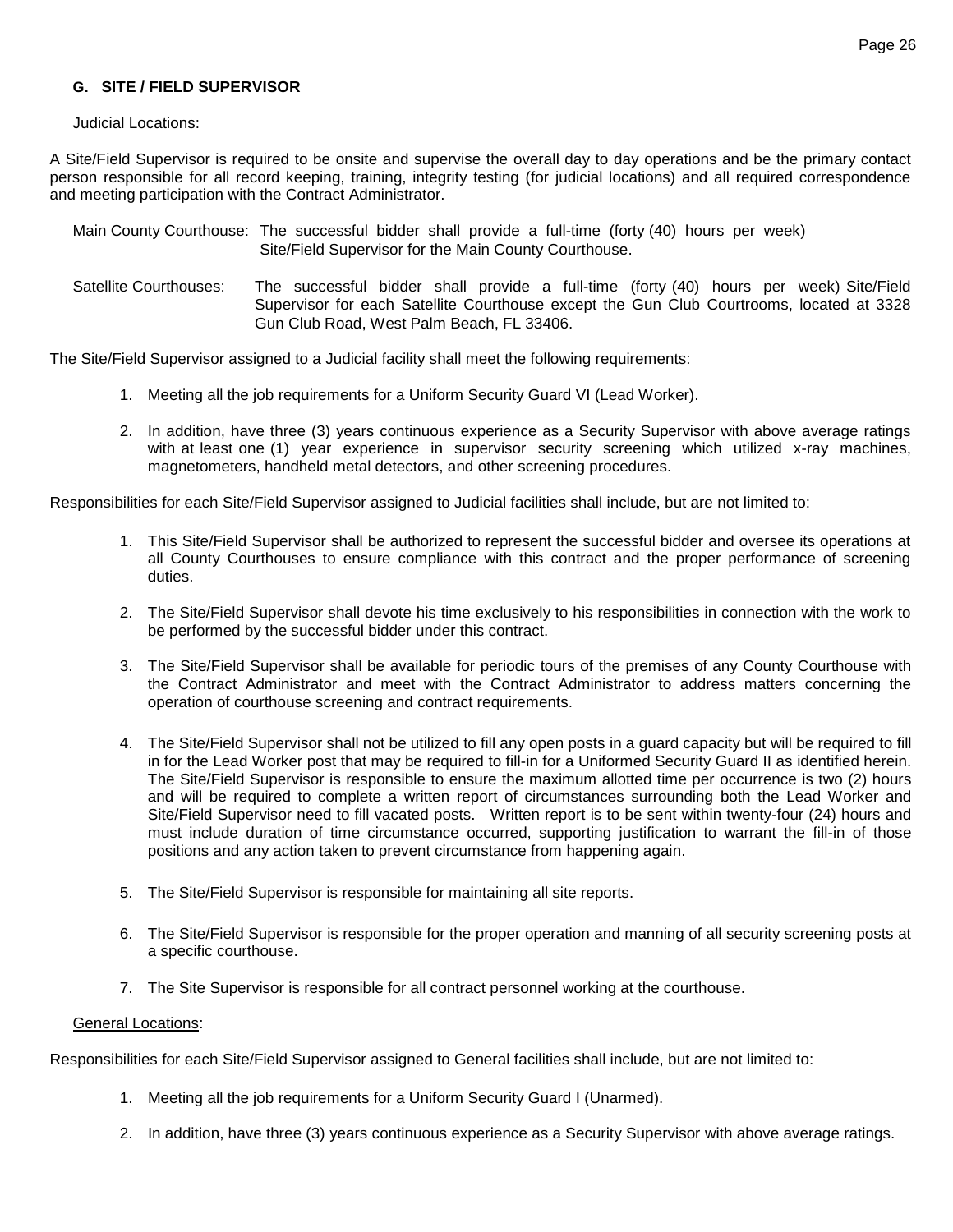- 3. This Site/Field Supervisor shall be authorized to represent the successful bidder and oversee its operations at all General facilities to ensure compliance with this contract and the proper performance of duties.
- 4. The Site/Field Supervisor shall devote his time exclusively to his responsibilities in connection with the work to be performed by the successful bidder under this contract.
- 5. The Site/Field Supervisor shall be available for periodic tours of the premises of any County facility with the Contract Administrator and meet with the Contract Administrator to address matters concerning the operation and contract requirements.
- 6. The Site/Field Supervisor shall not be utilized to fill any open posts in a guard capacity.
- 7. The Site/Field Supervisor is responsible for maintaining all site reports.
- 8. The Site/Field Supervisor is responsible for the proper operation and manning of all security posts at a specific location.
- 9. The Site Supervisor is responsible for all contract personnel working at a General facility.
- 10. Each Site/Field Supervisor assigned to General facilities will work alternating shifts to allow for coverage of both day and night and seven (7) days a week.

The Site/Field Supervisor is subject to the continuous approval of the Contract Administrator. If at any time during the term of the contract, any individual in the capacity of Site/Field Supervisor is nominally performing in the sole opinion of the Contract Administrator, the successful bidder shall replace the unacceptable Site/Field Supervisor.

Each Site/Field Supervisor assigned to General facilities shall travel between all locations listed in the Post Assignment section of this document.

#### **The minimum hourly-wage for a Site/Field Supervisor is \$15.98 per hour.**

#### 15. **CONTRACT PERFORMANCE REQUIREMENTS**

#### **A. Communication:**

- 1. Whenever possible, communication between successful bidder and Contract Administrator is to be done via email.
- 2. Monthly meetings with Contract Administrator and successful bidder are to be held.

#### **B. Record Keeping:**

The successful bidder is required to keep accurate, legible record keeping methods and shall submit as per the requirements listed below. All record keeping methods, reporting structure and spreadsheets are to be approved by the Contract Administrator. Type and frequency of reports could be altered, added or deleted at any time by the Contract Administrator during the term of the contract. Submission of all reports is to be done via email and in electronic format. The following minimum reports are required by the successful bidder:

- 1. Daily magnetometer calibration logs (when applicable) submitted monthly in Excel form approved by the Contract Administrator.
- 2. Monthly incident logs submitted monthly in Excel form approved by the Contract Administrator.
- 3. Monthly screening report (when applicable) submitted monthly in Excel form approved by the Contract Administrator.
- 4. Incident reports To be submitted to Contract Administrator by end of day on which incident occurred in electronic format.
- 5. Quarterly staffing report shows post staffing levels to be submitted the beginning of each quarter in Excel format.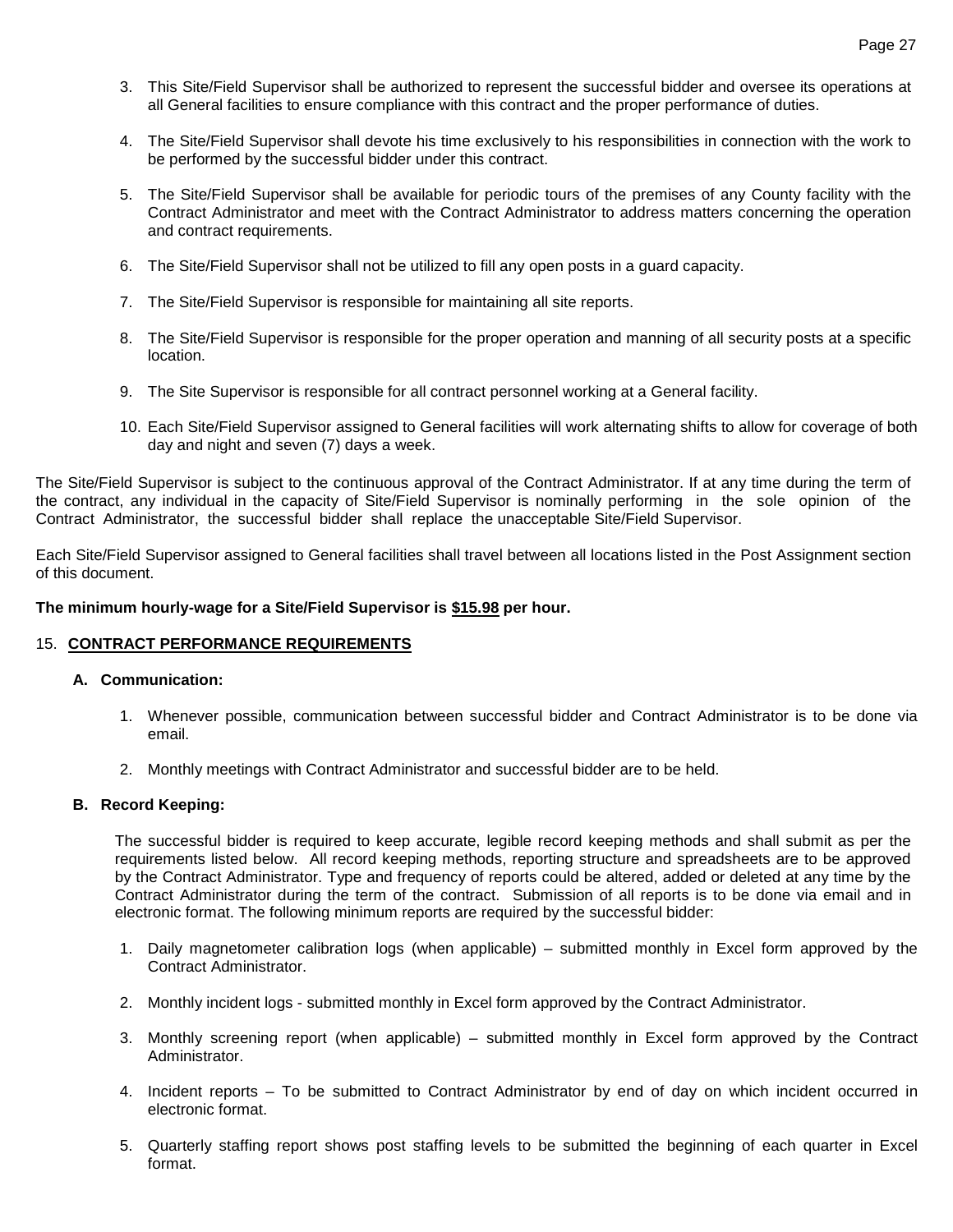- 6. Payroll shall be submitted weekly, shall be specified individually per facility, and listed by post positions and include the schedule 4 form. If at any time, a billing is submitted that is over or under the standard posts approved by the County, it shall be submitted uniquely marked.
- 7. Invoices for payroll shall be submitted on the  $15<sup>th</sup>$  day and the last day of the month. Any invoice for over or under the standard posts approved by the County, shall be uniquely marked.
- 8. Monthly work schedules submitted monthly in Excel form approved by the Contract Administrator.
- 9. Disciplinary log submitted promptly upon each occurrence in Excel form to the Contract Administrator.
- 10. Monthly inspection logs submitted monthly in Excel form approved by the Contract Administrator for the following reports:
	- a. Monthly panic/duress alarm testing log submitted monthly in Excel form approved by the Contract Administrator.
	- b. Monthly AED testing log submitted monthly in Excel form approved by the Contract Administrator.

### 16. **TRAINING REQUIREMENTS**

The successful bidder shall be responsible for providing pre-employment and annual employee training for all Uniform Security Guard Levels in addition to providing any as-needed training.

While video training tapes may be used as a supplemental aid in the training course, the sole use of tapes is not acceptable. Written training materials and follow-up tests shall be used. All training materials, including manuals, video tapes, and tests shall be presented by the successful bidder to the Contract Administrator prior to commencement of services to be provided under this contract. The successful bidder and the Contract Administrator shall mutually agree upon the training materials.

Copies of the completed course study, certifications and tests shall be attached to the Uniformed Security Guard's Certificate of Completion.

The successful bidder is required to have a single point of contact as the responsible party for all successful bidder based training and curriculum for successful bidder based training. The successful bidder shall be required to also train employees of any subcontract service(s) and maintain all records required by the contract.

Successful bidder shall provide after award a copy of all internal training programs used during the last five (5) years while performing security services. Successful bidder shall be willing to work with County and/or PBSO to supplement/modify training curriculums to County satisfaction. Bidder provided training programs shall include at a minimum the following curriculums:

Personnel and Management Training Programs/Curriculum

- o Testing material;
- o PowerPoint presentations;
- o Training memos;
- o Field training material;
- o Annual and in-service training timeline and material;
- o Retraining documents pertaining to security guards who underperformed;
- o Site specific post order training;
- o Call off procedures and training;
- o Record keeping policies; and
- o Communications Training (Human Issues).

#### **A. PRE-EMPLOYMENT TRAINING FOR JUDICIAL FACILITIES**

The successful bidder shall provide a minimum of forty (40) hours training for all Uniformed Security Guard Levels and Site/Field Supervisors assigned to a Judicial facility. This training must be completed prior to a post assignment in a Judicial facility. Of the forty (40) hours requirement of pre-employment training hours, a minimum of four (4) hours of this will be conducted by the Palm Beach County Contract Administrator at a Palm Beach County facility.

The County will not pay attendees for these training segments.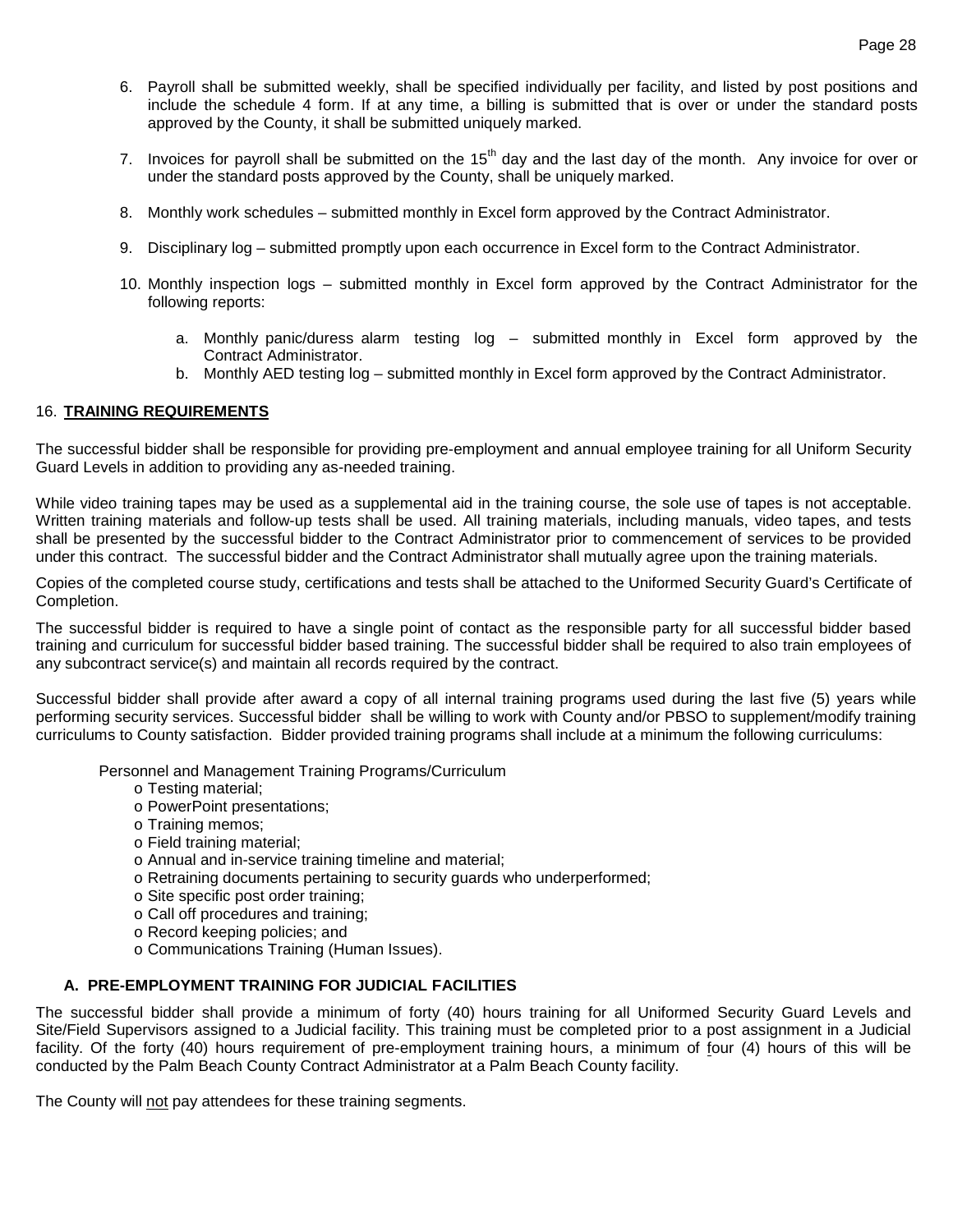The training shall consist of the following:

- 1. Orientation
	- a. Role of Security in the Courthouse;
	- b. Role of PBSO in the Courthouse;
	- c. Role of Facility Management in the Courthouse; and
	- d. Role of Electronic Services and Security in the Courthouse.
- 2. System Operations
	- a. Use of radios;
	- b. Use of intercom;
	- c. Use of CCTV; a
	- d. Use of access system.
- 3. Duties
	- a. Post Orders Review;
	- b. Screening of packages and other deliveries;
	- c. Mail and delivery procedures (site specific);
	- d. Procedures relating to armed Law Enforcement personnel entering Courthouses;
	- e. Screening procedures of Service Dogs;
	- f. Screening procedures of persons in wheelchairs;
	- g. Screening procedures of persons; and
	- h. Procedures to be followed regarding the discovery of weapons during screening.
- 4. General Topics
	- a. First Aid (including CPR and automatic electronic defibrillation AED operation);
	- b. Public relations handling difficult persons;
	- c. Crowd control; and
	- d. Sensitivity training.

# **B. PRE-EMPLOYMENT TRAINING FOR GENERAL FACILITIES**

The successful bidder shall provide a minimum of forty (40) hours training for all Uniformed Security Guard Levels and Site/Field Supervisors assigned to General facilities. This training must be completed prior to a post assignment in General facility. Of the forty (40) hours requirement of pre-employment training hours, a minimum of four (4) hours of this will be conducted by the Palm Beach County Contract Administrator at a Palm Beach County Facility.

The County will not pay attendees for these training segments.

The training shall consist of the following:

- 1. Orientation
	- a. Role of Security in the facility;
	- b. Role of Facility Management in the facility; and
	- c. Role of Electronic Services and Security in the facility.
- 2. System Operations
	- a. Use of radios;
	- b. Use of intercom;
	- c. Use of CCTV;
	- d. Use of access system; and
	- e. Operations of gates.
- 3. Duties
	- a. Post Orders Review;
	- b. Mail and delivery procedures (site specific).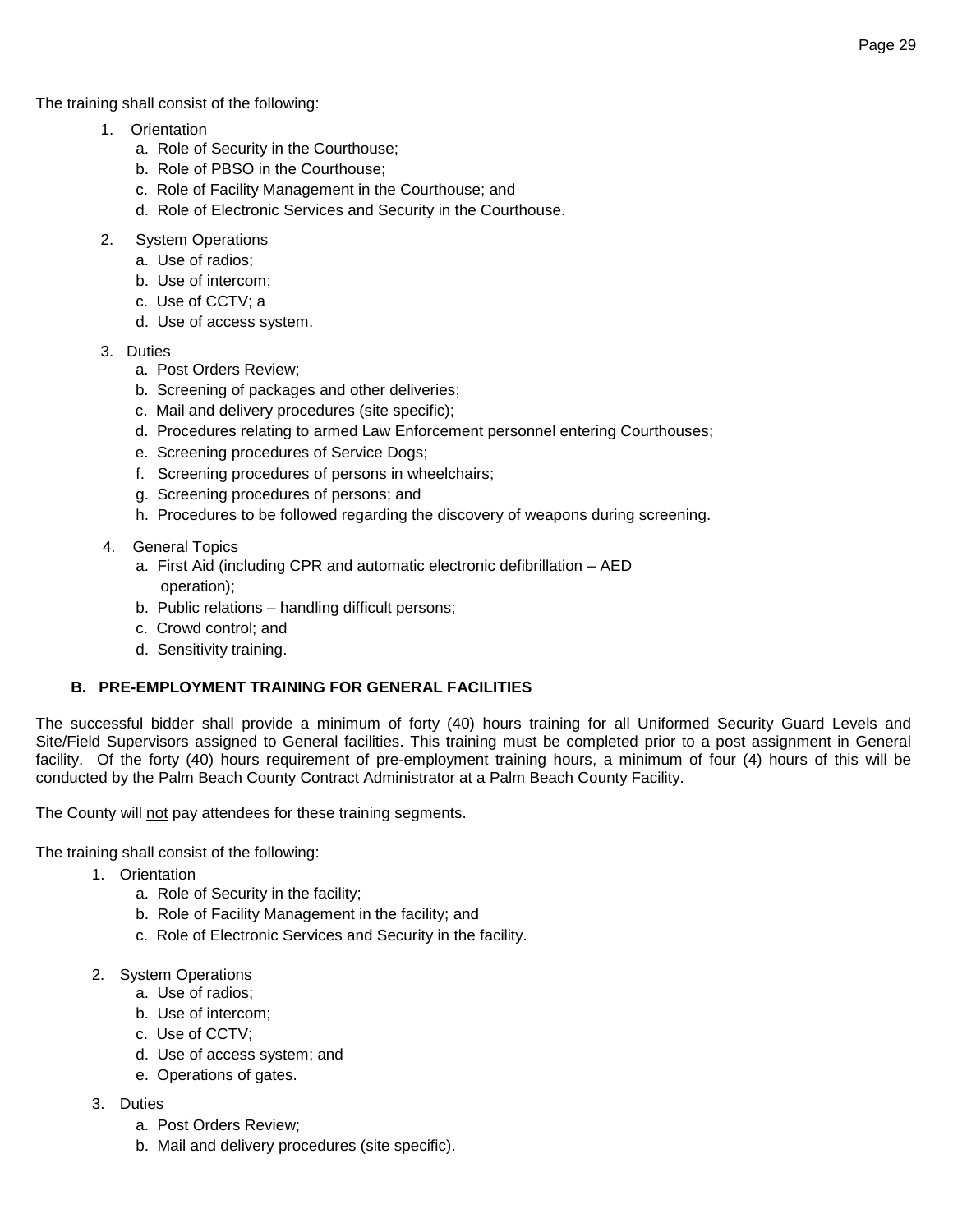- 4. General Topics
	- a. First Aid (including CPR and AED operation);
	- b. Public relations including handling difficult persons;
	- c. Crowd control; and
	- d. Sensitivity training.

# **C. ANNUAL EMPLOYEE TRAINING**

The successful bidder shall ensure that all Uniformed Security Guards and all Site/Field Supervisors have a minimum of forty (40) hours annual training.

Of the annual forty (40) hours requirement of training hours:

- a minimum of sixteen (16) hours of training are to be a refresher of the general pre-employment training curriculum, completed by the successful bidder;
- a minimum of eight (8) hours of training is required for in site specific situational responses, which includes four (4) hours to be supplied by the successful bidder and four (4) hours to be supplied by the Contract Administrator;
- a minimum of eight (8) hours in-service training which includes four (4) hours to be supplied by the successful bidder and four (4) hours to be supplied by the Contract Administrator; and
- a minimum of eight (8) hours of additional in-service training supplied by the Contract Administrator.

The County shall pay successful bidder the Standard Hourly Rate for the time in annual Employee Training up to forty (40) hours annually. County shall pay successful bidder straight time for these training segments after the successful bidder provides documentation on the invoice of training attended and evidence of attendance. No post can be reduced or vacated for any training requirement.

This training shall be completed annually, at the successful bidder's cost and shall be completed before the expiration of the previous training completion date.

The training shall consist of the following:

- 1. General Training Requirements include, but are not limited to the following:
	- a. All Uniformed Security Guard Levels are to receive refresher training for the roles of security, and Facilities, system operations, security duties and all general topic items identified in the pre-employment training requirement; and,
	- b. Review of the Post Orders for each facility and post they are assigned to.
- 2. Site Specific Training Requirements include, but are not limited to the following:
	- a. Review of all equipment, responsibilities and requirements processes and procedures for the facility and post they are assigned to.
	- b. Fire Alarm and Emergency Evacuation.
	- c. Bomb threats and bomb threat evacuation.
	- d. Procedures regarding the discovery of a powdery substance.
	- e. Panic and Door Alarm Procedures where required.
- 3. In-Service Training Requirements include, but are not limited to, the following:
	- a. Review of Post Orders.
	- b. Review of all Screening procedures (for judicial locations).
	- c. Sensitivity training.
	- d. Training for First Aid and CPR/AED in accordance with a nationally recognized training program, similar to the programs provided by the American Heart Association.
- 4. Additional In-Service Training Requirements include, but are not limited to the following:
	- a. The successful bidder shall make each employee available to the County for up to eight (8) hours of training annually.
	- b. The purpose of this training is to provide periodic thirty (30) minute segments immediately before or after a scheduled post start or end time to allow for in-service training as deemed necessary by the Contract Administrator.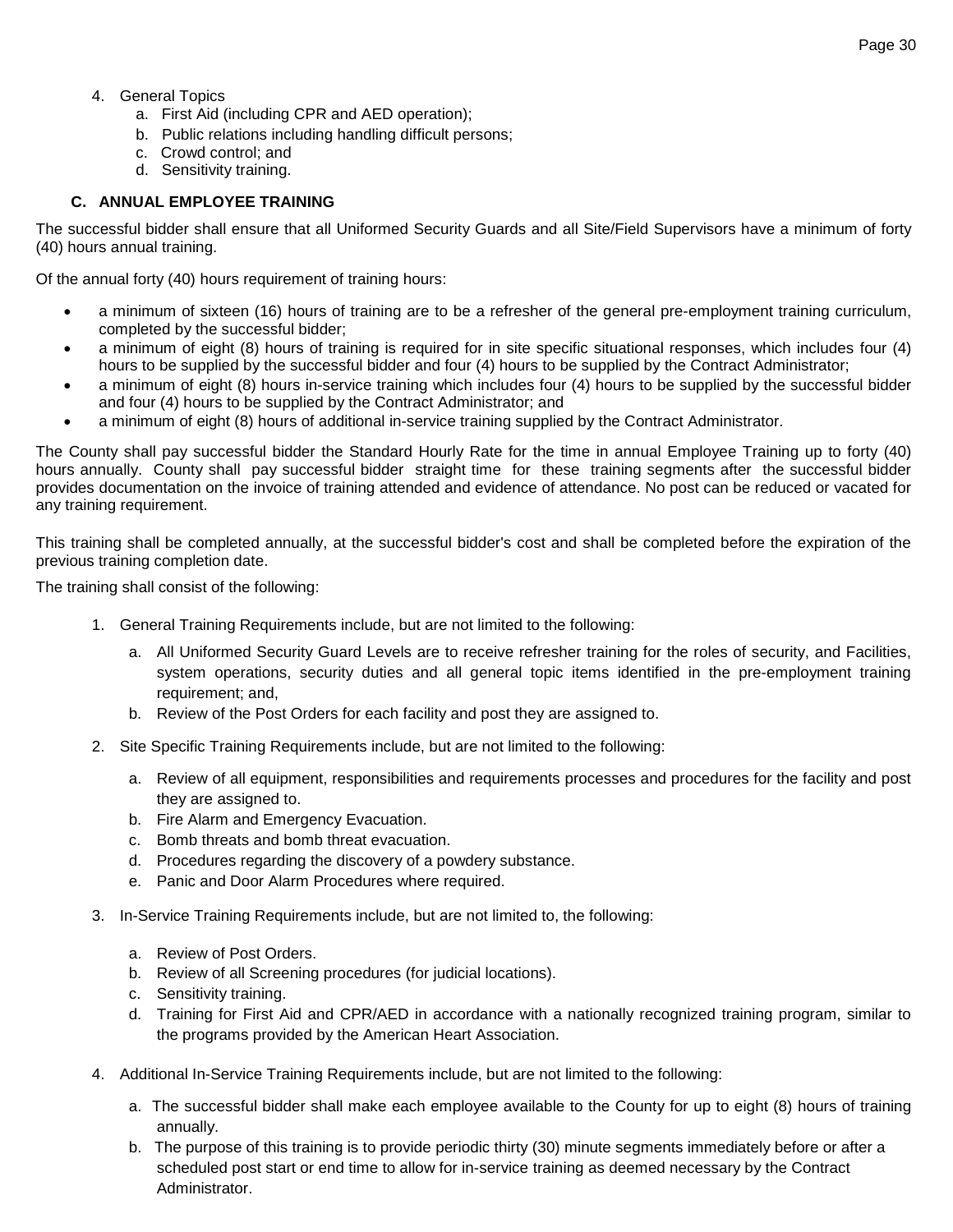- c. During the thirty (30) minute training session, posts cannot be reduced.
- d. The successful bidder shall be notified by the Contract Administrator at a minimum of one (1) week in advance unless extenuating circumstances require immediate attention.

All training material, including manuals, video tapes, and tests shall be presented for approval by the Contract Administrator prior to the training be conducted. This training shall be completed annually and shall be completed before the expiration of the previous training completion date. Each Uniformed Security Guard is to sign an acknowledgment form indicating the understanding of this training and a Certificate of Completion is to be provided at the successful completion of the training. During the training sessions, post coverage cannot be reduced.

#### **D. AS NEEDED TRAINING**

The successful bidder shall have a formal program for any as needed training (on-the-job training).

The successful bidder's supervisory personnel shall observe and check frequently the performance of screening personnel (for judicial locations), paying particular attention to newly hired persons to assure that he/she knows and understands and demonstrates the job requirements and procedures. Supervisory personnel should provide instruction and practical guidance to all staff as appropriate. The employee's training record should be documented with significant observations made and any deficiencies noted.

During the training session, posts cannot be reduced. County will pay attendees straight time for these training segments.

## 17. **OBLIGATIONS OF PALM BEACH INTERNATIONAL AIRPORT ("PBIA")**

PBIA shall:

- 1. provide parking for all Uniformed Security Guards requested under this contract, at no cost to the successful bidder.
- 2. pay for the cost of providing up to fifteen (15) PBIA Security Badges (exclusive of wages) for Uniformed Security Guards requested under this contract. This does not pertain to PBIA Security Badges required for replacement Uniformed Security Guards assigned to PBIA due to turnover. These costs shall be borne by the successful bidder.

Costs to the successful bidder after the fifteen (15) PBIA Security Badges that are provided, are as follows:

- a. criminal history check and fingerprinting is \$40.00.
- b. annual cost for the ID or badge usually collected in October in excess of the fifteen (15) allotted, is \$15.00.
- c. replacement fee for any lost badge is \$100.00.

#### 18. **INTEGRITY TESTING FOR UNIFORMED SECURTY GUARDS ASSIGNED TO JUDICIAL LOCATIONS**

To provide the required assurance that adequate protection is being provided to the employees and general public at all Judicial facilities, the recurring testing and effectiveness of screening personnel is required to examine the screening methods and ensure there are no deficiencies.

The successful bidder shall set their own recurring tests on a weekly basis at each facility location and will consist of the minimum requirements identified below. The successful bidder is required to document test procedures and coordinate same with the Contract Administrator for participation. The successful bidder is required to document all testing and supply Contract Administrator results and actions taken by successful bidder after each test is completed. The successful bidder shall immediately remove the employee from any screening post and the employee will undergo retraining and the integrity testing failure documentation shall be put in employee's file. Two (2) consecutive failures shall result in employee being prohibited from working in any Palm Beach County Judicial facility.

#### **A. Integrity testing by successful bidder shall include the following:**

- 1. The successful bidder shall conduct weekly screening testing.
- 2. The successful bidder shall use U.S. Marshall/FAA approved testing items.
- 3. The successful bidder shall only use in-operable guns. No actual gun will be brought into the facility for this testing.
- 4. The successful bidder shall notify the Contract Administrator of testing schedule for coordination with PBSO Court Services.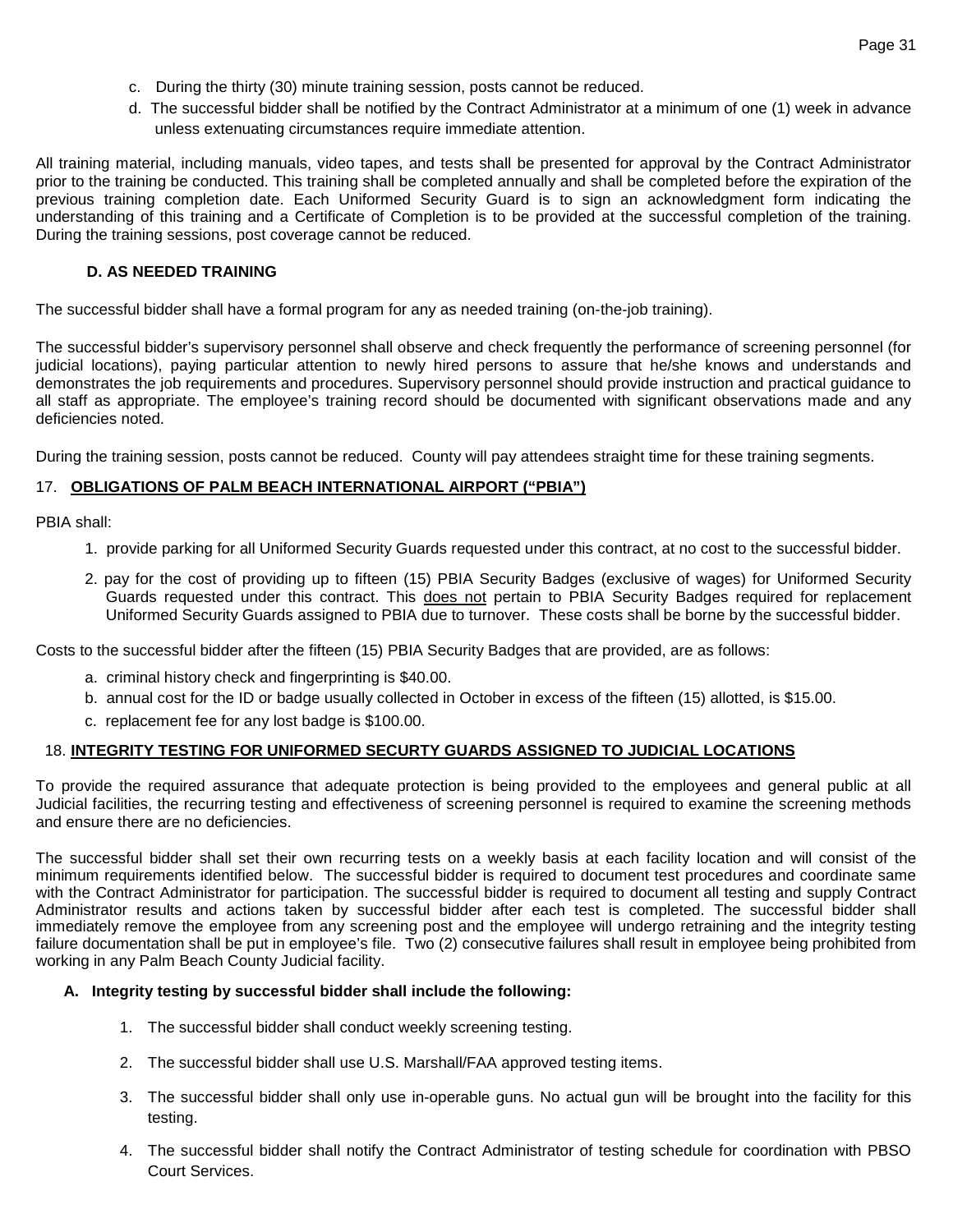- 5. Testing shall include: persons attempting to pass through a magnetometer with an approved test item concealed on his/her person to determine if the screener will detect with a handheld metal detector and take the appropriate action.
- 6. Testing shall include attempting to conceal an approved test item in a purse, backpack, briefcase, etc., which will be subject to x-ray screening to determine it is identified and the approved action taken.
- 7. The successful bidder shall provide to the Contract Administrator documentation of the testing to include: results whether passed or failed. If failed, what immediate action was conducted.
- 8. Any employee who fails two (2) consecutive weekly tests shall be removed from working in the County facilities.

Palm Beach County Sheriff Office Court Services Division (PBSO) will conduct integrity testing by a person designated by PBSO at a specified time and date. Successful bidder will not be notified in advance of time & date of testing. PBSO in conjunction with Contract Administrator will conduct a de-briefing with successful bidder within the same working day. Contract Administrator shall provide the successful bidder with written results of all tests within forty-eight (48) hours. Test results will include the type of prohibited/concealed item, post location, date and time the test was conducted.

### **B. Integrity Testing by PBSO Court Services shall include, but is not limited to, the following:**

- 1. PBSO Court Services will conduct Integrity Testing monthly with a minimum of ten (10) attempts per month between all seven (7) Judicial facilities.
- 2. Test objects will be used in rotation to ensure that screeners are tested on all objects.
- 3. PBSO testing will include a variety of prohibited items.
- 4. The testing of screening procedures for walk-thru magnetometers scanning, hand-held metal detectors scanning, x-ray scanning will be conducted.
- 5. Any employee of the successful bidder who fails two (2) Integrity Tests shall be removed from working in Judicial facilities.

#### 19. **SUCCESSFUL BIDDER'S LIABILITY FOR FAILED INTEGRITY TESTING**

When a Judicial Uniformed Security Guard fails to detect approved test objects pursuant to Integrity Testing, the testing agency (successful bidder or PBSO) will repeat the procedure and counsel the Judicial Uniformed Security Guard regarding proper screening procedures and take corrective action as necessary.

In the event successful bidder fails twenty percent (20%) of the PBSO performed Integrity Testing during the term of the contract, the Contract Administrator shall place the successful bidder on a PBSO constructed Corrective Action Plan (Plan). The Plan will be developed in conjunction with the Contract Administrator, PBSO Court Services and the successful bidder. The Plan will identify specific training and testing to be conducted as well as the timeframe for the completion of the Plan. In the event the successful bidder fails to successfully complete the Plan, the Contract Administrator and PBSO Court Services will determine whether an amendment and/or an extension to the original Plan is required.

If the successful bidder successfully completes the Plan, their percentage is reset for that contract term.

In the event the successful bidder fails twenty percent (20%) of the PBSO performed Integrity Testing a second time within the contract term, the successful bidder will again be placed on a Plan.

In the event successful bidder fails twenty percent (20%) of the PBSO performed Integrity Testing a third time within the term of the contract, the County shall have the option to terminate the contract.

Any costs associated with an integrity test failure or implementation of the plan for retraining of staff will be at the successful bidder's expense.

This section identifies the performance aspect of failed Integrity Testing only. The financial liability is identified in the Violations/Damages section.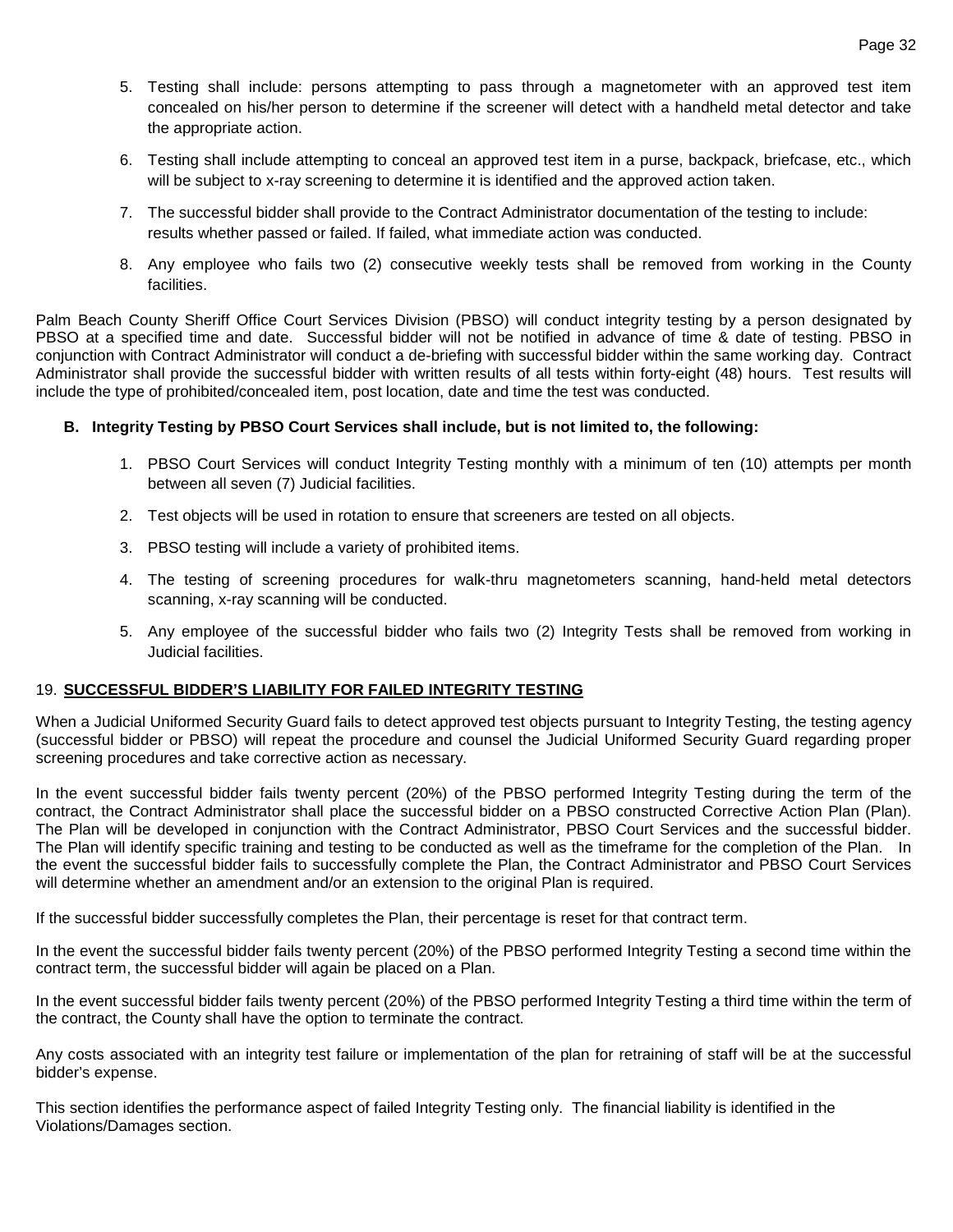### 20. **FAILURE TO PERFORM ALL COUNTY LOCATIONS**

The County's primary concern is the provision of reliable, professional, quality service for the County facilities as identified herein. Full compliance with all contract terms and conditions are expected and required if the County is to avoid the harm which could result from a lapse in security. The successful bidder shall perform all its obligations and functions under this contract in accordance with the requirements and standards contained herein and in a professional and a businesslike manner so that all County facilities are kept and maintained in a secure condition.

The County and the successful bidder agree that performance of the work contained in this solicitation is essential to the safety and welfare of the public and the government's system and facilities, and agree that the damages, which the County will suffer in the event that the successful bidder is not compliant with the terms of this solicitation, are impossible to ascertain precisely, and therefore, represents the parties reasonable estimate of such damages. Therefore, the County and successful bidder agree that the rates set forth below for specific non-compliant actions by the successful bidder are a reasonable estimate of the amount of damages which the County will suffer as a result of the non compliance. County and successful bidder agrees that these liquidated damages are intended to be assessed as damages and not as a penalty or forfeiture provision.

#### 21. **VIOLATIONS/DAMAGES**

#### **A. Group I - (\$500)**

Group I violations are categorized as administrative violations. Each occurrence shall result in a \$500 dollar assessment. Any assessment shall be deducted off the successful bidder's next invoice.

- 1. Failure to meet minimum personnel specifications.
- 2. Failure to provide minimum staffing levels as determined by the County.
- 3. Any non-compliance with the specific training requirements for the specific post (i.e., failure to provide the forty (40) hour pre-assignment or eight (8) hour site specific training prior to assigning a guard to any post).
- 4. Any performance based violation(s) which may compromise the security of a County facility or likewise jeopardize the safety of its occupants or visitors. Such as:
	- a. Failure to perform assigned post security responsibilities.
	- b. Sleeping on duty, or assignment of a Uniformed Security Guard without the specified rest period.
	- c. Assignment of a Uniformed Security Guard previously requested be removed by the County.
	- d. Late for duty.
	- e. Abandoning post.
	- f. Inappropriate behavior.
	- g. Improper or dirty uniform.
	- h. Failure to write a required report.
	- i. Improper State License (expired).
	- j. Improper reading material on post (e.g., newspapers, magazines, novels, etc.).
	- k. Unauthorized visitors on post.<br>I. Posted opened or closed late.
	- Posted opened or closed late.
	- m. Cell phone use while on duty.
	- n. Inadequate writing skills.
	- o. Inadequate training.
	- p. Lack of supervision.
	- q. Violations of Local, State, or Federal laws, Regulations or Ordinances.
	- r. Criminal records check not complete/or hired.
	- s. Contractor personnel with criminal record in violation of requirement.
	- t. Difficulty in speaking or understanding English, and/or being understood by others.
	- u. Failure to have current Post Orders on post.
	- v. Invoicing discrepancies or inaccuracies.
	- w. Contract section violation(s).
	- x. Failure to notify the County of an arrest of personnel within sixteen (16) working hours.
	- y. False or misleading statement(s) by Contract personnel.
	- z. Excessive use of Lead Worker and Site/Field Supervisor to fill in for absent Uniformed Security Guard positions.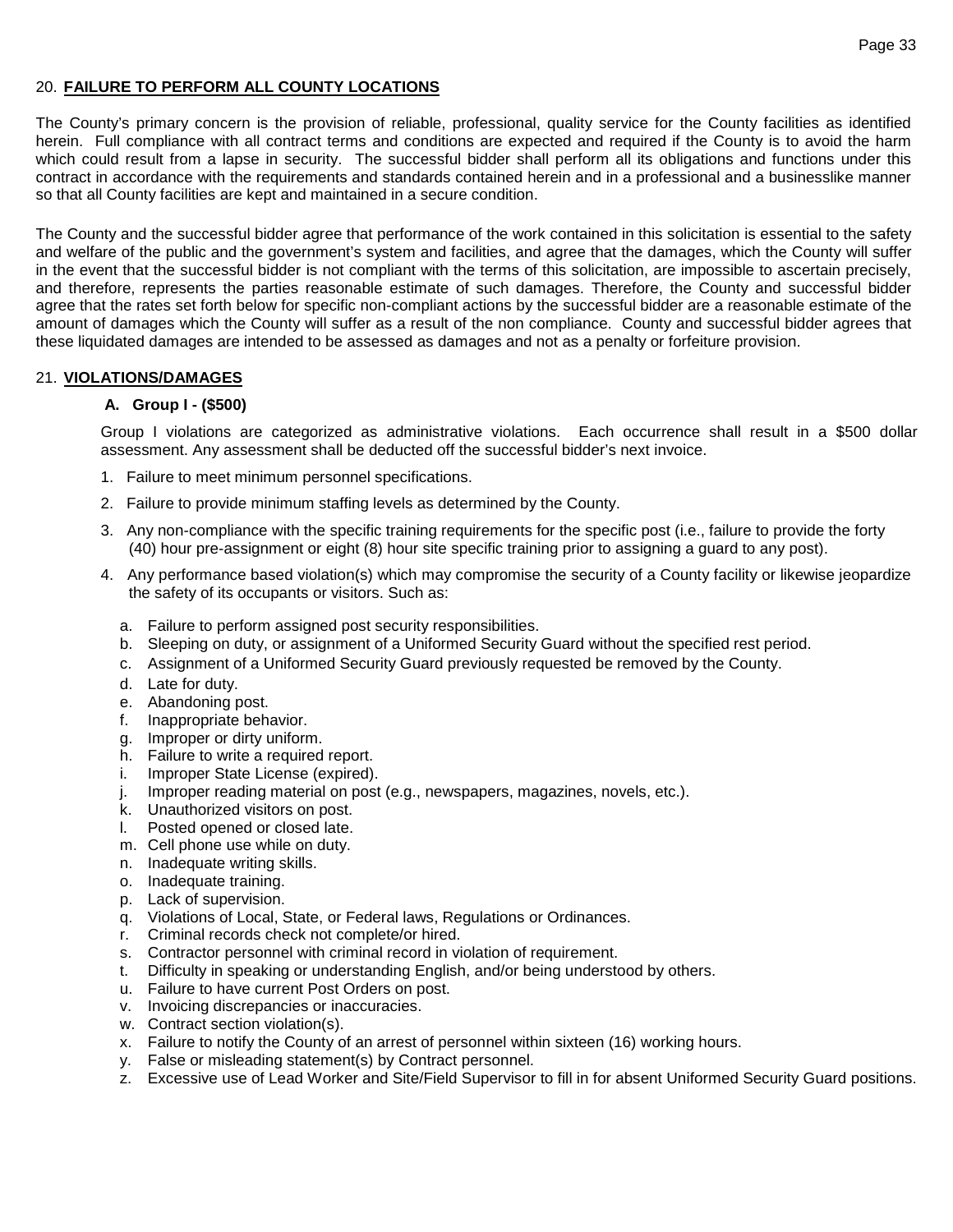## **B. Group II - (\$1,000)**

Group II violations are categorized as integrity testing violations. Each occurrence will result in a \$1000 dollar assessment. Any assessment shall be deducted from the successful bidder's next invoice.

See Integrity Testing section of the contract for requirements and penalties.

**NOTE: The successful bidder shall NOT pass along to its personnel any assessment of damages for infractions on any contract issued as a result of this solicitation.**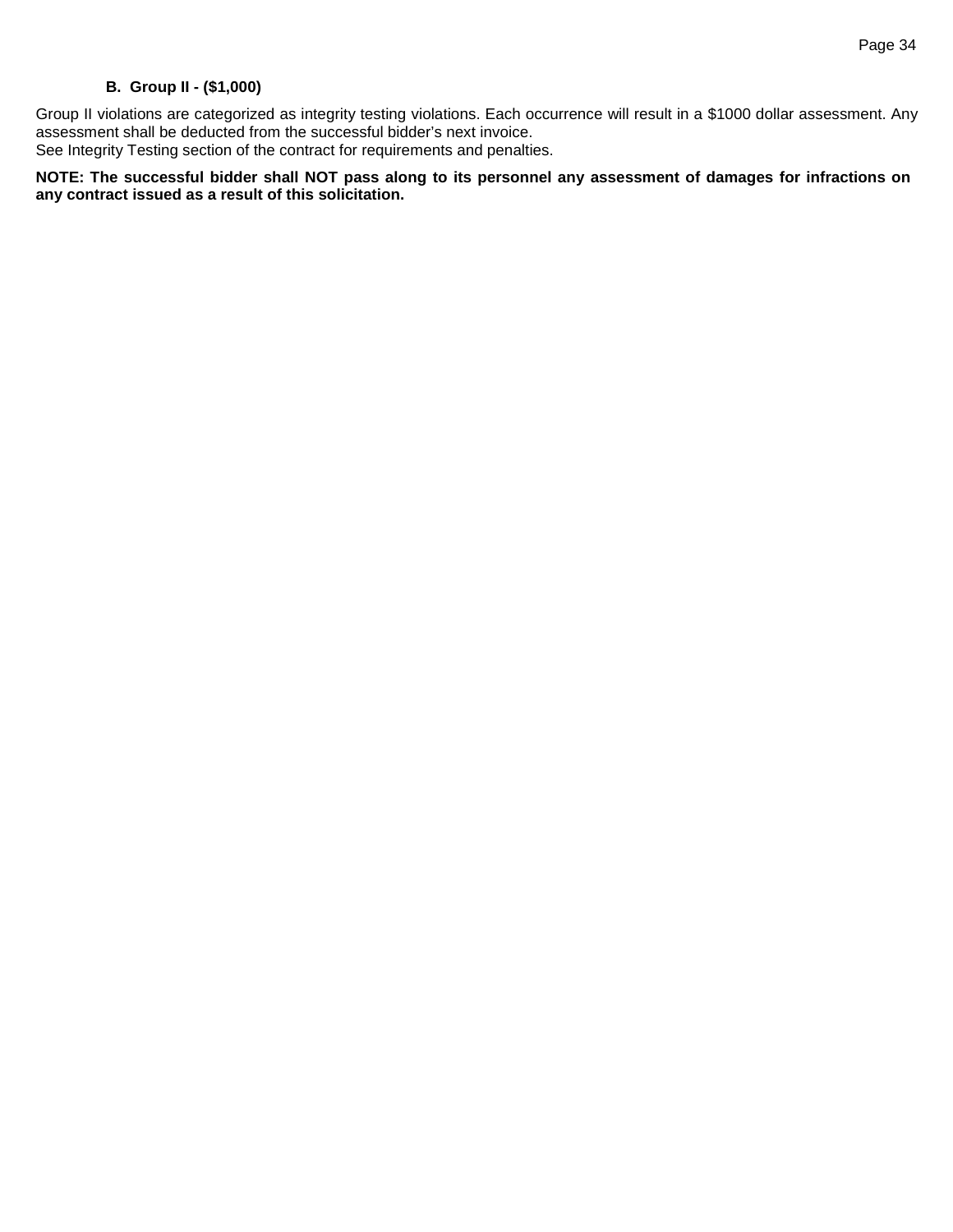# **SPECIFICATION BID #17-015R/MB**

# **UNIFORMED SECURITY GUARD SERVICES, JUDICIAL AND GENERAL LOCATIONS, TERM CONTRACT (RE-BID)**

## **DEFINITIONS**

| Contract holidays:                                  | New Year's Day, 4th of July, Thanksgiving Day, the day after Thanksgiving Day and<br>Christmas Day.                                                                                                                                                                                                                                                                                                                                                                                                                                                                                                         |
|-----------------------------------------------------|-------------------------------------------------------------------------------------------------------------------------------------------------------------------------------------------------------------------------------------------------------------------------------------------------------------------------------------------------------------------------------------------------------------------------------------------------------------------------------------------------------------------------------------------------------------------------------------------------------------|
| Contract holiday rate:                              | Compensation shall be paid at the rate of 1.5 times the awarded standard hourly<br>rate for actual time worked for any service performed on a Contract holiday.                                                                                                                                                                                                                                                                                                                                                                                                                                             |
| Contract Administrator or<br>County representative: | The person designated by the County to ensure all requirements of the contract are<br>met by the successful bidder. The Contract Administrator is to be the first point of<br>contact between the successful bidder and the County. The County Contract<br>Administrator's authority shall include, but not be limited to, the right to request<br>copies of any contract required documentation, perform site inspections to ensure<br>proper performance of services, and address any issues or concerns regarding the<br>performance of the service or the performance of the successful bidder's staff. |
| <b>County Equipment:</b>                            | Equipment provided by the County for use by the successful bidder in the<br>performance of the required contractual services. The equipment may include but<br>not limited to: X-Ray machines, walk-thru magnetometers, handheld metal<br>detectors, close circuit television systems, computer operated access control<br>systems, computers, radios, paging systems, intercoms, golf carts and any other<br>equipment as may be required or provided. The successful bidder is required to<br>ensure staff is fully trained in the operation of any equipment provided by the<br>County.                  |
| Emergency:                                          | Emergency is defined as an unexpected situation or sudden occurrence involving<br>the security services range of work and being of a serious nature that demands<br>immediate action and response by the successful bidder.                                                                                                                                                                                                                                                                                                                                                                                 |
| Emergency rate:                                     | Compensation for Emergency Work shall be paid at the rate of 1.5 times the<br>awarded standard hourly rate for actual time worked.                                                                                                                                                                                                                                                                                                                                                                                                                                                                          |
| Emergency response time:                            | Non-Routine Work ordered with less than forty eight (48) hours notice before the<br>time the work is required.                                                                                                                                                                                                                                                                                                                                                                                                                                                                                              |
| <b>General Facilities:</b>                          | Non-Judicial County owned or leased building or office space.                                                                                                                                                                                                                                                                                                                                                                                                                                                                                                                                               |
| Governmental entity:                                | A state agency, a county agency, or any other entity, however styled, that<br>independently exercises any type of state or local governmental function.                                                                                                                                                                                                                                                                                                                                                                                                                                                     |
| <b>Judicial Facilities:</b>                         | Any County owned or leased building or office space used to conduct court<br>operations and/or house court personnel.                                                                                                                                                                                                                                                                                                                                                                                                                                                                                       |
| Non-residential work:                               | Non-residential clients are any clients other than individuals, property or<br>homeowner associations, or congregate living facilities.                                                                                                                                                                                                                                                                                                                                                                                                                                                                     |
| Non-routine work:                                   | Non-routine work is all work that is outside of the regular post schedule shifts or<br>shift times. Temporary post, support of project work and hold- over's are all<br>examples of non-routine work.                                                                                                                                                                                                                                                                                                                                                                                                       |
| Non-routine work response time:                     | Shall start with no less than within forty eight (48) hours from the time work is<br>requested and be compensated at the "Standard Hourly Rate".                                                                                                                                                                                                                                                                                                                                                                                                                                                            |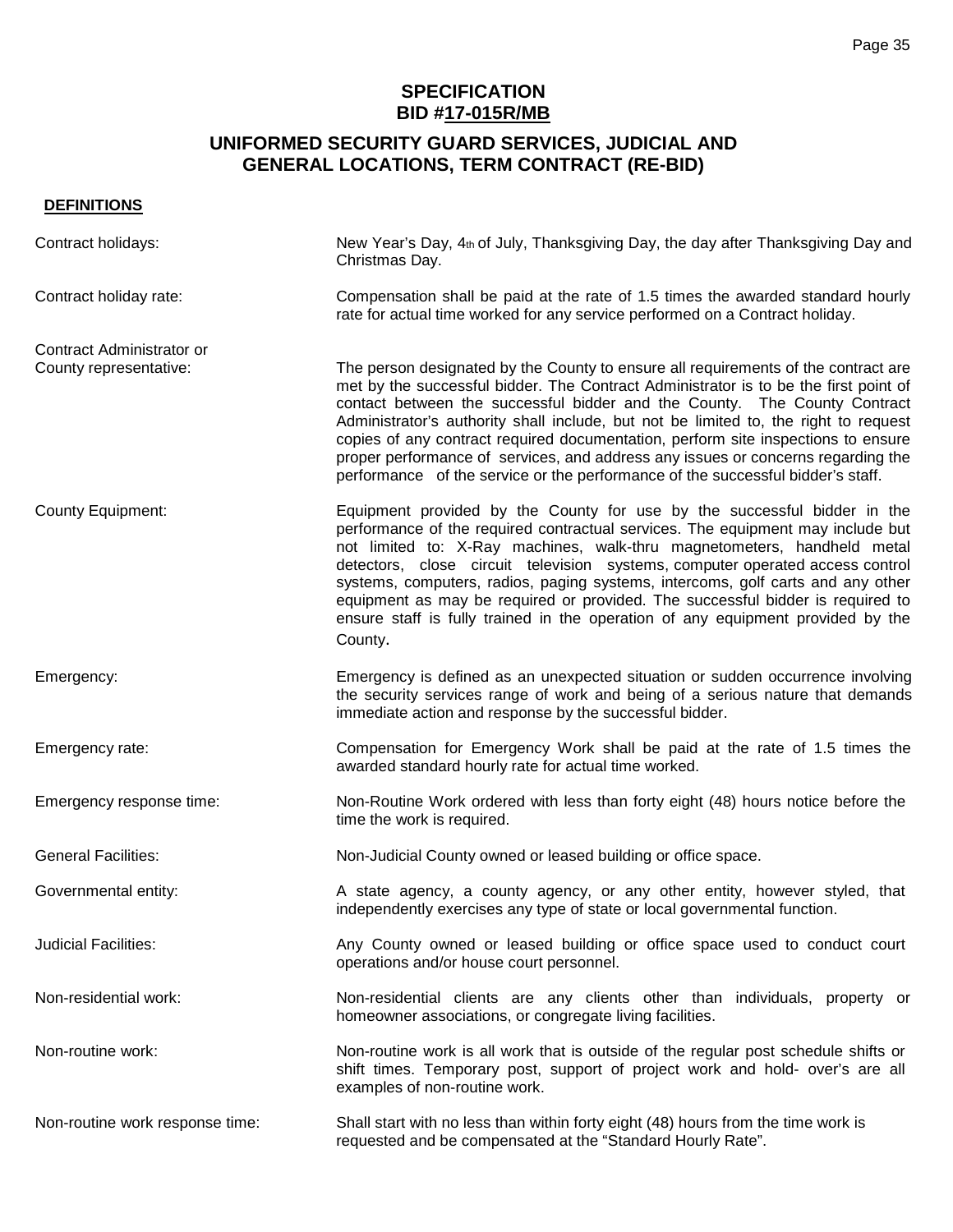Standard hourly rate: Standard Hourly Rate is defined as the rate provided on the bid response pages. Standard Hourly rate shall commence upon arrival at site and terminate upon departure (actual time worked). There shall be no additional compensation paid for mobilization, demobilization, travel or any other incidental expense. Standard Hourly Rate is for work requested and completed Monday thru Friday and weekends, excluding Contract holidays listed above.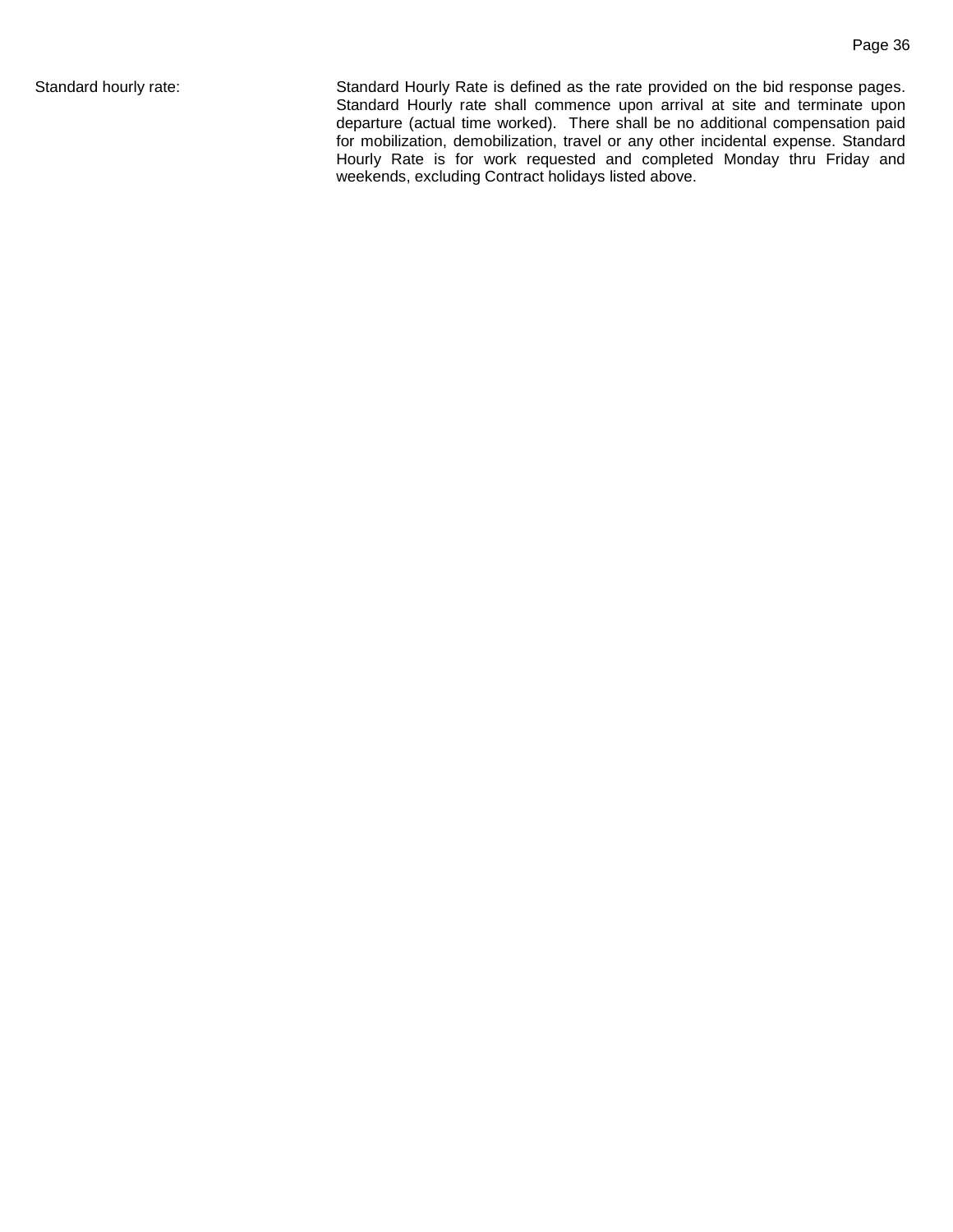# **BID RESPONSE BID #17-015R/MB**

# **UNIFORMED SECURITY GUARD SERVICES, JUDICIAL AND GENERAL LOCATIONS, TERM CONTRACT (RE-BID)**

## **LOT #1 PALM BEACH COUNTY GENERAL LOCATIONS**

| <b>ITEM</b><br>NO. | LEVEL OF UNIFORMED SECURITY<br><b>GUARD</b> | <b>ESTIMATED</b><br><b>HOURS PER</b><br><b>WEEK</b> | <b>STANDARD</b><br><b>HOURLY RATE</b> | <b>TOTAL PER WEEK</b> |
|--------------------|---------------------------------------------|-----------------------------------------------------|---------------------------------------|-----------------------|
|                    | UNIFORMED SECURITY GUARD I<br>(UNARMED)     | 884                                                 | ጥ                                     |                       |
|                    |                                             |                                                     | <b>SUB-TOTAL OFFER LOT #1:</b>        |                       |

#### **LOT #2 PALM BEACH COUNTY JUDICIAL LOCATIONS**

| <b>ITEM</b><br>NO. | LEVEL OF UNIFORMED SECURITY<br><b>GUARD</b>  | <b>ESTIMATED</b><br><b>HOURS PER</b><br><b>WEEK</b> | <b>STANDARD</b><br><b>HOURLY RATE</b> | <b>TOTAL PER WEEK</b> |
|--------------------|----------------------------------------------|-----------------------------------------------------|---------------------------------------|-----------------------|
|                    | UNIFORMED SECURITY GUARD II<br>(UNARMED)     | 2183                                                |                                       |                       |
| 2.                 | UNIFORMED SECURITY GUARD V<br>(ARMED)        | 140                                                 | \$                                    |                       |
| 3.                 | UNIFORMED SECURITY GUARD VI<br>(LEAD WORKER) | 200                                                 | \$                                    |                       |
|                    |                                              |                                                     | <b>SUB-TOTAL OFFER LOT #2:</b>        | ደ                     |

#### **LOT #3 PALM BEACH COUNTY INTERNATIONAL AIRPORT (PBIA)**

| <b>ITEM</b><br>NO. | LEVEL OF UNIFORMED SECURITY<br><b>GUARD</b> | <b>ESTIMATED</b><br><b>HOURS PER</b><br><b>WEEK</b> | <b>STANDARD</b><br><b>HOURLY RATE</b> | <b>TOTAL PER WEEK</b> |
|--------------------|---------------------------------------------|-----------------------------------------------------|---------------------------------------|-----------------------|
|                    | UNIFORMED SECURITY GUARD III<br>(PBIA)      | 304                                                 |                                       |                       |
|                    |                                             |                                                     | <b>SUB-TOTAL OFFER LOT #3:</b>        | \$.                   |

## **LOT #4 PALM BEACH COUNTY PALM TRAN**

| <b>ITEM</b><br>NO. | LEVEL OF UNIFORMED SECURITY<br><b>GUARD</b> | <b>ESTIMATED</b><br><b>HOURS PER</b><br><b>WEEK</b> | <b>STANDARD</b><br><b>HOURLY RATE</b> | <b>TOTAL PER WEEK</b> |
|--------------------|---------------------------------------------|-----------------------------------------------------|---------------------------------------|-----------------------|
|                    | UNIFORMED SECURITY GUARD IV<br>(ARMED)      | 730                                                 |                                       |                       |
|                    |                                             |                                                     | <b>SUB-TOTAL OFFER LOT #4:</b>        |                       |

#### **LOT #5 PALM BEACH COUNTY SITE/FIELD SUPERVISOR**

| <b>ITEM</b><br>NO.             | LEVEL OF UNIFORMED SECURITY<br><b>GUARD</b> | <b>ESTIMATED</b><br><b>HOURS PER</b><br><b>WEEK</b> | <b>STANDARD</b><br><b>HOURLY RATE</b> | <b>TOTAL PER WEEK</b> |
|--------------------------------|---------------------------------------------|-----------------------------------------------------|---------------------------------------|-----------------------|
|                                | SITE/FIELD SUPERVISOR                       | 80                                                  |                                       |                       |
| <b>SUB-TOTAL OFFER LOT #5:</b> |                                             |                                                     |                                       |                       |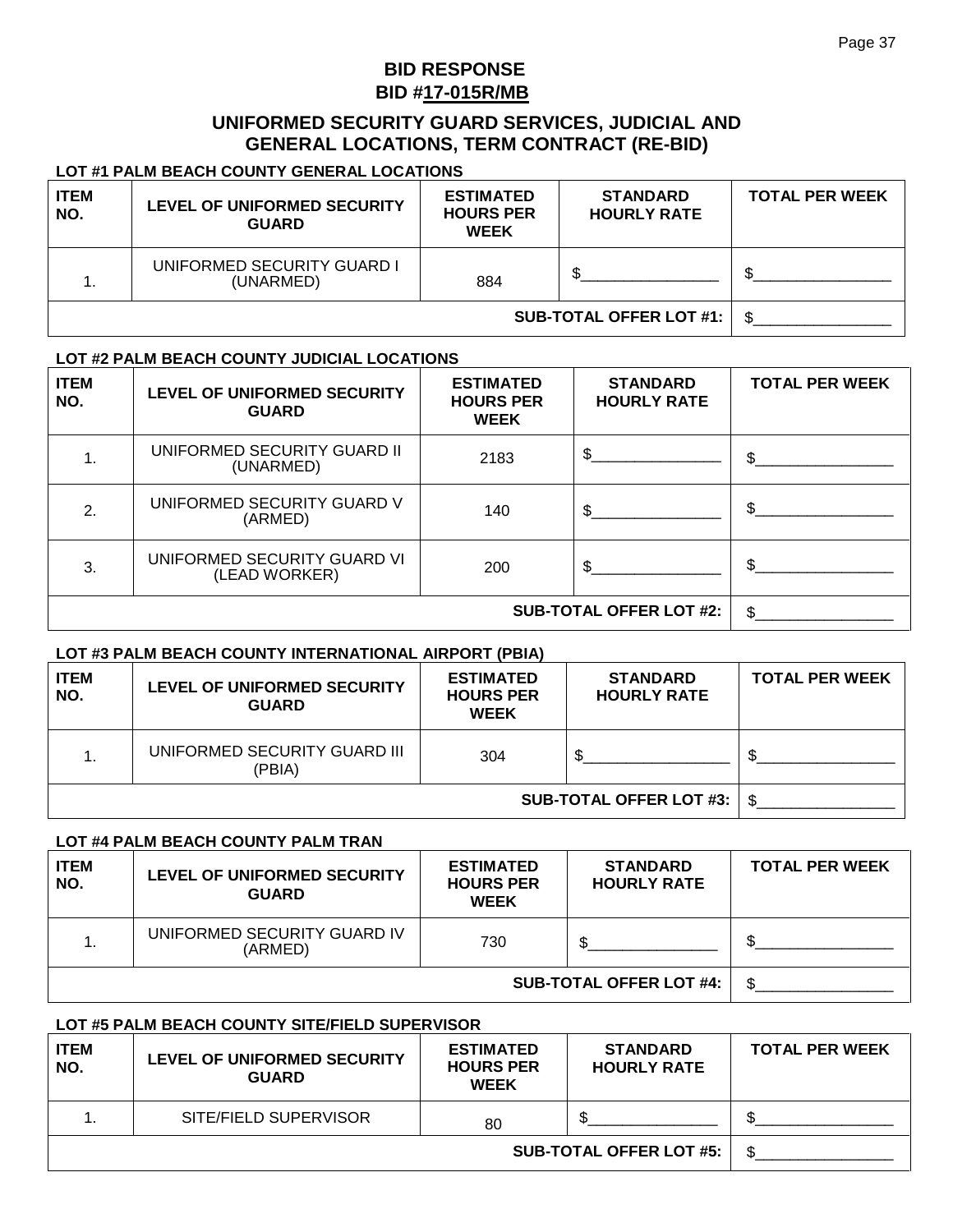# **BID RESPONSE BID #17-015R/MB**

# **UNIFORMED SECURITY GUARD SERVICES, JUDICIAL AND GENERAL LOCATIONS, TERM CONTRACT (RE-BID)**

#### **LOT #6 PALM BEACH COUNTY JUDICIAL SITE/FIELD SUPERVISOR**

| <b>ITEM</b><br>NO.                                                                                                                                                                 | <b>LEVEL OF UNIFORMED SECURITY</b><br><b>GUARD</b>                                                             | <b>ESTIMATED</b><br><b>HOURS PER</b><br><b>WEEK</b> | <b>STANDARD</b><br><b>HOURLY RATE</b> | <b>TOTAL PER WEEK</b> |
|------------------------------------------------------------------------------------------------------------------------------------------------------------------------------------|----------------------------------------------------------------------------------------------------------------|-----------------------------------------------------|---------------------------------------|-----------------------|
|                                                                                                                                                                                    | SITE/FIELD SUPERVISOR                                                                                          | 240                                                 | \$                                    |                       |
| <b>SUB-TOTAL OFFER LOT #6:</b>                                                                                                                                                     |                                                                                                                |                                                     | \$                                    |                       |
|                                                                                                                                                                                    | \$.<br>TOTAL PER WEEK OFFER (LOT #1 THROUGH LOT #6):                                                           |                                                     |                                       |                       |
|                                                                                                                                                                                    | \$<br><b>TOTAL ANNUAL OFFER:</b>                                                                               |                                                     |                                       |                       |
| All unit prices bid should be within two (2) decimal points. If bidder's pricing exceeds two (2) decimal points, Purchasing reserves the<br>right to round up or down accordingly. |                                                                                                                |                                                     |                                       |                       |
|                                                                                                                                                                                    | Acknowledge Non-Discrimination Policy Form is included as specified herein?<br>YES/INITIAL                     |                                                     |                                       |                       |
|                                                                                                                                                                                    | Acknowledge Pre-Bid Conference was made, per Term and Condition #11?<br>YES/INITIAL                            |                                                     |                                       |                       |
|                                                                                                                                                                                    | Acknowledge Qualification of Bidders information is included, per Term and Condition #13?<br>YES/INITIAL _____ |                                                     |                                       |                       |

| Acknowledge Criminal History Records Check requirement, per Term & Condition #14&15? | YES/INITIAL |
|--------------------------------------------------------------------------------------|-------------|
| Acknowledge Attachment A, Special Contract Provisions is completed and submitted     |             |
| per Term & Condition #20?                                                            | YES/INITIAL |
| Acknowledge Performance and Payment Bond requirement, per Term and Condition #21?    | YES/INITIAL |
| Acknowledge Insurance requirements, per Term and Condition #24?                      | YES/INITIAL |

# **\* PLEASE AFFIX SIGNATURE WHERE INDICATED (FAILURE TO DO SO SHALL RESULT IN THE REJECTION OF YOUR BID)**

By signature on this document, bidder acknowledges and agrees that its offer includes and accepts all terms, conditions, and specifications of the County's bid solicitation as originally published, without exception, change or alteration of any kind, except as may have been published by the County in official amendments prior to this date of submittal.

Per General Term and Condition #7, if bidder is a Joint Venture for the goods/services described herein, bidder shall, upon request of Palm Beach County, provide a copy of the Joint Venture Agreement signed by all parties.

| FIRM NAME: (Enter the entire legal name of the bidding entity) |                                                                                                                                                                                                                                | DATE:                             |
|----------------------------------------------------------------|--------------------------------------------------------------------------------------------------------------------------------------------------------------------------------------------------------------------------------|-----------------------------------|
|                                                                |                                                                                                                                                                                                                                |                                   |
|                                                                | <b>PRINT NAME:</b>                                                                                                                                                                                                             |                                   |
| *SIGNATURE.__________________                                  | <b>PRINT TITLE:</b>                                                                                                                                                                                                            |                                   |
|                                                                |                                                                                                                                                                                                                                |                                   |
|                                                                |                                                                                                                                                                                                                                | ZIP CODE: _______________________ |
| TELEPHONE $#$ ( )                                              | E-MAIL:                                                                                                                                                                                                                        |                                   |
| TOLL FREE $#$ ( )                                              | $FAX \#: ($                                                                                                                                                                                                                    |                                   |
| APPLICABLE LICENSE(S)                                          | TYPE: the contract of the contract of the contract of the contract of the contract of the contract of the contract of the contract of the contract of the contract of the contract of the contract of the contract of the cont |                                   |
|                                                                |                                                                                                                                                                                                                                |                                   |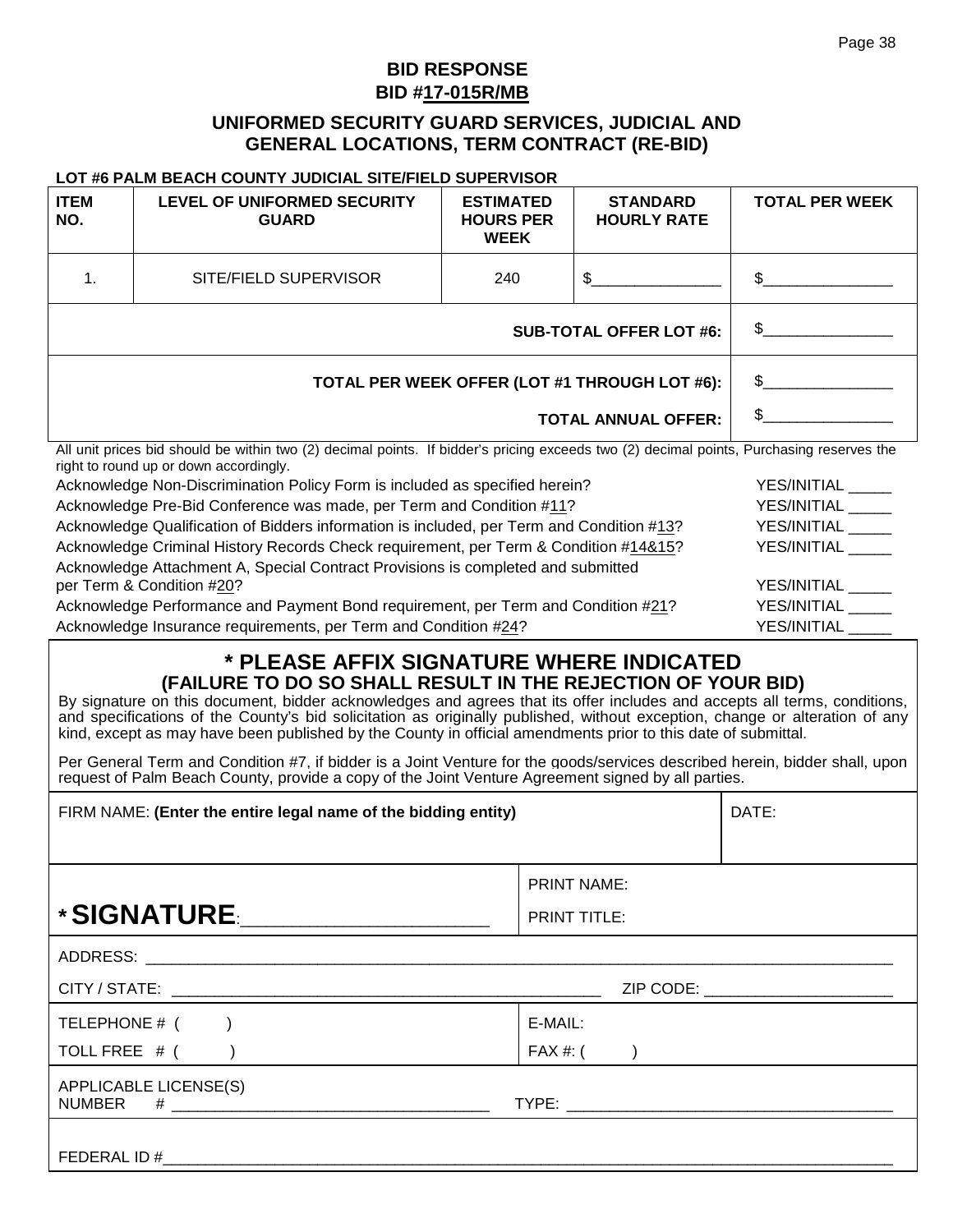This contract or purchase order is funded by a contract between Palm Beach County and the U.S. Department of Transportation, Federal Transit Administration (FTA) and governed by the provisions listed under the Master Grant Agreement FTA MA (21), dated October 1, 2014. Therefore, all activities related to this project are subject to the following conditions, which are outlined in greater detail in U.S. Department of Transportation (USDOT) regulations at 49 CFR Part 18, "Uniform Administrative Requirements for Grants and Cooperative Agreements to State and Local Governments"; Federal Transit Administration (FTA) Circular 4220.1F, "Third Party Contracting Guidelines," as revised, as it may be amended from time to time, and other laws and regulations governing procurement activities for Palm Beach County's programs and projects.

Master Grant Agreement FTA MA (21) dated October 1, 2014: **<http://www.fta.dot.gov/documents/21-Master.pdf>** Circular 4220.1F as revised: [http://www.fta.dot.gov/legislation\\_law/12349\\_8641.html](http://www.fta.dot.gov/legislation_law/12349_8641.html)

FTA's Best Practices Procurement Manual (BPPM), offers suggested procedures, methods, and examples on conducting third party procurements to assist in meeting the standards of FTA Circular 4220.1F as revised. The BPPM is available at: [http://www.fta.dot.gov/funding/thirdpartyprocurement/grants\\_financing\\_6037.html](http://www.fta.dot.gov/funding/thirdpartyprocurement/grants_financing_6037.html) The Code of Federal Regulations (CFR) website is available at: [http://www.gpoaccess.gov/cfr/index.html.](http://www.gpoaccess.gov/cfr/index.html)

If you are unable or unwilling to comply with these conditions, or need clarification as to applicability of an individual requirement, contact Eugene M. Bitteker, Manager Contracts, Procurement & Stores, Palm Beach County Palm Tran, 3201 Electronics Way, West Palm Beach, Florida 33407; telephone (561) 841-4254, fax (561) 656-7429; or emai[l ebitteker@pbcgov.org.](mailto:ebitteker@pbcgov.org)

## **PART A**

## **GENERAL CONDITIONS – APPLICABLE TO THIS SOLICITATION**

1. STATEMENT OF FINANCIAL ASSISTANCE. This procurement is funded in part by a contract between Palm Beach County and the U.S. Department of Transportation, Federal Transit Administration. Therefore, the following Special Contract Provisions apply to this procurement.

2. Prohibited Interest. No employee, officer, or agent of Palm Beach County shall participate in the selection, award, or administration of a contract if a real or apparent conflict of interest would be involved. Such a conflict would arise when the employee, officer, or agent of Palm Beach County, or any member of his or her immediate family, his or her partner, or an organization which employs, or is about to employ any of the above, has a financial or other interest in the firm selected for award (contractor). No Palm Beach County employee, officer, or agent shall solicit or accept gratuities, favors, or anything of monetary value from any contractor, potential contractor, or parties to subagreements.

3. Interest of Members of Congress. No member of, or delegate to, the Congress of the United States shall be admitted to a share or part of this solicitation or to any benefit arising therefrom.

4. No Government Obligation to Third Parties. The contractor agrees, absent express written consent of the Federal Government, that the Federal Government shall not be subject to any obligations or liabilities to any third party contractor, or any subrecipient, or any other party pertaining to any matter resulting from this solicitation. The contractor agrees to include a similar provision in each subcontract financed in whole or in part with federal assistance provided by the FTA.

5. Program Fraud and False or Fraudulent Statements. The contractor acknowledges the provisions of the Program Fraud Civil Remedies Act of 1986, as amended, 31 USC §3801, et seq., and U.S. Department of Transportation regulations, "Program Fraud Civil Remedies," 49 CFR Part 31, apply to its activities in connection with this project. The contractor certifies or affirms the truthfulness and accuracy of any statement it has made, makes, or may make pertaining to this solicitation. In addition to other penalties that may apply, the contractor further acknowledges that if it makes a false, fictitious, or fraudulent claim, statement, submission, or certification to the Federal Government, the Federal Government reserves the right to impose the penalties of the Program Fraud Civil Remedies Act of 1986 on the contractor to the extent the Federal Government may deem appropriate. The contractor also acknowledges that if it makes a false, fictitious, or fraudulent claim, statement, submission, or certification to the Federal Government in connection with an urbanized area formula project financed with federal assistance authorized for 49 USC §5307, the Federal Government reserves the right to impose the penalties of 18 USC §1001 and 49 USC §5307(n) (1) on the contractor, to the extent the Federal Government deems appropriate.

6. Federal Changes. The contractor shall at all times comply with all applicable FTA regulations, policies, procedures, and directives, including without limitation those listed directly or by reference in the Agreement (Form FTA MA(2) dated October 1, 2007) between Palm Beach County and the FTA, as they may be promulgated or amended from time to time during the term of the contract resulting from this solicitation. Contractor's failure to comply shall constitute a material breach of this contract.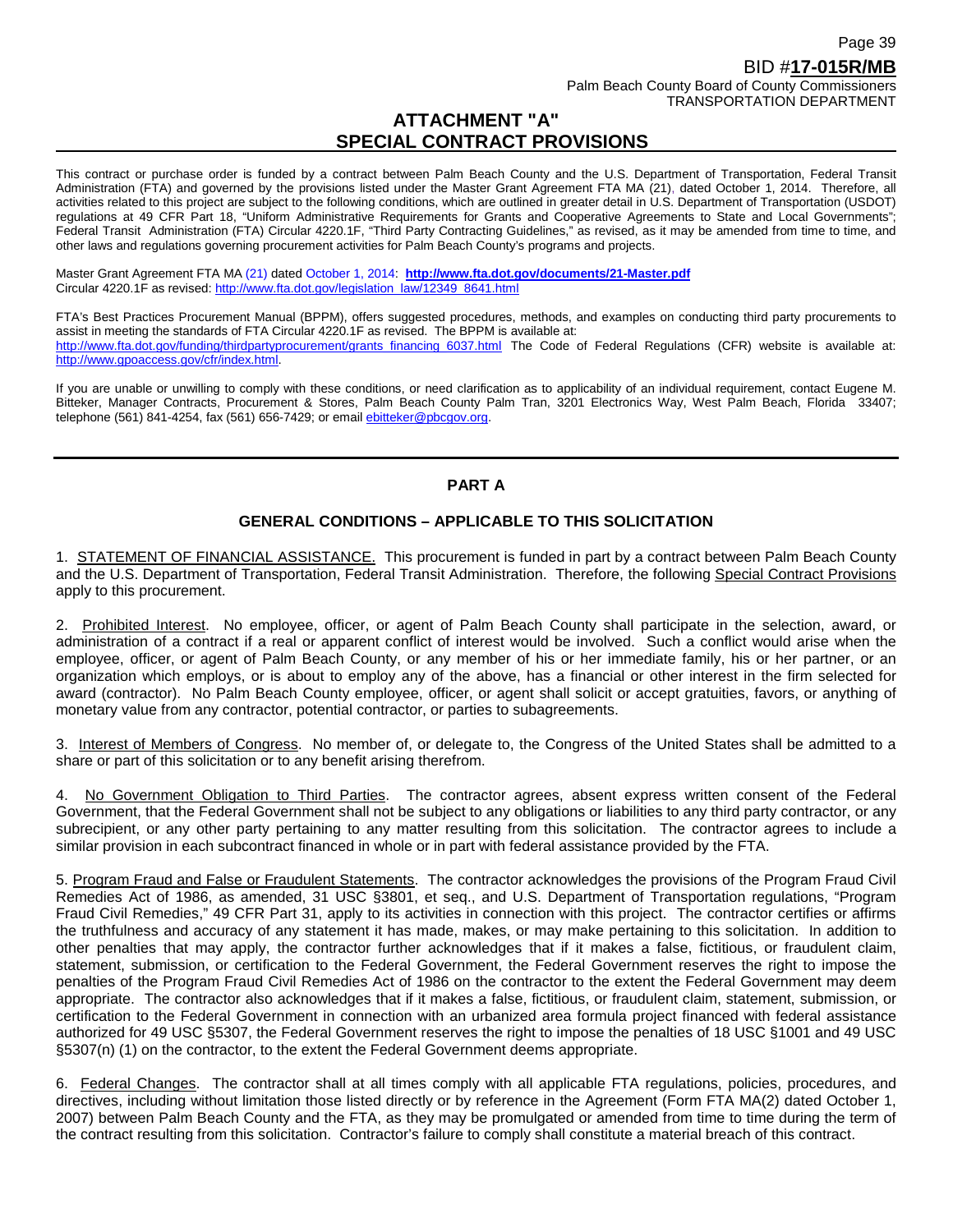7. Incorporation of Federal Transit Administration (FTA) Terms. The provisions contained in the Special Contract Provisions include, in part, standard terms and conditions required by the U.S. Department of Transportation (USDOT), whether or not expressly set forth in the contract provisions. All contractual provisions required by USDOT, as set forth in FTA Circular 4220.1F, dated June 19, 2003, as amended, are hereby incorporated by reference. Anything to the contrary herein notwithstanding, all FTA-mandated terms shall be deemed to control in the event of a conflict with other provisions contained in this solicitation. The contractor shall not perform any act, fail to perform any act, or refuse to comply with any Palm Beach County request which would cause the County to be in violation of the FTA terms and conditions.

8. Access to Records. The contractor agrees to provide Palm Beach County, the FTA Administrator, the Comptroller General of the United States, or any of their authorized representatives, access to any books, documents, papers, and records of the contractor which are directly pertinent to this solicitation for the purposes of making audits, examinations, excerpts, and transcriptions. Contractor also agrees, pursuant to 49 CFR 633.17, to provide the FTA Administrator or authorized representative (include a PMO contractor) access to contractor's construction sites and records pertaining to a major capital project, defined at 49 USC §5302(a)(1), which is receiving federal financial assistance through the programs described at 49 USC §§5307, 5309, or 5311. The contractor further agrees to maintain all books, records, accounts, and reports required under the contract for a period of not less than three years after the date of termination or expiration of this contract, except in the event of litigation or settlement of claims arising from the performance of this contract, in which case contractor agrees to maintain same until Palm Beach County, the FTA Administrator, the Comptroller General, or any of their duly authorized representatives, have disposed of all such litigation, appeals, claims, or exceptions related thereto. Reference 49 CFR 18.39(i)  $(11).$ 

- 9. Civil Rights. The following requirements apply to this solicitation:
	- a. Nondiscrimination. In accordance with Title VI of the Civil Rights Act, as amended, 42 USC §2000d, section 303 of the Age Discrimination Act of 1975, as amended, 42 USC §6102, section 202 of the Americans with Disabilities Act of 1990, 42 USC §12132, and Federal transit law at 49 USC §5332, the contractor agrees that it will not discriminate against any employee or applicant for employment because of race, color, creed, national origin, sex, age, or disability. In addition, the contractor agrees to comply with applicable federal implementing regulations and other implementing requirements FTA may issue.
	- b. Equal Employment Opportunity. The following equal opportunity requirements apply to this solicitation:
		- (1) Race, Color, Creed, National Origin, Sex. In accordance with Title VII of the Civil Rights Act, as amended, 42 USC §2000e, and federal transit laws at 49 USC §5332, the contractor agrees to comply with all applicable equal employment opportunity requirements of U.S. Department of Labor (U.S. DOL) regulations, "Office of Federal Contract Compliance Programs, Equal Employment Opportunity, Department of Labor," 41 CFR Parts 60, et seq., (which implemented Executive Order No. 11246, "Equal Employment Opportunity," as amended by Executive Order No. 11375, "Amending Executive Order 11246 Relating to Equal Employment Opportunity," 42 USC §2000e note), and with any other applicable federal statutes, executive orders, regulations, and federal policies that may in the future affect construction activities undertaken in the course of the project. The contractor agrees to take affirmative action to ensure that applicants are employed, and that employees are treated during employment, without regard to their race, color, creed, national origin, sex, or age. Such action shall include, but not be limited to, the following: employment, upgrading, demotion or transfer, recruitment or recruitment advertising, layoff or termination; rates of pay or other forms of compensation; and selection for training, including apprenticeship. In addition, the contractor agrees to comply with any implementing requirements FTA may issue.
		- (2) Age. In accordance with section 4 of the Age Discrimination in Employment Act of 1967, as amended, 29 USC §623 and federal transit law at 49 USC §5332, the contractor agrees to refrain from discrimination against present and prospective employees for reason of age. In addition, contractor agrees to comply with any implementing requirements FTA may issue.
		- (3) Disabilities. In accordance with section 202 of the Americans with Disabilities Act, as amended, 42 USC §12112, the contractor agrees that it will comply with the requirements of U.S. Equal Employment Opportunity Commission, "Regulations to Implement the Equal Employment Provisions of the Americans with Disabilities Act," 29 CFR Part 1630, pertaining to employment of persons with disabilities. In addition, the contractor agrees to comply with any implementing requirements FTA may issue.
	- c. The contractor also agrees to include these requirements in each subcontract financed in whole or in part with federal assistance provided by FTA, modified only to identify the affected parties.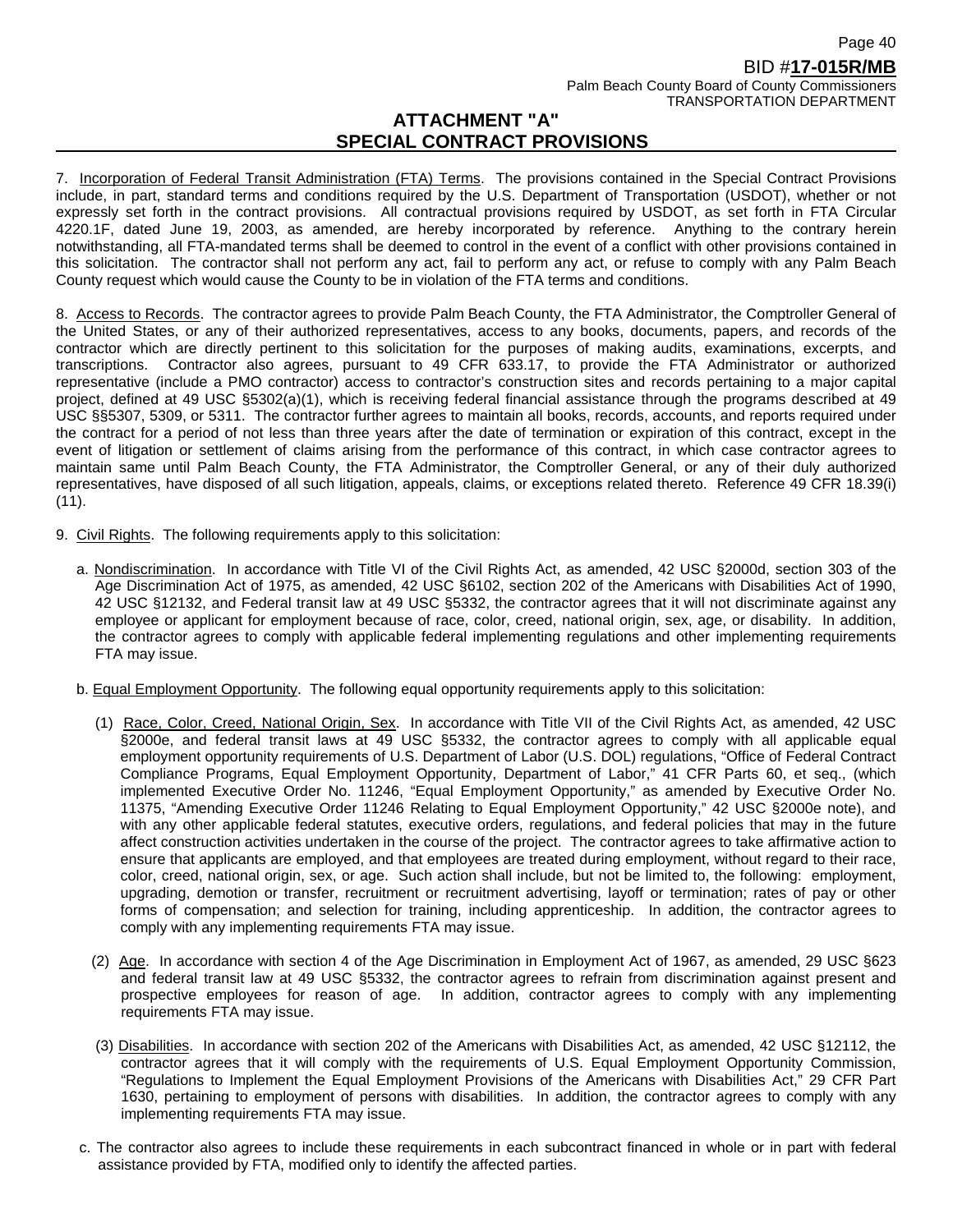#### 10. Disadvantaged Business Enterprise (DBE) **RESOLUTION 99-1617 PALM BEACH COUNTY**

- a. It is the policy of Palm Beach County to recognize the authority and applicability of the United States Department of Transportation's rules and regulations governing Disadvantaged Business Enterprise (DBE) participation set forth in 49 CFR Part 26. Palm Beach County is committed to the implementation of these rules and regulations through its approved Disadvantaged Business Enterprise Program. Furthermore, it is the object of the Palm Beach County that:
	- i. Disadvantaged Business Enterprises shall be assured, to the maximum extent feasible, the opportunity to participate in the performance of contracts and subcontract financed in whole or in part with Federal funds; and
	- ii. No person, subject to the activities of Palm Beach County, shall discriminate on the basis of race, color, national origin, or sex in the award and performance of DOT assisted contracts.
- b. The bidder/offer or agrees to ensure that DBE firms as defined in Palm Beach County Resolution 99-1617 have the maximum opportunity to participate in the performance of contracts and subcontracts. In this regard, all bidders shall take all necessary and reasonable steps in accordance with Resolution 99-1617, to ensure that DBEs have the maximum opportunity to compete for and perform contracts. Bidders/offerors shall not discriminate on the basis of race, color, national origin or sex.

11. Energy Conservation. The contractor agrees to comply with mandatory standards and policies related to energy efficiency which are contained in the state energy conservation plan issued in compliance with the Energy Policy and Conservation Act. The contractor further agrees to include a similar provision in each subcontract financed in whole or in part with federal assistance provided by FTA.

12. Full and Open Competition. FTA Circular 4220.1F imposes a prohibition against procurement actions and situations considered restrictive of full and open competition, examples of which include: (a) unreasonable requirements placed on firms in order for them to qualify to do business; (b) unnecessary experience and excessive bonding requirements; (c) noncompetitive pricing practices between firms or between affiliated companies; (d) noncompetitive awards to any person or firms on retainer contracts; (e) organizational conflicts of interest; (f) specification of brand name product requirements, without listing its salient characteristics or allowing "an equal" product to be provided; (g) any arbitrary action in the procurement process; (h) giving or assigning preference to companies providing domestic partnership or similar benefits; and (i) the use of statutorily or administratively imposed in-state or local geographical preferences in the evaluation of bids or proposals, except in those cases where federal statutes expressly mandate or encourage geographic preference (geographic location may be a selection criterion in procurements for architectural and engineering services provided its application leave an appropriate number of qualified firms, given the nature and size of the project, to complete the project).

## **PART B**

### **ADDITIONAL REQUIREMENTS – CONDITIONAL (Please read each qualifying condition carefully)**

13. Termination for Convenience or Default. If this solicitation is valued at \$10,000 or greater (with the exception of contracts with nonprofit organizations and institutions of higher education, for which the applicable threshold is \$100,000), Palm Beach County may terminate this contract, in whole or in part, at any time by written notice to the contractor when it is in the Government's best interest. The contractor shall be paid its costs, including contract close-out costs, and profit on work performed up to the time of termination. The contractor shall promptly submit its termination claim to Palm Beach County. If the contractor has any property in its possession belonging to the County, the contractor will account for the same, and dispose of it in the manner the County directs. If the contractor fails to deliver supplies or to perform the services within the time specified in the contract or any extension, or if the contractor fails to comply with any other provisions of the contract, Palm Beach County may terminate the contract for default. The County shall terminate the contract by default by delivering to the contractor a Notice of Termination specifying the nature of the default. The contractor will only be paid the contract price for supplies delivered and accepted, or services performed in accordance with the manner of performance set forth in the contract. If the contract is terminated while the contractor has possession of Palm Beach County-owned goods, the contractor shall, upon direction of the County's contract administrator, protect and preserve the goods until surrendered to Palm Beach County or its agent. The contractor and Palm Beach County shall agree on payment for the preservation and protection of goods. Failure to agree on an amount will be resolved under the Dispute clause. If, after termination for failure to fulfill contract obligations, it is determined that the contractor was not in default, the rights and obligations of the parties shall be the same as if the termination had been issued for the convenience of the County. Similar provisions apply to purchase orders and contracts for construction and architect/engineering services. Refer to Article 21 of the Best Procurement Practices Manual, incorporated as a reference herein.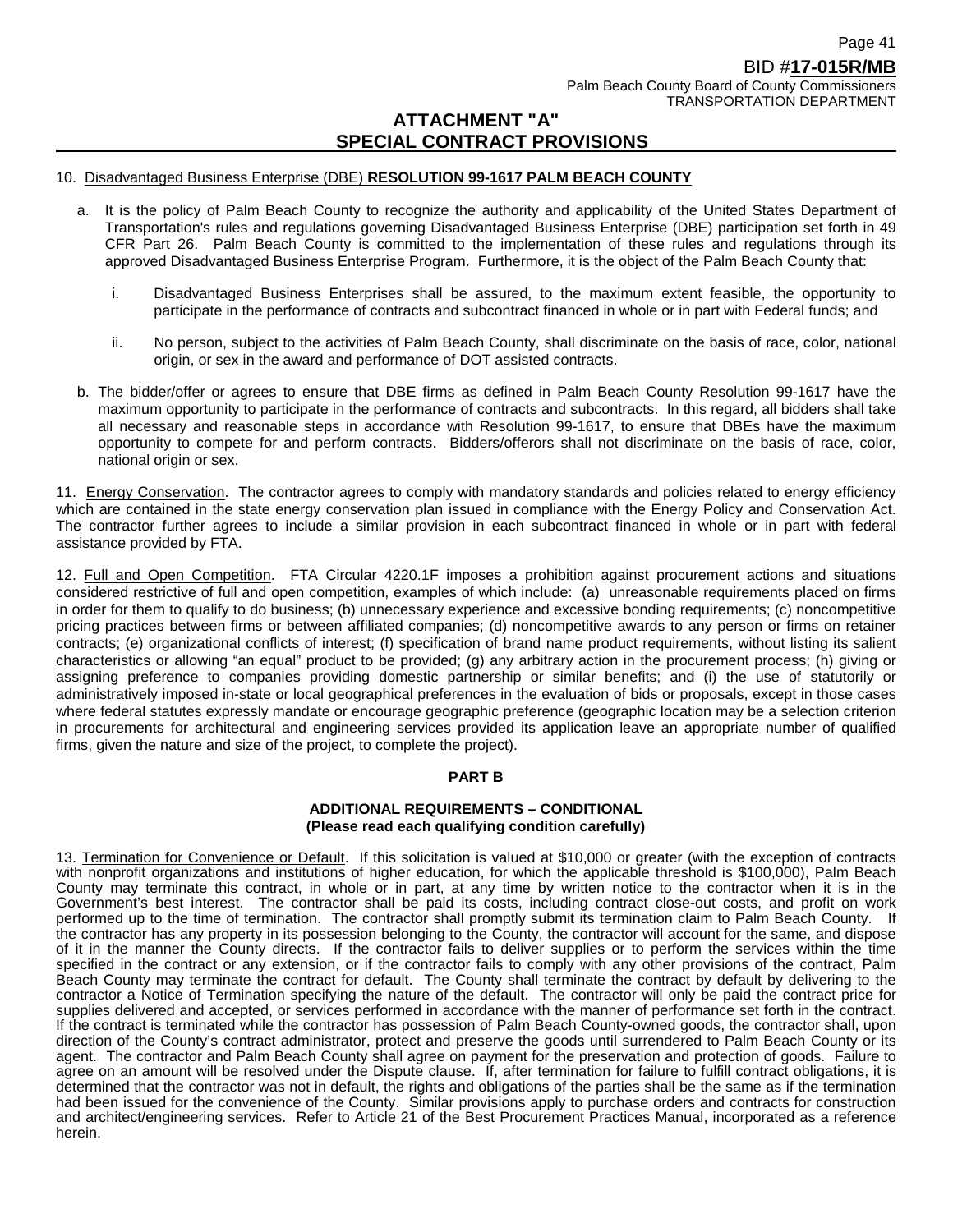14. Recycled Products. If this solicitation is for items designated in Subpart B, 40 CFR part 247 by the EPA, and the purchaser or contractor procures \$10,000 or more of one of these items during the fiscal year or has procured \$10,000 or more of such items in the previous fiscal year using federal funds, the contractor agrees to comply with all the requirements of Section 6002 of the Resource Conservation and Recovery Act (RCRA), as amended (42 USC 6962), including, but not limited to, the regulatory provisions of 40 CFR Part 247, and Executive Order 12873.

15. Government-wide Debarment and Suspension. If this solicitation has a value of \$25,000 or more, this procurement is a covered transaction for purposes of 49 CFR Part 29. As such, the contractor is required to verify that none of the contractor, its principals, as defined at 49 CFR 29.995, or affiliates, as defined at 49 CFR 29.905, are excluded or disqualified as defined at 49 CFR 29.940 and 29.945. The contractor agrees to comply with, and assures compliance of each third-party contractor and subrecipient at any tier, with 49 CFR 29, Subpart C, while this offer is valid and throughout the period of any contract that may arise from this offer. The contractor further agrees to include a provision requiring such compliance in any lower tier covered transaction it enters into*.*

16. Buy America. If this solicitation exceeds \$100,000 and use steel, iron & manufactured products, the contractor agrees, to the extent applicable, to comply with 49 USC §5323(j) and 49 CFR Part 661, which provide that federal funds may not be obligated unless steel, iron, and manufactured products used in FTA-funded projects are produced in the United States, unless a waiver has been granted by FTA or the product is subject to a general waiver. Separate requirements for rolling stock are set out at 49 USC §5323(j)(2)(C) and 49 CFR 661.11. Rolling stock must be assembled in the United States and have a 60 percent domestic content. A bidder or offeror must submit to Palm Beach County the appropriate Buy America certification model formats, if applicable, for which are contained as **Exhibit 1**, attached, with all bids or proposals on FTA-funded contracts, except those subject to a general waiver. Bids or offers that are not accompanied by a completed Buy America certification, if applicable, must be rejected as nonresponsive. This requirement does not apply to lower tier subcontractors.

17. Breaches and Dispute Resolution. FTA Circular 4220.1F imposes the requirements at 49 CFR Part 18 upon all contracts in excess of \$100,000, which contain provision of conditions that allow for administrative, contractual, or legal remedies where contractors violate or breach contract terms, and provide for such sanctions and penalties as may be appropriate. Accordingly, should the provisions of the contract not address a particular subject or issue involving disputes, performance during disputes, claims for damages, remedies, or rights and remedies, the contractor agrees to comply with the provisions contained at 49 CFR Part 18, and further agrees to include a similar provision in all subcontracts over \$100,000.

18. Lobbying. Contractors who apply or bid for an award of \$100,000 or more shall file the certification required by U.S. Department of Transportation regulation, "New Restrictions on Lobbying," 49 CFR Part 20, modified as necessary for 31 USC §1352. Each tier certifies to the tier above that it will not and has not used federal appropriated funds to pay any person or organization for influencing or attempting to influence an officer or employee of any agency, a member of Congress, officer or employee of Congress, or an employee of a member of Congress in connection with obtaining any federal contract, grant, or any other award covered by 31 USC §1352. Each tier shall also disclose the name of any registrant under the Lobbying Disclosure Act of 1995 who has made lobbying contacts on its behalf with non-federal funds with respect to that federal contract, grant, or award covered by 31 USC §1352. Such disclosures are forwarded from tier to tier up to the recipient. A certification format is appended as **Exhibit 2**.

19. Clean Air. The Clean Air requirements apply to all contracts exceeding \$100,000, including indefinite quantities where the amount is expected to exceed \$100,000 in any year. The contractor agrees to comply with all applicable standards, orders, or regulations issued pursuant to the Clean Air Act, as amended, 42 USC §7401, et seq. The contractor agrees to report each violation to Palm Beach County and agrees that Palm Beach County will, in turn, report each violation as required to assure notification to FTA and the appropriate EPA regional office. The contractor further agrees to include these requirements in each subcontract exceeding \$100,000 financed in whole or in part with federal assistance provided by FTA.

20. Clean Water. If this solicitation is valued at \$100,000 or more, the contractor agrees to comply with all applicable standards, orders, or regulations issued pursuant to the Federal Water Pollution Control Act, as amended, 33 USC 1251 et seq. The contractor agrees to report each violation to Palm Beach County and agrees that Palm Beach County will, in turn, report each violation as required to assure notification to the FTA and the appropriate EPA regional office. The contractor also agrees to include these requirements in each subcontract exceeding \$100,000 financed in whole or in part with federal assistance provided by FTA.

21. Davis-Bacon and Copeland Anti-Kickback Acts. If this solicitation involves a construction project over \$2,000, the contractor agrees to comply with Davis-Bacon and Copeland Act requirements at 40 USC 3141, et seq., and 18 USC 874. The Acts apply to construction contracts and subcontracts that "at least partly are financed by a loan or grant from the Federal Government and,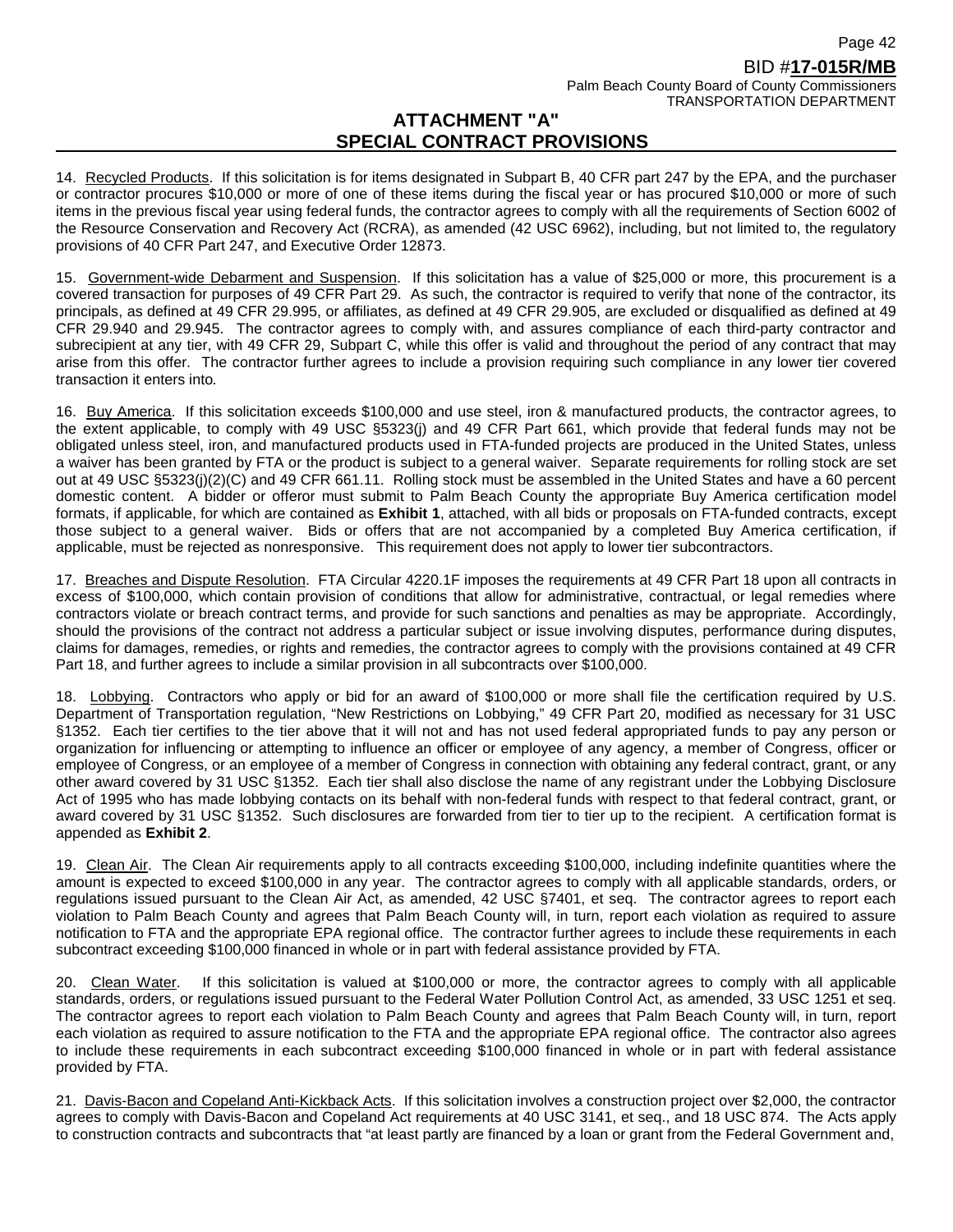for the purposes of the Acts, include "actual construction, alteration and/or repair, including painting and decorating." The requirements of both Acts are incorporated into a single clause (see 29 CFR 3.11) and are enumerated at 29 CFR 5.5a. In accepting this order or contract, the contractor further agrees to include a similar requirement in all subcontracts financed in whole or in part with federal assistance provided by FTA.

22. Contract Work Hours and Safety Standards Act Requirements. If the solicitation involves a construction project in excess of \$2,000 or a non-construction project to which the Act applies over \$2,500, and is financed at least partly by loans or grants from the Federal Government, the contractor agrees to comply with the Contract Work Hours and Safety Standards Act, codified at 40 USC 3701, et seq. The contractor also agrees to include a similar requirement in all subcontracts financed in whole or in part with federal assistance provided by FTA.

23. Transit Employee Protective Agreements. If this solicitation involves transit operations performed by employees of a contractor recognized by FTA to be a transit operator, the contractor agrees to comply with the applicable transit employee protective requirements, as follows, and further agrees to include the applicable requirement(s) in each subcontract involving transit operations financed in whole or in part with federal assistance provided by FTA:

- a. General Transit Employee Protective Requirements -- To the extent that FTA determines that transit operations are involved, the contractor agrees to carry out the transit operations work on the underlying contract in compliance with terms and conditions determined by the U.S. Secretary of Labor to be fair and equitable to protect the interests of employees employed under the contract and to meet the employee protective requirements of 49 USC A5333(b) and U.S. Department of Labor guidelines at 29 CFR part 215, and any amendments thereto.
- b. Transit Employee Protective Requirements for Projects for Elderly Individuals and Individuals with Disabilities If the contract involves transit operations financed in whole or in part with Federal assistance authorized by 49 USC §5310(a)(2), and if the U.S. Secretary of Transportation has determined or determines in the future that the employee protective requirements of 49 USC §5333(b) are necessary or appropriate for the state and the public body subrecipient for which work is performed, the contractor agrees to comply with terms and conditions determined by the U.S. Secretary of Labor to meet the requirements of 49 USC §5333(b), 29 CFR Part 215, and any amendments thereto.
- c. Nonurbanized Areas If the contract involves transit operations financed in whole or in part with federal assistance authorized by 49 USC §5311, the contractor agrees to comply with the terms and conditions of the Special Warranty for the Nonurbanized Area Program agreed to by the U.S. Secretaries of Labor and Transportation, dated May 31, 1979, and the procedures implemented by the U.S. Department of Labor or any revision thereto.

24. Fly America. The contractor agrees to comply with 49 USC 40118 (the "Fly America" Act) in accordance with the General Services Administration regulations at 41 CFR Part 301-10, which provide that recipients and subrecipients of federal funds and their contractors are required to use U.S. Flag air carriers for U.S. Government-financed international air travel and transportation of their personal effects or property, to the extent such service is available, unless travel by foreign air carrier is a matter of necessity, as defined by the Fly America Act. The contractor shall submit, if a foreign air carrier is used, an appropriate certification or memorandum adequately explaining why service by a U.S. Flag air carrier was not available or why it was necessary to use a foreign air carrier and shall, in any event, provide a certification of compliance with the Fly America requirements. The contractor agrees to include this requirement in all subcontracts that may involve international air transportation.

25. Cargo Preference. The contractor agrees to use privately-owned U.S. Flag commercial vessels to ship at least 50 percent of the gross tonnage (computed separately for dry bulk carriers, dry cargo liners, and tankers) involved, whenever shipping any equipment, material, or commodities pursuant to the underlying contract to the extent that such vessels are available at fair and reasonable rates for U.S. Flag commercial vessels. The contractor also agrees to furnish within 20 working days following the date of loading for shipments originating within the United States or within 30 working days for shipments originating outside the United States, a legible copy of a rated, "on-board" commercial ocean bill-of-lading in English for each shipment of cargo described above to the Division of National Cargo, Office of Market Development, Maritime Administration, Washington, DC 20590, and to Palm Beach County (through the contractor in the case of subcontractor's bill-of-lading). The contractor further agrees to include these requirements in all subcontracts issued pursuant to the contract when the subcontract may involve the transport of equipment, material, or commodities by ocean vessel.

26. Drug and Alcohol Testing. If this solicitation involves the operation of a transit service or provides transit vehicle maintenance and/or repair services for or on behalf of Palm Beach County, the contractor agrees to participate in Palm Beach County Office of Transportation's drug and alcohol testing program or agrees to establish and implement its own drug and alcohol testing program that complies with 49 CFR Part 655. In the event the contractor subcontracts all or part of the transit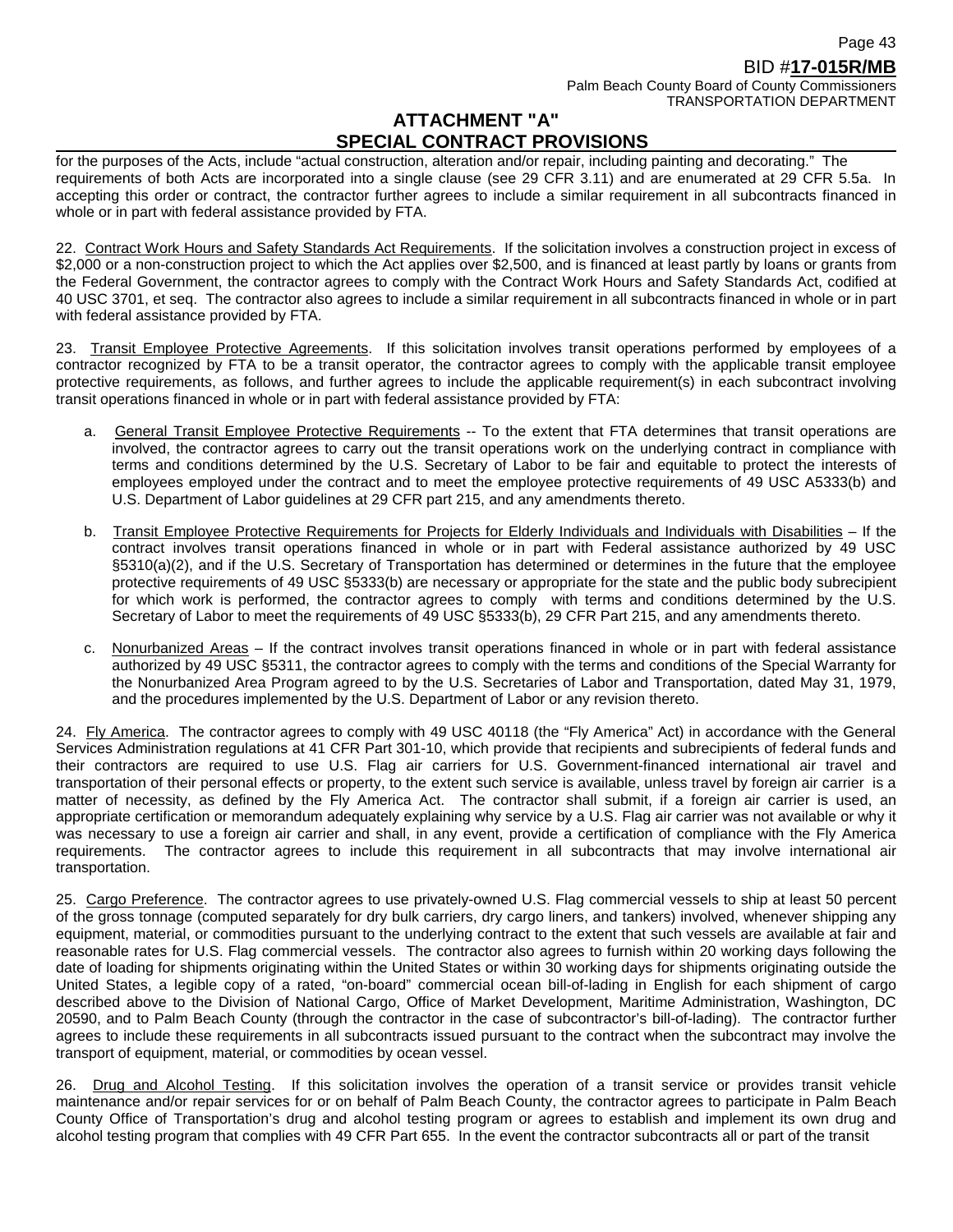TRANSPORTATION DEPARTMENT

# **ATTACHMENT "A" SPECIAL CONTRACT PROVISIONS**

service to a third party, a similar requirement including review and approval by the County's contract administrator must be included in any subsequent agreement. The contractor further agrees to certify, prior to the commencement of services under the contract and annually thereafter, compliance with current FTA regulations, including the submittal of the Management Information System (MIS) reports annually, to the Director, Office of Transportation. A certification format is appended as **Exhibit 3**.

27. Patent and Rights in Data. If this solicitation involves patent and rights in data requirements for federally-assisted research projects in which FTA finances in whole or in part the development of a product or information, the contractor agrees to be bound by the terms and conditions contained at 49 CFR Part 19, Appendix A, Section 5, and with any other implementing requirements FTA may issue. These patent and rights in data requirements do not apply to capital projects or operating projects, even though a small portion of the sales price may cover the cost of product development and/or in writing the user's manual.

28. Privacy Act. If this solicitation involves the operation of a transit service or provides transit vehicle maintenance and/or repair services for or on behalf of Palm Beach County, and drug and alcohol enforcement activities files are organized so that information could be retrieved by personal identifier, the contractor agrees to comply with, and assures the compliance of its employees with, information restrictions and other applicable requirements of the Privacy Act of 1974, 5 USC 552a. Among other things, the contractor agrees to obtain the express consent of the Federal Government before the contractor or its employees operate a system of records on behalf of the Federal Government. The contractor understands that the requirements of the Privacy Act, including the civil and criminal penalties for violating the Act, apply to those individuals involved, and that failure to comply with the terms of the Privacy Act may result in termination of the underlying contract. The contractor also agrees to include these requirements in each subcontract to administer any system of records on behalf of the Federal Government financed in whole or in part with federal assistance provided by FTA.

29. Charter Bus. If this is an Operational Service contract, the contractor agrees to comply with 49 USC 5323(d) and 49 CFR Part 604, which provides that recipients and subrecipients of FTA assistance are prohibited from providing charter service using federally-funded equipment or facilities if there is at least one private charter operator willing and able to provide the service, except under one of the exceptions at 49 CFR 604.9. Any charter service provided under one of the exceptions must be "incidental," i.e., it must not interfere with or detract from the provision of mass transportation.

30. School Bus Requirements. If this is an Operational Service contract, pursuant to 49 USC 5323(f) and 49 CFR Part 605, recipients and subrecipients of FTA assistance may not engage in school bus operations exclusively for the transportation of students and school personnel in competition with private school bus operators unless qualified under specified exemptions. When operating exclusive school bus service under an allowable exemption, recipients and subrecipients may not use federallyfunded equipment, vehicles, or facilities.

31. Conformance with ITS National Architecture. With respect to all Contracts involving the provision of Intelligent Transportation Systems ("ITS"), Contractor agrees to conform to the ITS National Architecture, as promulgated by the United States Department of Transportation, Intelligent Transportation Systems, Joint Program Office.

32. Seismic Safety. If this solicitation pertains to the construction of new buildings or additions to existing buildings, the contractor agrees that any new building or addition to an existing building will be designed and constructed in accordance with standards outlined in U.S. Department of Transportation Seismic Safety regulations at 49 CFR Part 41 and will certify compliance to the extent required. The contractor also agrees to ensure that all work performed under the contract, including work performed by a subcontractor, and is in compliance with the standards required by the Seismic Safety Regulations and the certification of compliance issued on the project.

33. ADA Access. In the fulfillment of this contract and as applicable, the contractor agrees to comply with:

- a) The Americans with Disabilities Act of 1990 (ADA), as amended, 42 U.S.C. § 12101 *et seq*., which requires that
- accessible facilities and services be made available to individuals with disabilities,
- b) The Architectural Barriers Act of 1968, as amended, 42 U.S.C. § 4151 *et seq*., which requires that buildings and public accommodations be accessible to individuals with disabilities,
- c) U.S. DOT regulations, "Transportation Services for Individuals with Disabilities (ADA)," 49 C.F.R. part 27 and 37. Notably, DOT incorporated by reference into Appendix A of its regulations at 49 CFR Part 37 the ATBCB's "Americans with Disabilities Act Accessibility Guidelines" (ADAAG), which include accessibility guidelines for buildings and facilities. DOT also added specific provisions to Appendix A of 49 CFR Part 37 modifying the ADAAG, with the result that buildings and facilities must comply with both the ADAAG and the DOT amendments, and will certify compliance to the extent required by the regulations.

ADA and ABA Accessibility Guidelines for Buildings and Facilities: http://www.access-board.gov/ada-aba/final.cfm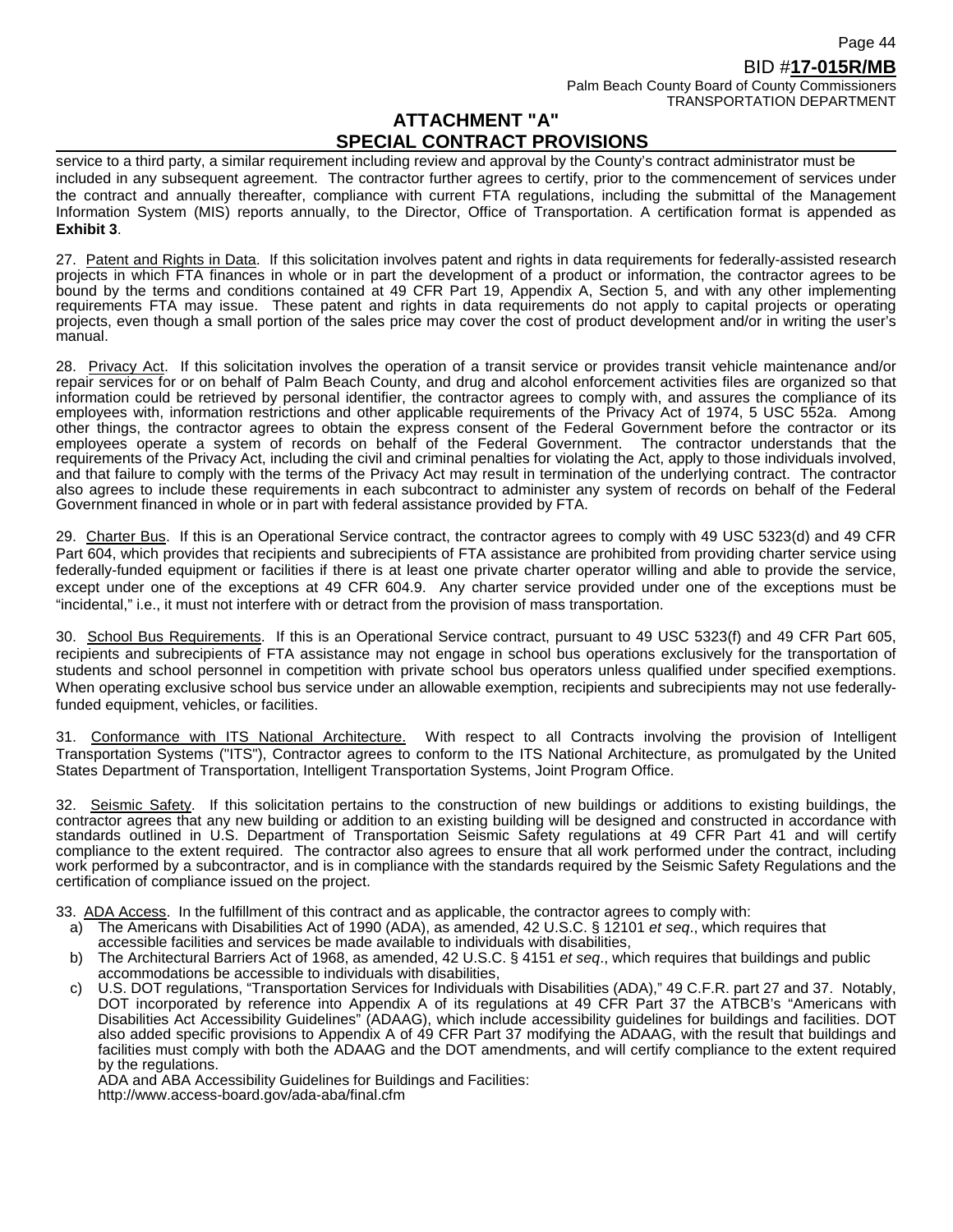TRANSPORTATION DEPARTMENT

# **ATTACHMENT "A" SPECIAL CONTRACT PROVISIONS**

- d) U.S. DOJ regulations, "Nondiscrimination on the Basis of Disability in State and Local Government Services," 28 C.F.R. part 35,
- e) U.S. Federal Communications Commission regulations, "Telecommunications Relay Services and Related Customer Premises Equipment for Persons with Disabilities," 47 C.F.R. part 64, Subpart F, and
- U.S. ATBCB regulations, "Electronic and Information Technology Accessibility Standards," 36 C.F.R. part 1194. f) Rolling stock must comply with the accessibility requirements of DOT regulations, "Transportation Services for Individuals with Disabilities (ADA)," 49 CFR Part 37 and Joint ATBCB/DOT regulations, "Americans with Disabilities (ADA) Accessibility Specifications for Transportation Vehicles," 36 CFR Part 1192 and 49 CFR Part 38 subpart B. Facilities to he used in public transportation service must comply with 42 U.S.C. Sections 12101 *et seq.* and DOT regulations, Transportation Services for Individuals with Disabilities (ADA)," 49 CFR Part 37; and Joint ATBCB/DOT regulations, "Americans with Disabilities (ADA) Accessibility Specifications for Transportation Vehicles," 36 CFR Part 1192 and 49 CFR Part 38. Notably, DOT incorporated by reference the ATBCB's "Americans with Disabilities Act Accessibility Guidelines" (ADAAG), revised July 2004, which include accessibility guidelines for buildings and facilities, and are incorporated into Appendix A to 49 CFR Part 37. DOT also added specific provisions to Appendix A modifying the ADAAG, with the result that buildings and facilities must comply with both the ADAAG and amendments thereto in Appendix A to 49 CFR Part 37.

34. Full and Open Competition. In accordance with 49 CFR Part 18 (the Common Grant Rules), the contractor shall maintain a contract administration system that ensures that it and all subcontractors comply with the terms conditions and specifications of their contracts or purchase orders and all applicable Federal, State and local laws, rules, regulations and requirements. In addition, FTA Circular 4220.1F imposes a prohibition against procurement actions and situations considered restrictive of full and open competition, examples of which include: (a) unreasonable requirements placed on firms in order for them to qualify to do business; (b) unnecessary experience and excessive bonding requirements; (c) noncompetitive pricing practices between firms or between affiliated companies; (d) noncompetitive awards to any person or firms on retainer contracts; (e) organizational conflicts of interest; (f) specification of brand name product requirements, without listing its salient characteristics or allowing "an equal" product to be provided; (g) any arbitrary action in the procurement process; (h) giving or assigning preference to companies providing domestic partnership or similar benefits; and (i) the use of statutorily or administratively imposed in-state or local geographical preferences in the evaluation of bids or proposals, except in those cases where federal statutes expressly mandate or encourage geographic preference (geographic location may be a selection criterion in procurements for architectural and engineering services provided its application leave an appropriate number of qualified firms, given the nature and size of the project, to complete the project).

#### 35. Safe Operation of Motor Vehicles.

a. Seat Belt Use. Pursuant to Executive Order No. 13043, April 16, 1997, 23 U. S. C. § 402, the Contractor is encouraged to adopt and promote on-the-job seat belt use policies and programs for its employees and other personnel that operate companyowned, rented, or personally-operated vehicles and include this provision in any third party subcontracts, leases or similar documents in connection with this project.

b. Distracted Driving, Including Texting While Driving. Consistent with Executive Order No. 13513, "Federal Leadership on Reducing Text Messaging While Driving," October 1, 2009, 23 U.S.C. Section 402 note, and DOT Order 3902.10, "Text Messaging While Driving," December 30, 2009, FTA encourages each third party contractor to promote policies and initiatives for its employees and other personnel that adopt and promote safety policies to decrease crashes by distracted drivers, including policies to ban text messaging while driving, and to include this provision in any third party subcontract leases or similar documents in connection with this project.

#### c. Safety. The Contractor is encouraged to:

(1) Adopt and enforce workplace safety policies to decrease crashes caused by distracted drivers including policies to ban text messaging while driving Company-owned or rented vehicles; Privately-owned vehicles when on official Project related business or when performing any work for or on behalf of the Project; or any vehicle, on or off duty, and using an electronic device.

- (2) Education, awareness, and other outreach to employees about the safety risks associated with texting while driving.
- d. Definitions

(1) "Driving" means operating a motor vehicle on a roadway, including while temporarily stationary because of traffic, a traffic light, stop sign, or otherwise. "Driving" does not include being in your vehicle (with or without the motor running) in a location off the roadway where it is safe and legal to remain stationary.

(2) "Text Messaging" means reading from or entering data into any handheld or other electronic device, including for the purpose of short message service texting, e-mailing, instant messaging, obtaining navigational information, or engaging in any other form of electronic data retrieval or electronic data communication. The term does not include the use of a cell phone or other electronic device for the limited purpose of entering a telephone number to make an outgoing call or answer an incoming call, unless the practice is prohibited by State or local law.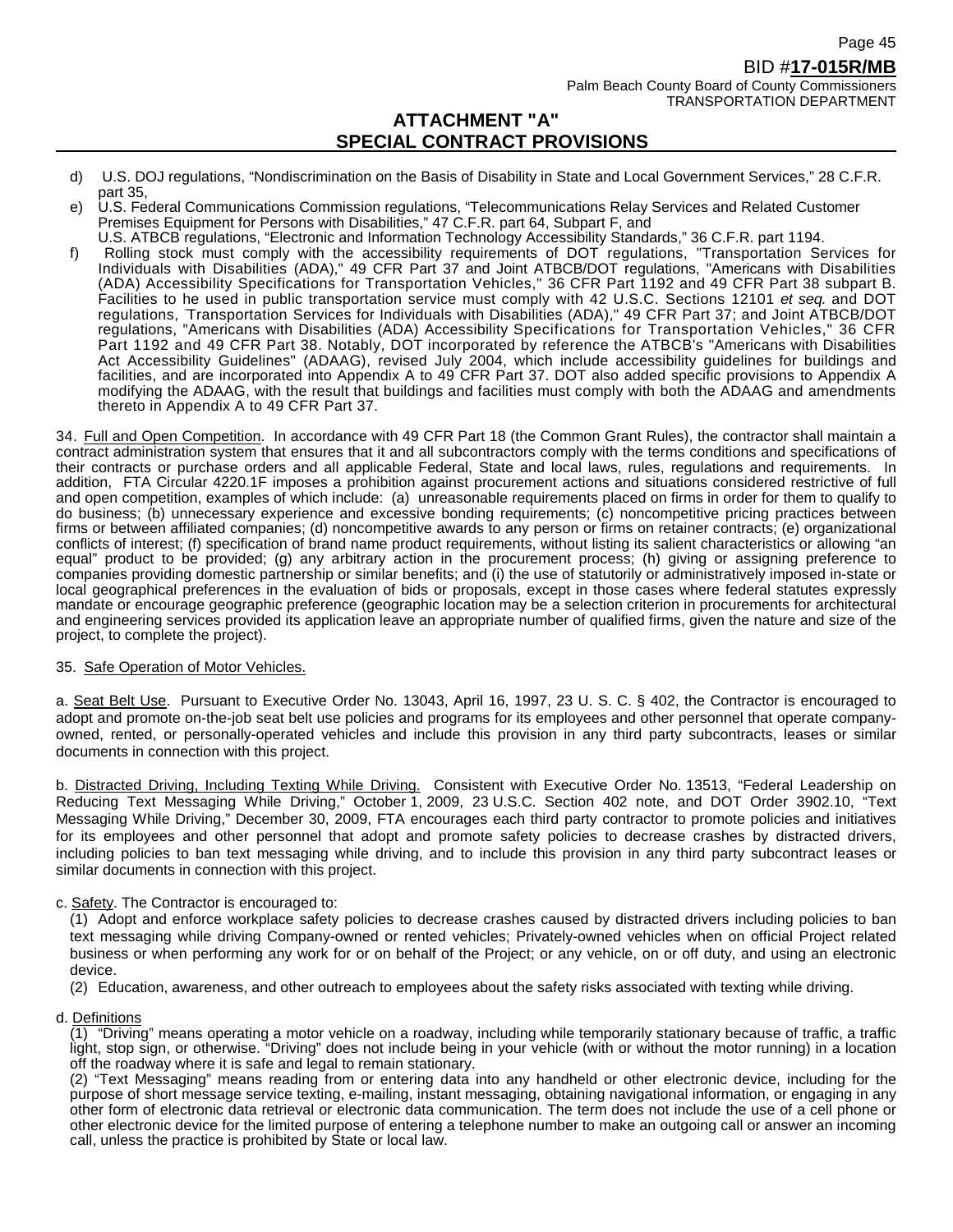By signing below I confirm that I have read and understand PART A GENERAL CONDITIONS - APPLICABLE TO THIS SOLICITATION and, PART B ADDITIONAL REQUIREMENTS - CONDITIONAL. FAILURE TO DO SO SHALL RENDER YOUR RESPONSE NON-RESPONSIVE.

| FAILURE TO DO SO SHALL RENDER YOUR RESPONSE NON-RESPONSIVE.                                                  | CONTRACTOR SHALL FULLY COMPLETE INFORMATION AS REQUIRED BY THIS SOLICITATION, INCLUDING THE EXHIBITS.<br>IF APPLICABLE, THE FOLLOWING EXHIBITS AND ATTACHMENTS SHALL BE SIGNED AND RETURNED WITH OFFER. |
|--------------------------------------------------------------------------------------------------------------|---------------------------------------------------------------------------------------------------------------------------------------------------------------------------------------------------------|
| EXHIBIT 1<br><b>PRODUCTS</b>                                                                                 | BUY AMERICA CERTIFICATION----ONLY APPLICABLE IF CONTRACT IS IN EXCESS OF \$100,000 AND USE STEEL, IRON & MANUFACTURED                                                                                   |
| EXHIBIT 2<br>RESTRICTIONS ON LOBBYING CERTIFICATION----ONLY APPLICABLE IF CONTRACT IS IN EXCESS OF \$100,000 |                                                                                                                                                                                                         |
| <b>EXHIBIT 3</b>                                                                                             |                                                                                                                                                                                                         |

DRUG & ALCOHOL TESTING PROGRAM COMPLIANCE CERTIFICATION---APPLICABLE FOR ALL SERVICE CONTRACTS REGARDLESS OF VALUE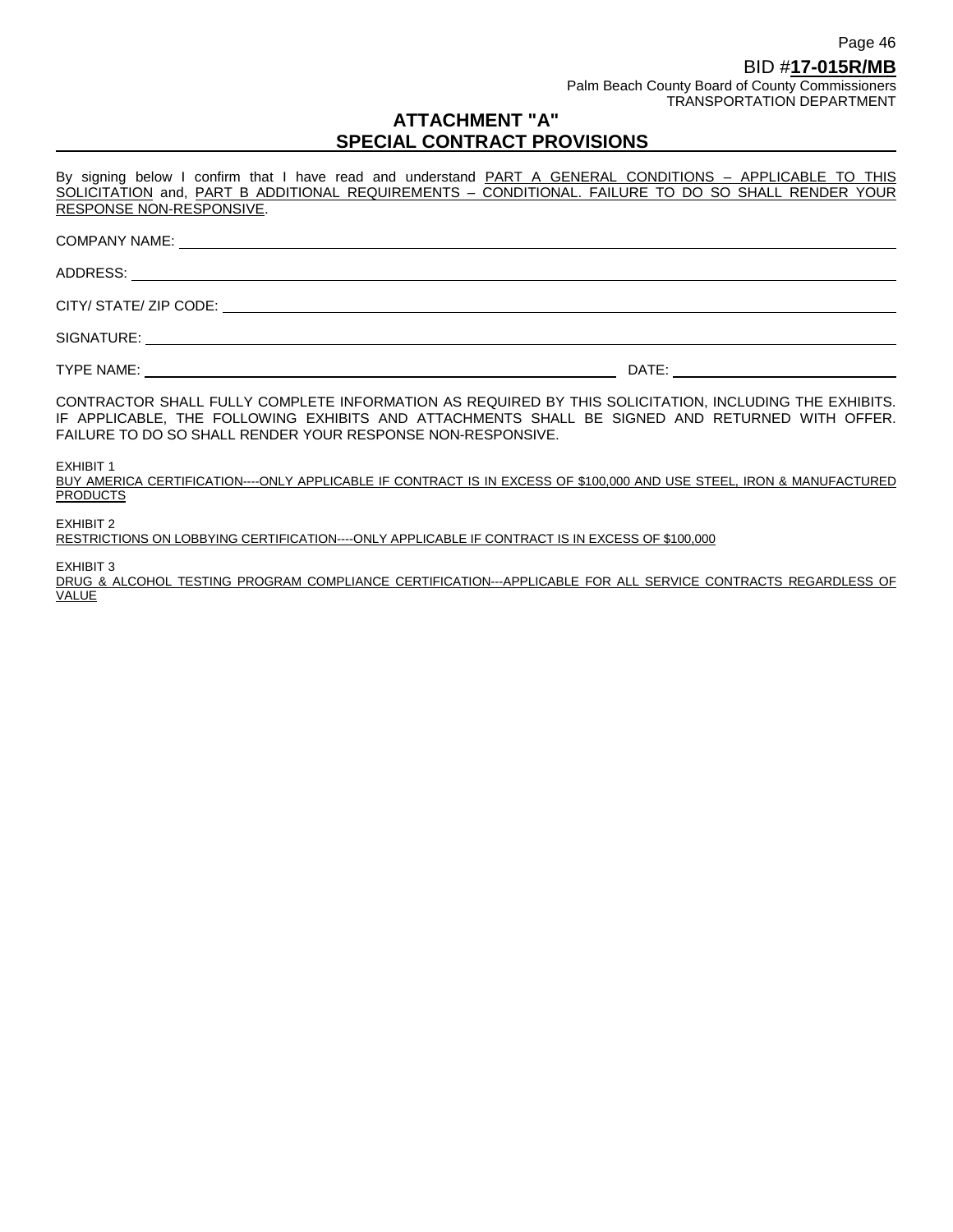# **EXHIBIT 1 BUY AMERICA CERTIFICATION**

# **FOR PROCUREMENTS OF STEEL, IRON, AND MANUFACTURED PRODUCTS (INCLUDING ROLLING STOCK ) OVER \$100,000**

If this contract or purchase order is valued in excess of \$100,000 and involves the procurement of steel, iron, or manufactured products, the bidder or offeror hereby certifies that it:

Will meet the requirements of 49 USC  $5323(j)(1)$  and the applicable regulations in 49 CFR part 661.5.

□ Cannot meet the requirements of 49 USC 5323(j)(1) and 49 CFR part 661.5, but it may qualify for an exception pursuant to 49 USC  $5323(j)(2)(A)$ ,  $5323(j)(2)(B)$ , or 5323(j)(2)(D), and 49 CFR 661.7.

If this contract or purchase order is valued in excess of \$100,000 and involves the procurement of buses, other rolling stock, and associated equipment, the bidder or offeror certifies that it:

 $\Box$  Will comply with the requirements of 49 USC 5323(j)(2)(C) and the regulations at 49 CFR part 661.11.

Cannot comply with the requirements of 49 USC 5323(j)(2)(C) and 49 CFR 661.11, but may qualify for an exception pursuant to 49 USC 5323(j)(2)(A), 5323(j) (2)(B), or 5323(j)(2)(D), and 49 CFR 661.7.

\_\_\_\_\_\_\_\_\_\_\_\_\_\_\_\_\_\_\_\_ \_\_\_\_\_\_\_\_\_\_\_\_\_\_\_\_\_\_\_\_\_\_\_\_\_\_\_\_\_\_\_\_\_\_\_\_\_\_\_\_\_\_\_\_\_\_\_\_\_\_

(Date) (Signature)

\_\_\_\_\_\_\_\_\_\_\_\_\_\_\_\_\_\_\_\_\_\_\_\_\_\_\_\_\_\_\_\_\_\_\_\_\_\_\_\_\_\_\_\_\_\_\_\_\_\_ (Company)

(Title)

\_\_\_\_\_\_\_\_\_\_\_\_\_\_\_\_\_\_\_\_\_\_\_\_\_\_\_\_\_\_\_\_\_\_\_\_\_\_\_\_\_\_\_\_\_\_\_\_\_\_

Note: This Buy America certification must be submitted to Palm Beach County, if applicable, with all bids or offers on FTA-funded contracts involving construction or the acquisition of goods or rolling stock, except those subject to a general waiver. General waivers are listed in 49 CFR 661.7, and include final assembly in the United States for microcomputer equipment, software, and small purchases (currently less than \$100,000) made with capital, operating, or planning funds.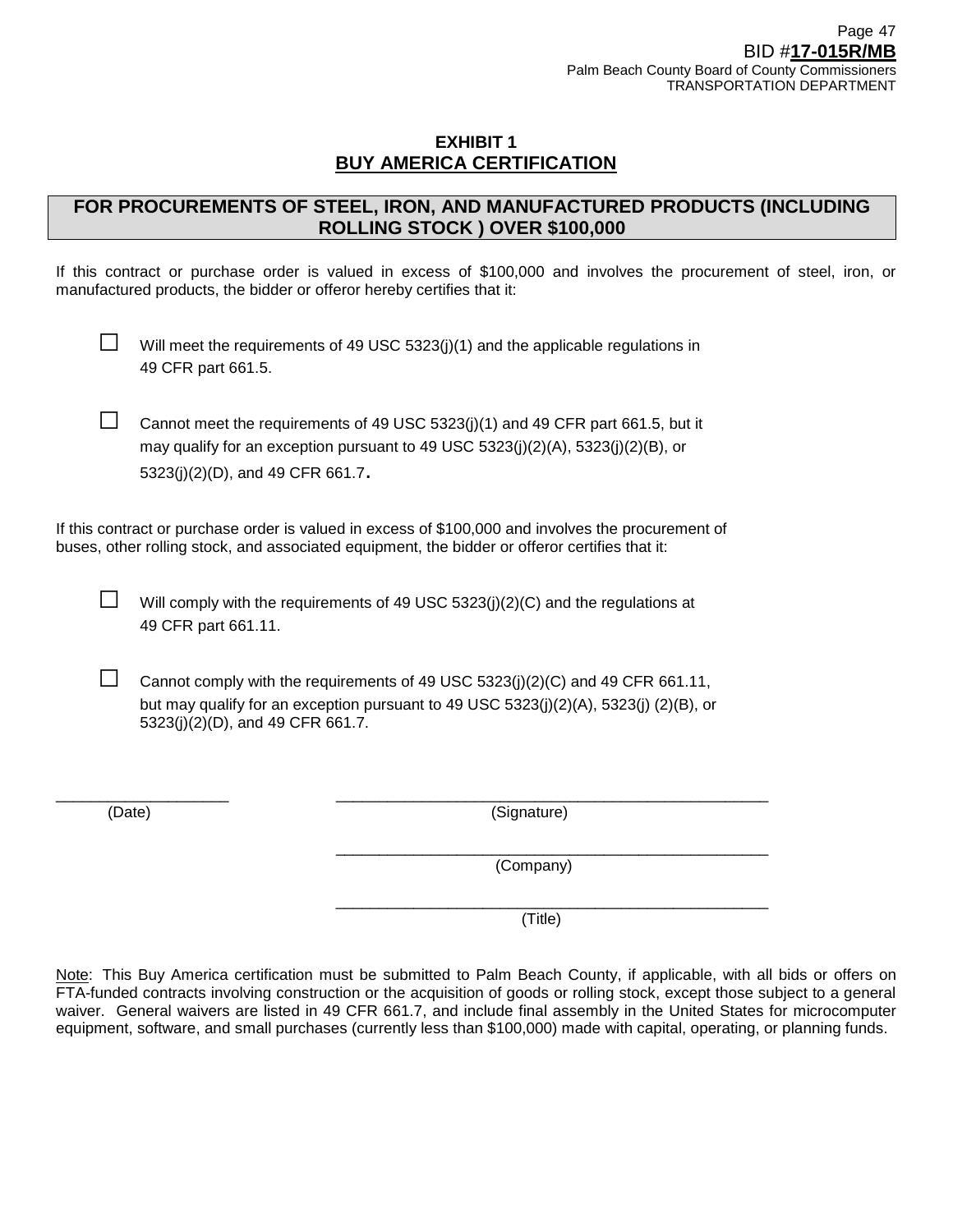# **EXHIBIT 2 RESTRICTIONS ON LOBBYING CERTIFICATION**

#### **FOR ALL PROCUREMENTS OVER \$100,000 INVOLVING CONSTRUCTION/ARCHITECTURAL AND ENGINEERING/ACQUISITION OF ROLLING STOCK/PROFESSIONAL SERVICE CONTRACTS/OPERATIONAL SERVICE CONTRACTS/ TURNKEY CONTRACTS**

The undersigned certifies, to the best of his or her knowledge and belief, that:

1. No federal appropriated funds have been paid or will be paid, by or on behalf of the undersigned, to any person for influencing or attempting to influence an officer or employee of an agency, a member of Congress, an officer of employee of Congress, or an employee of a member of Congress in connection with the awarding of any federal contract, the making of any federal grant, the making of any federal loan, the entering into of any cooperative agreement, and the extension, continuation, renewal, amendment, or modification of any federal contract, grant, loan, or cooperative agreement.

2. If any funds other than federal appropriated funds have been paid or will be paid to any person for making lobbying contacts to an officer or employee of any agency, a member of Congress, an officer or employee of Congress, or an employee of a member of Congress in connection with this federal contract, grant, loan, or cooperative agreement, the undersigned shall complete and submit Standard Form—LLL, "Disclosure Form to Report Lobbying," in accordance with its instructions [as amended by "Government-wide Guidance for New Restrictions on Lobbying," 61 Fed. Reg. 1413 (1/19/96). Note: Language in paragraph 2 herein has been modified in accordance with Section 10 of the Lobbying Disclosure Act of 1995 (P.L. 104-65, to be codified at 2 USC 1601, et seq.)]

3. The undersigned shall require that the language of this certification be included in the award documents for all subawards at all tiers (including subcontracts, subgrants, and contracts under grants, loans, and cooperative agreements) and that all subrecipients shall certify and disclose accordingly.

This certification is a material representation of fact upon which reliance was placed when this transaction was made or entered into. Submission of this certification is a prerequisite for making or entering into this transaction imposed by 31 USC §1352 (as amended by the Lobbying Disclosure Act of 1995). Any person who fails to file the required certification shall be subject to a civil penalty of not less than \$10,000 and not more than \$100,000 for each such failure.

The undersigned certifies or affirms the truthfulness and accuracy of each statement of its certification and disclosure, if any. In addition, the undersigned understands and agrees that the provisions of 31 USC A3801, et seq., apply to this certification and disclosure, if any.

\_\_\_\_\_\_\_\_\_\_\_\_\_\_\_\_\_\_\_\_ \_\_\_\_\_\_\_\_\_\_\_\_\_\_\_\_\_\_\_\_\_\_\_\_\_\_\_\_\_\_\_\_\_\_\_\_\_\_\_\_\_\_\_\_\_\_\_\_\_\_

(Date) (Signature)

\_\_\_\_\_\_\_\_\_\_\_\_\_\_\_\_\_\_\_\_\_\_\_\_\_\_\_\_\_\_\_\_\_\_\_\_\_\_\_\_\_\_\_\_\_\_\_\_\_\_ (Company)

\_\_\_\_\_\_\_\_\_\_\_\_\_\_\_\_\_\_\_\_\_\_\_\_\_\_\_\_\_\_\_\_\_\_\_\_\_\_\_\_\_\_\_\_\_\_\_\_\_\_ (Title)

Note: This certification must accompany each bid or offer exceeding \$100,000. Pursuant to 31 USC §3801(c)(1)-(2)(A), any person who makes a prohibited expenditure or fails to file or amend a required certification or disclosure form shall be subject to a civil penalty of not less than \$10,000 and not more than \$100,000 for each such expenditure or failure.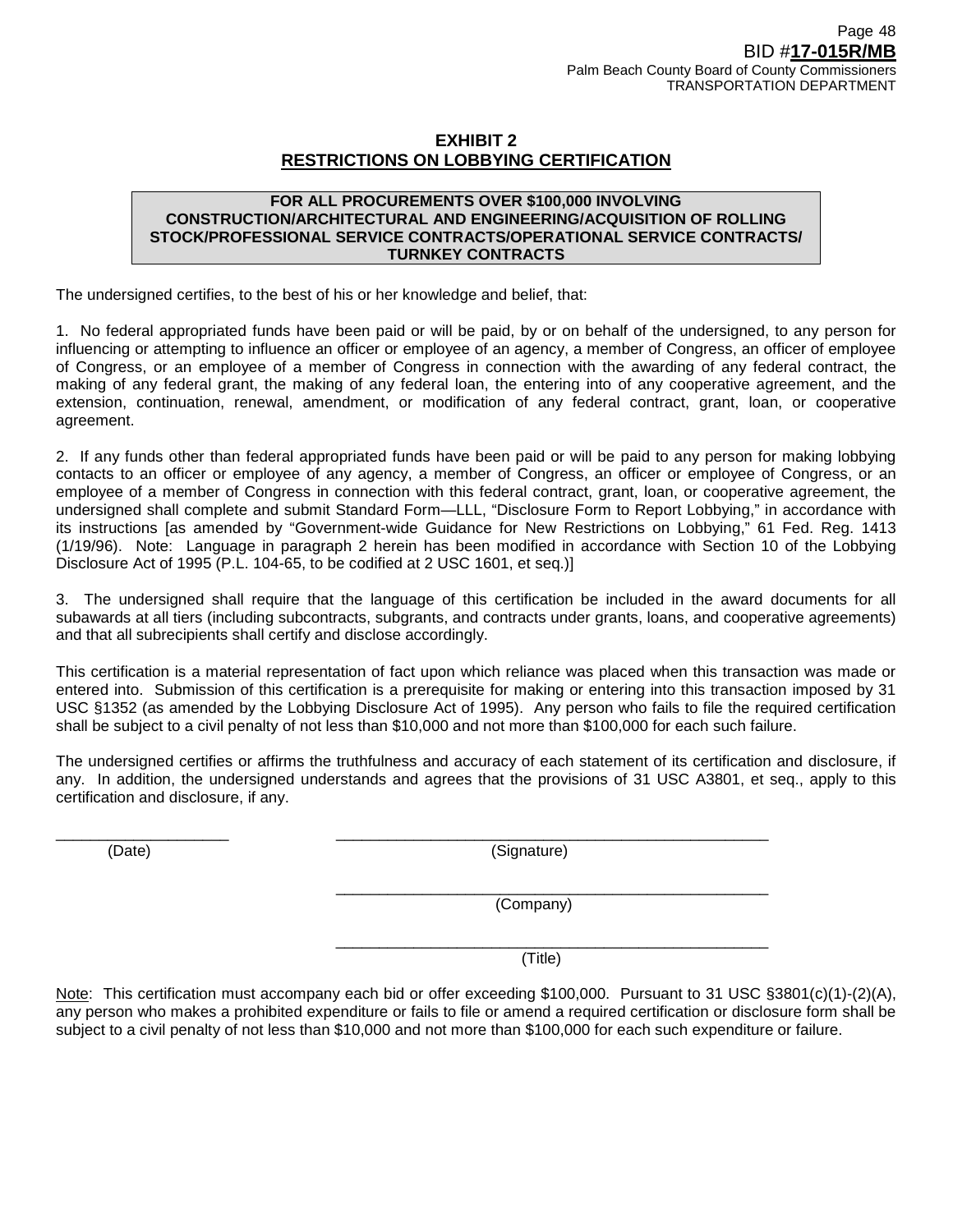# **EXHIBIT 3 DRUG & ALCOHOL TESTING PROGRAM COMPLIANCE CERTIFICATION**

# **FOR TRANSIT OPERATIONAL SERVICE CONTRACTS**

The undersigned certifies that the contractor, and its subcontractors as required, has established and implemented an anti-drug and alcohol prevention program in accordance with 49 CFR Part 655, "Prevention of Alcohol Misuse and Prohibited Drug Use in Transit Operations."

\_\_\_\_\_\_\_\_\_\_\_\_\_\_\_\_\_\_\_\_ \_\_\_\_\_\_\_\_\_\_\_\_\_\_\_\_\_\_\_\_\_\_\_\_\_\_\_\_\_\_\_\_\_\_\_\_\_\_\_\_\_\_\_\_\_\_\_\_\_\_ (Date) (Signature)

> \_\_\_\_\_\_\_\_\_\_\_\_\_\_\_\_\_\_\_\_\_\_\_\_\_\_\_\_\_\_\_\_\_\_\_\_\_\_\_\_\_\_\_\_\_\_\_\_\_\_ (Company)

> \_\_\_\_\_\_\_\_\_\_\_\_\_\_\_\_\_\_\_\_\_\_\_\_\_\_\_\_\_\_\_\_\_\_\_\_\_\_\_\_\_\_\_\_\_\_\_\_\_\_ (Title)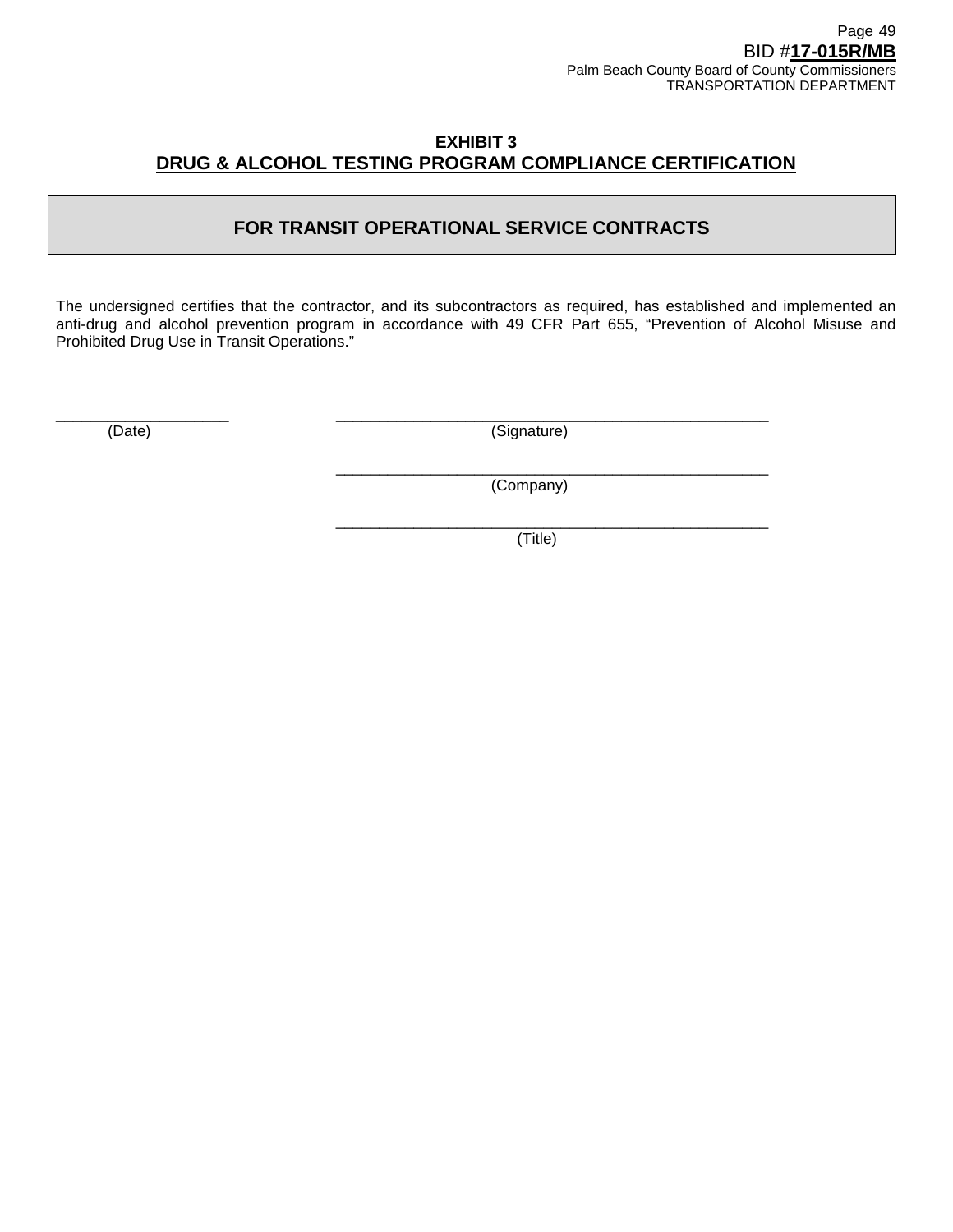# **CERTIFICATION OF BUSINESS LOCATION BID # 17-015R/MB**

In accordance with the Palm Beach County Local Preference Ordinance, as amended, a preference may be given to: (1) bidders having a permanent place of business in Palm Beach County ("County") or (2) bidders having a permanent place of business in the Glades that are able to provide the goods and/or services to be utilized within the Glades. To receive a local preference, bidders must have a permanent place of business within the County or the Glades, as applicable, prior to the County's issuance of the solicitation. A Business Tax Receipt which is issued by the Palm Beach County Tax Collector, authorizes the bidder to provide the goods/services being solicited by the County, and will be used to verify that the bidder had a permanent place of business prior to the issuance of the solicitation. The bidder must submit this Certification of Business Location ("Certification") along with the required Business Tax Receipt at the time of bid or quote submission. The Business Tax Receipt and this Certification are the sole determinant of local preference eligibility. Errors in the completion of this Certification or failure to submit this completed Certification will cause the bidder to not receive a local preference.

In instances where the bidder is exempt by law from the requirement of obtaining a Business Tax Receipt, the bidder must: (a) provide a citation to the specific statutory exemption; and (b) provide other documentation which clearly establishes that the bidder had a permanent place of business within the County or the Glades prior to the date of issuance of the solicitation. The County hereby retains the right to contact said bidders for additional information related to this requirement after the bid/quote due date.

| ۱. | Bidder is a: | Local Business:    | A local business has a permanent place of business in<br>Palm Beach County.                                                                                                                     |
|----|--------------|--------------------|-------------------------------------------------------------------------------------------------------------------------------------------------------------------------------------------------|
|    |              | (Please indicate): | Headquarters located in Palm Beach County<br>Permanent office or other site located in Palm Beach County<br>from which a vendor will produce a substantial portion of the<br>goods or services. |
|    |              |                    | Glades Business: A Glades business has a permanent place of business in<br>the Glades.                                                                                                          |
|    |              | (Please indicate): | Headquarters located in the Glades<br>Permanent office or other site located in the Glades from which a<br>vendor will produce a substantial portion of the goods or services.                  |

II. The attached copy of proposer's County Business Tax Receipt verifies bidder's permanent place of business.

| THIS CERTIFICATION is submitted by | as                    |
|------------------------------------|-----------------------|
|                                    | (Name of Individual)  |
|                                    | оt                    |
| (Title/Position)                   | (Firm Name of Bidder) |

who hereby certifies that the information stated above is true and correct and that the County Business Tax Receipt is a true and correct copy of the original. Further, it is hereby acknowledged that any misrepresentation by the bidder on this Certification will be considered an unethical business practice and be grounds for sanctions against future County business with the bidder.

\_\_\_\_\_\_\_\_\_\_\_\_\_\_\_\_\_\_\_\_\_\_\_\_\_\_\_\_\_\_\_\_ \_\_\_\_\_\_\_\_\_\_\_\_ (Signature) (Date)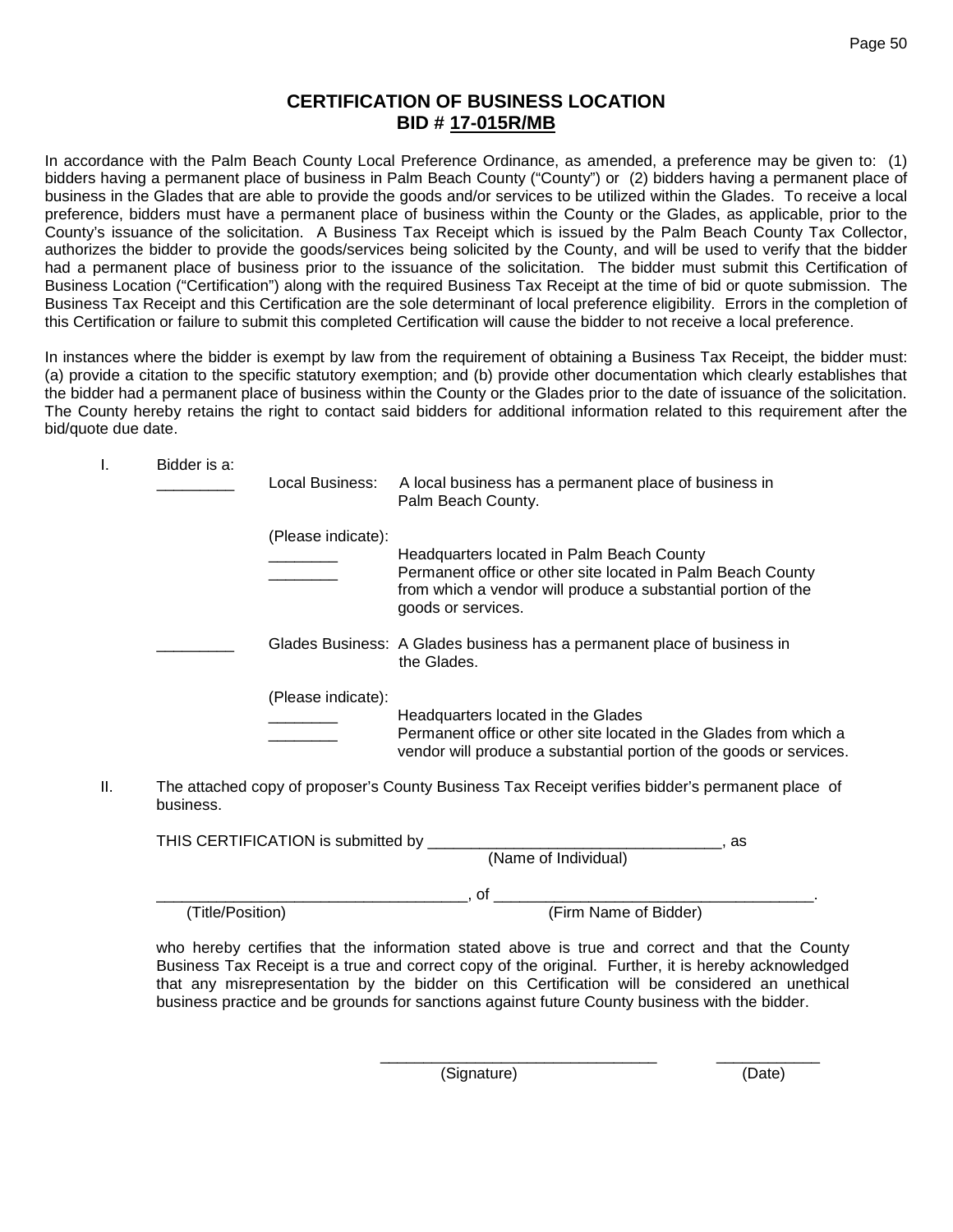# **DRUG-FREE WORKPLACE CERTIFICATION BID #17-015R/MB**

**IDENTICAL TIE BIDS/PROPOSALS - In accordance with Section 287.087, F.S., a preference shall be given to vendors submitting with their bids/proposals the following certification that they have implemented a drug-free workplace program which meets the requirements of Section 287.087; provided, however, that any preference given pursuant to Section 287.087, shall be made in conformity with the requirements pursuant to the Palm Beach County Code, Chapter 2, Article III, Sections 2-80.21 thru 2-80.34. In the event tie bids are received from vendors who have not submitted with their bids/proposals a completed Drug-Free Workplace Certification form, the award will be made in accordance with Palm Beach County's purchasing procedures pertaining to tie bids.**

**This Drug-Free Workplace Certification form must be executed and returned with the attached bid/proposal, and received on or before the published bid submission time to be considered. The failure to execute and/or return this certification shall not cause any bid/proposal to be deemed non-responsive.**

**Whenever two (2) or more bids/proposals which are equal with respect to price, quality, and service are received by Palm Beach County for the procurement of commodities or contractual services, a bid/proposal received from a business that certifies that it has implemented a drug-free workplace program shall be given preference in the award process. In order to have a drug-free workplace program, a business shall:**

- **(1) Publish a statement notifying employees that the unlawful manufacture, distribution, dispensing, possession, or use of a controlled substance is prohibited in the workplace and specifying the actions that will be taken against employees for violations of such prohibition.**
- **(2) Inform employees about the dangers of drug abuse in the workplace, the business's policy of maintaining a drug-free workplace, any available drug counseling, rehabilitation, and employee assistance programs, and the penalties that may be imposed upon employees for drug abuse violations.**
- **(3) Give each employee engaged in providing the commodities or contractual services that are under bid a copy of the statement specified in number (1).**
- **(4) In the statement specified in number (1), notify the employees that, as a condition of working on the commodities or contractual services that are under bid, the employee will abide by the terms of the statement and will notify the employer of any conviction of, or plea of guilty or nolo contendere to, any violation of Chapter 893, Florida Statutes, or of any controlled substance law of the United States or any state, for a violation occurring in the workplace no later than five (5) days after such conviction.**
- **(5) Impose a sanction on, or require the satisfactory participation in a drug abuse assistance or rehabilitation program if such is available in the employee's community, by any employee who is so convicted.**
- **(6) Make a good faith effort to continue to maintain a drug-free workplace through implementation Section 287.087, Florida Statutes.**

**THIS CERTIFICATION is submitted by \_\_\_\_\_\_\_\_\_\_\_\_\_\_\_\_\_\_\_\_\_\_\_\_\_\_\_\_\_\_\_\_\_\_\_\_\_\_\_\_\_\_\_\_\_\_\_\_\_\_\_\_\_\_\_\_\_\_\_\_\_\_\_ the**

**(Individual's Name)**

**(Title/Position with Company/Vendor)** 

**\_\_\_\_\_\_\_\_\_\_\_\_\_\_\_\_\_\_\_\_\_\_\_\_\_\_\_\_\_\_\_\_\_\_\_\_\_\_\_\_\_\_\_\_\_\_\_ of \_\_\_\_\_\_\_\_\_\_\_\_\_\_\_\_\_\_\_\_\_\_\_\_\_\_\_\_\_\_\_\_\_\_\_\_\_\_\_\_\_\_\_\_\_\_\_\_**

**who does hereby certify that said Company/Vendor has implemented a drug-free workplace program which meets the requirements of Section 287.087, Florida Statutes, which are identified in numbers (1) through (6) above.**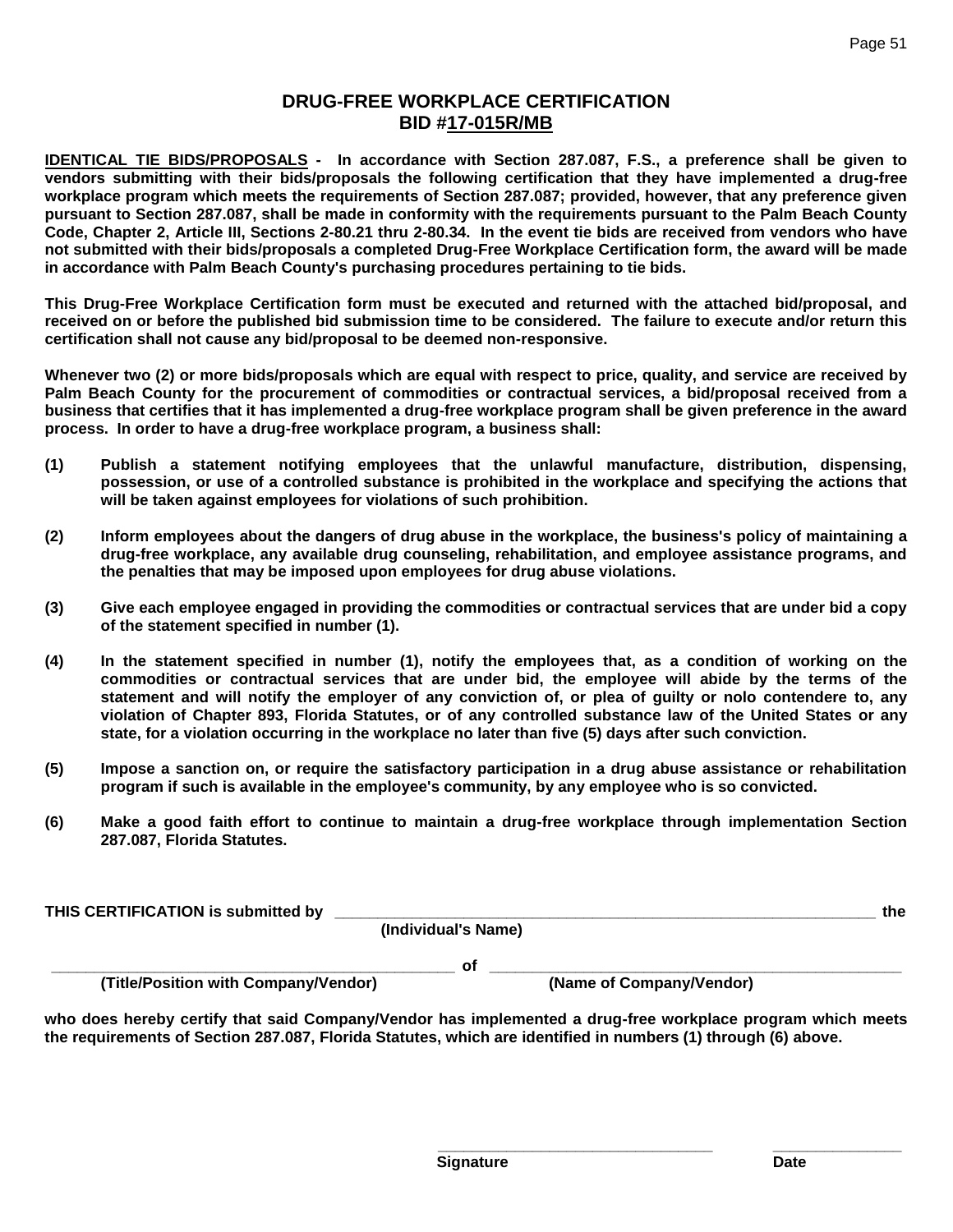# **NON-DISCRIMINATION POLICY BID #17-015R/MB**

Pursuant to Palm Beach County Resolution R-2014-1421, as may be amended, it is the policy of the Board of County Commissioners of Palm Beach County that Palm Beach County shall not conduct business with nor appropriate any funds for any organization that practices discrimination on the basis of race, color, national origin, religion, ancestry, sex, age, familial status, marital status, sexual orientation, gender identity and expression, disability, or genetic information.

All bidders doing business with Palm Beach County are required to submit a copy of its non-discrimination policy which shall be consistent with the policy of Palm Beach County stated above, **prior** to entering into any contract with Palm Beach County. In the event a bidder does not have a written non-discrimination policy, such bidder shall be required to check the applicable statement and sign below affirming that their non-discrimination policy is in conformance with Palm Beach County's policy.

Check one:

(\_\_) Bidder hereby acknowledges that it **does not** have a written non-discrimination policy; however hereby **affirms by signing below** that its non-discrimination policy is in conformance with the above.

### **OR**

(\_\_) Bidder hereby attaches its non-discrimination policy which is consistent with the policy of Palm Beach County.

# **NOTE:**

Bidder's failure to comply with the above requirements will render bidder non-responsive.

Bidder shall notify Palm Beach County in the event it no longer maintains a non-discrimination policy that is in conformance with Palm Beach County's policy set forth above. Failure to maintain said non-discrimination policy shall be considered a default of contract.

#### **BIDDER:**

Company Name

**Signature** 

Name (type or print)

Rev. 05.02.16

**Title**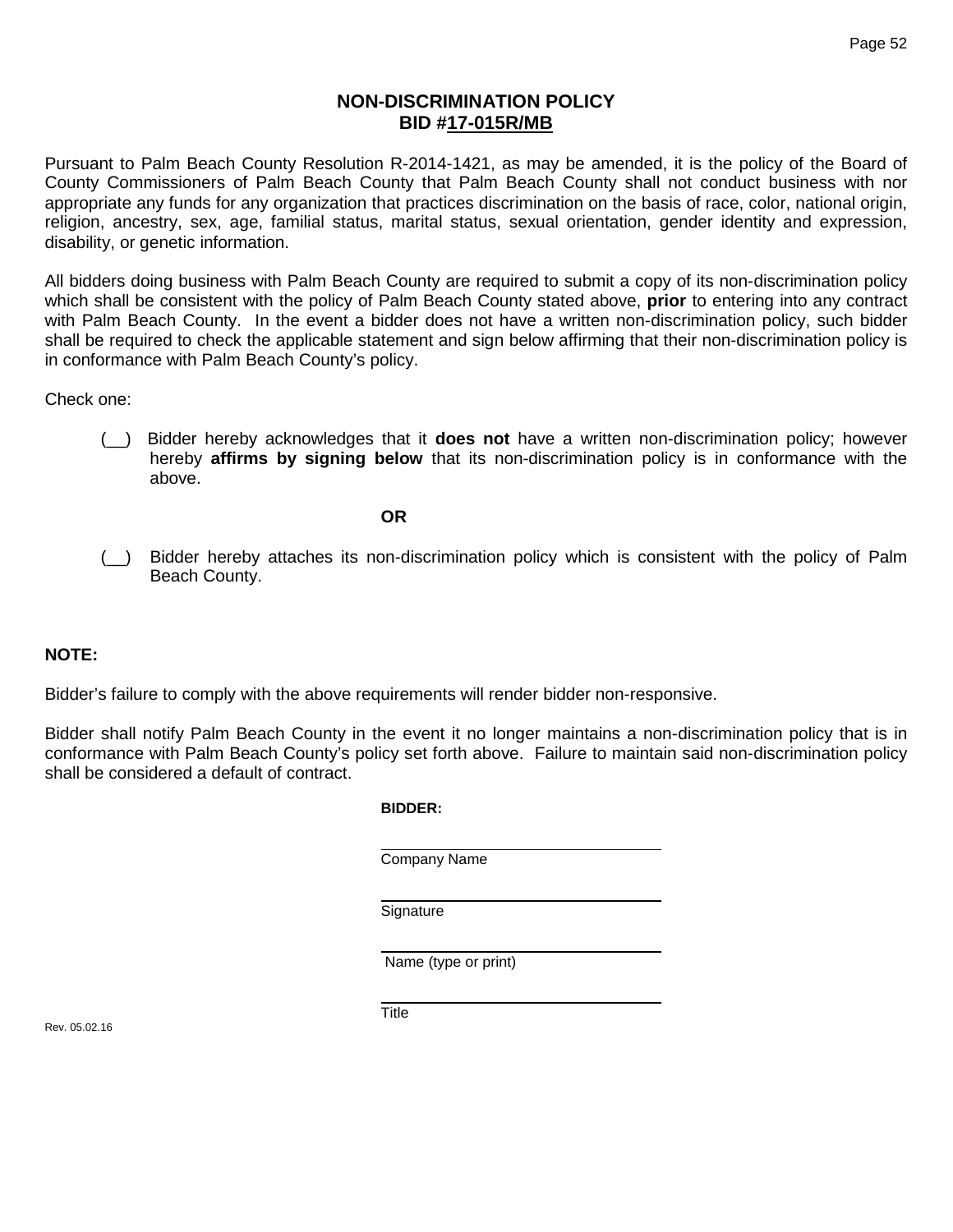#### SCHEDULE 1 LIST OF PROPOSED SBE-M/WBE PRIME AND/OR SUBCONTRACTOR PARTICIPATION

| <b>PROJECT NAME OR BID NAME:</b> | <b>PROJECT NO. OR BID NO.:</b>       |
|----------------------------------|--------------------------------------|
| <b>NAME OF PRIME BIDDER:</b>     | <b>ADDRESS:</b>                      |
| <b>CONTACT PERSON:</b>           | <b>FAX NO.:</b><br><b>PHONE NO.:</b> |
| <b>BID OPENING DATE:</b>         | <b>USER DEPARTMENT:</b>              |

**THIS DOCUMENT IS TO BE COMPLETED BY THE PRIME CONTRACTOR AND SUBMITTED WITH BID PACKET. PLEASE LIST THE NAME, CONTACT INFORMATION AND DOLLAR AMOUNT AND/OR PERCENTAGE OF WORK TO BE COMPLETED BY ALL SBE -M/WBE SUBCONTRACTORS ON THIS PROJECT. IF THE PRIME IS AN SBE-M/WBE, PLEASE ALSO LIST THE NAME, CONTACT INFORMATION AND DOLLAR AMOUNT AND/OR PERCENTAGE OF WORK TO BE COMPLETED BY THE PRIME ON THIS PROJECT. THE PRIME AFFIRMS THAT IT WILL MONITOR THE SBES LISTED TO ENSURE THE SBES PERFORM THE WORK WITH ITS OWN FORCES.**

|       |                                                                                                                                                                                                     | (Check one or both Categories)<br><b>M/WBE</b> | <b>SBE</b>               | DOLLAR AMOUNT OR PERCENTAGE OF WORK                               |          |       |           |                                  |
|-------|-----------------------------------------------------------------------------------------------------------------------------------------------------------------------------------------------------|------------------------------------------------|--------------------------|-------------------------------------------------------------------|----------|-------|-----------|----------------------------------|
|       | Name, Address and Phone Number                                                                                                                                                                      | Minority<br><b>Business</b>                    | Small<br><b>Business</b> | <b>Black</b>                                                      | Hispanic | Women | Caucasian | <b>Other (Please</b><br>Specify) |
|       |                                                                                                                                                                                                     |                                                |                          |                                                                   |          |       |           |                                  |
| 1.    |                                                                                                                                                                                                     |                                                |                          |                                                                   |          |       |           |                                  |
|       |                                                                                                                                                                                                     |                                                |                          |                                                                   |          |       |           |                                  |
| 2.    |                                                                                                                                                                                                     |                                                |                          |                                                                   |          |       |           |                                  |
|       |                                                                                                                                                                                                     |                                                |                          |                                                                   |          |       |           |                                  |
| 3.    |                                                                                                                                                                                                     |                                                |                          |                                                                   |          |       |           |                                  |
|       |                                                                                                                                                                                                     |                                                |                          |                                                                   |          |       |           |                                  |
| 4.    |                                                                                                                                                                                                     |                                                |                          |                                                                   |          |       |           |                                  |
|       |                                                                                                                                                                                                     |                                                |                          |                                                                   |          |       |           |                                  |
| 5.    |                                                                                                                                                                                                     |                                                |                          |                                                                   |          |       |           |                                  |
|       | (Please use additional sheets if necessary)                                                                                                                                                         |                                                | <b>Total</b>             |                                                                   |          |       |           |                                  |
|       | Total Bid Price \$                                                                                                                                                                                  |                                                |                          | Total SBE-M/WBE Participation Dollar Amount or Percentage of Work |          |       |           |                                  |
|       | I hereby certify that the above information is accurate to the best of my knowledge:                                                                                                                |                                                |                          |                                                                   |          |       |           |                                  |
|       |                                                                                                                                                                                                     |                                                | Signature                |                                                                   |          |       | Title     |                                  |
| Note: | 1. The amount listed on this form for a subcontractor must be supported by price or percentage listed on the signed Schedule 2 or signed proposal in order to be counted toward goal<br>attainment. |                                                |                          |                                                                   |          |       |           |                                  |
|       | 2. Firms may be certified by Palm Beach County as an SBE and/or an M/WBE. If firms are certified as both an SBE and M/WBE, please indicate the dollar amount and/or percentage                      |                                                |                          |                                                                   |          |       |           |                                  |
|       | under the appropriate category.<br>3. M/WBE information is being collected for tracking purposes only.                                                                                              |                                                |                          |                                                                   |          |       |           | <b>Revised 9/7/2011</b>          |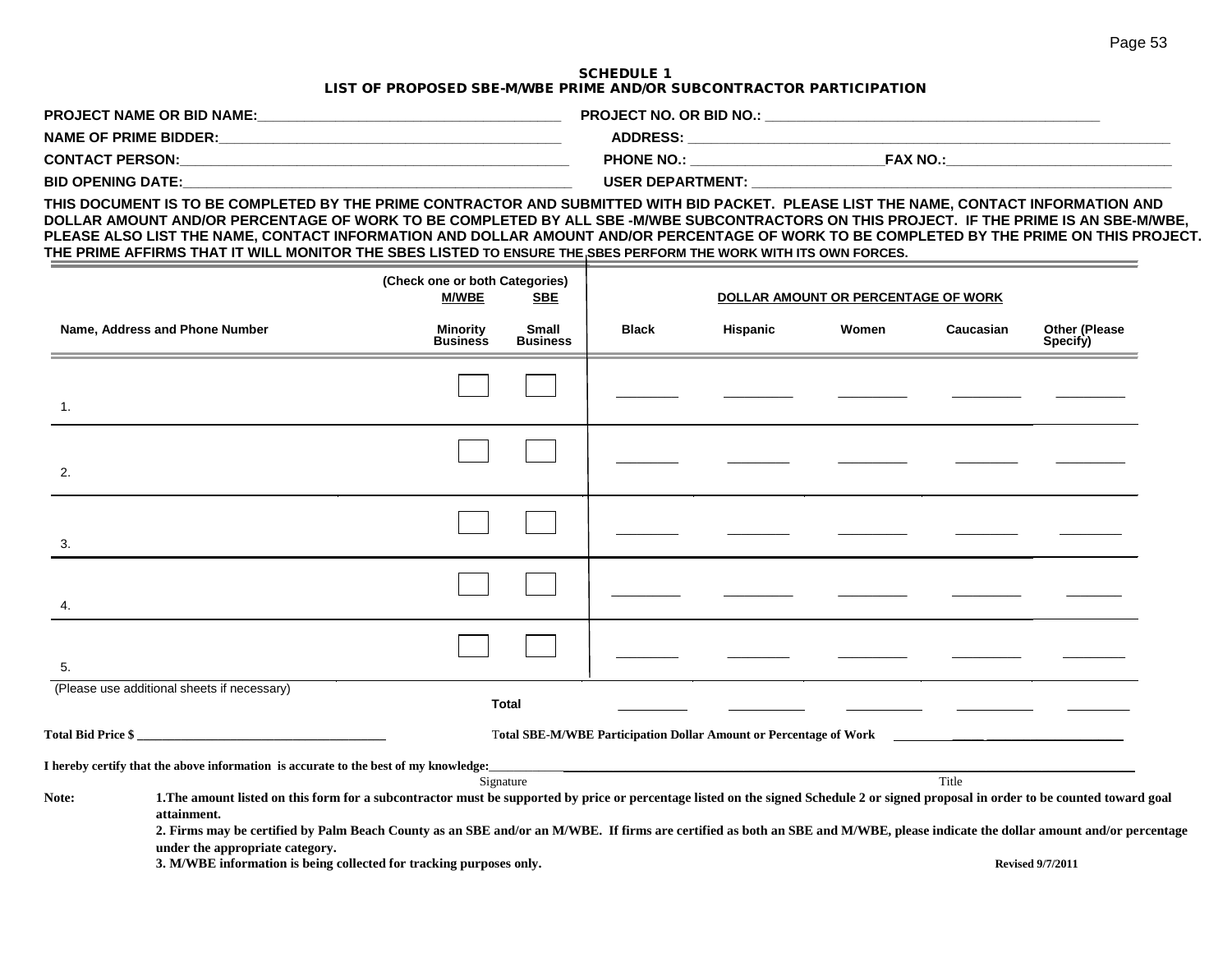#### **OSBA SCHEDULE 2 LETTER OF INTENT TO PERFORM AS AN SBE-M/WBE SUBCONTRACTOR**

| TO:                                                                                                                                                                                                      |                                                                                                                                                                                                                                               |                                    |                   |                     |
|----------------------------------------------------------------------------------------------------------------------------------------------------------------------------------------------------------|-----------------------------------------------------------------------------------------------------------------------------------------------------------------------------------------------------------------------------------------------|------------------------------------|-------------------|---------------------|
|                                                                                                                                                                                                          | (Name of Prime Bidder)                                                                                                                                                                                                                        |                                    |                   |                     |
| The undersigned is certified by Palm Beach County as a - (check one or more, as applicable):                                                                                                             |                                                                                                                                                                                                                                               |                                    |                   |                     |
| Small Business Enterprise _____                                                                                                                                                                          |                                                                                                                                                                                                                                               | Minority Business Enterprise _____ |                   |                     |
| Black ______ Hispanic ______ Women ______ Caucasian ______ Other (Please Specify) ________________                                                                                                       |                                                                                                                                                                                                                                               |                                    |                   |                     |
|                                                                                                                                                                                                          |                                                                                                                                                                                                                                               |                                    |                   |                     |
|                                                                                                                                                                                                          |                                                                                                                                                                                                                                               |                                    |                   |                     |
|                                                                                                                                                                                                          |                                                                                                                                                                                                                                               |                                    |                   |                     |
|                                                                                                                                                                                                          |                                                                                                                                                                                                                                               |                                    |                   | <b>Total Price/</b> |
|                                                                                                                                                                                                          |                                                                                                                                                                                                                                               | <b>Qty/Units</b>                   | <b>Unit Price</b> | Percentage          |
|                                                                                                                                                                                                          |                                                                                                                                                                                                                                               |                                    |                   |                     |
|                                                                                                                                                                                                          | <u> 1989 - Johann Stoff, deutscher Stoff, der Stoff, der Stoff, der Stoff, der Stoff, der Stoff, der Stoff, der S</u><br><u> 1989 - Johann John Stone, markin sanadi a shekara ta 1989 - An tsara tsara tsara tsara tsara tsara tsara tsa</u> |                                    |                   |                     |
| The undersigned is prepared to perform the following described work in connection with the above project. Additional Sheets May Be<br><b>Used As Necessary</b><br>Line Item/<br>Lot No. Item Description |                                                                                                                                                                                                                                               |                                    |                   |                     |
| the<br>at                                                                                                                                                                                                | following                                                                                                                                                                                                                                     | price                              | or                | percentage          |

**If undersigned intends to subcontract any portion of this job to a certified SBE or a non-SBE subcontractor, please list the name of the subcontractor and the amount below.**

**Price or Percentage \_\_\_\_\_\_\_\_\_\_\_\_\_\_\_\_\_\_\_\_\_\_\_\_\_\_\_\_\_\_/ \_\_\_\_\_\_\_\_\_\_\_\_\_\_\_\_\_\_\_\_\_\_\_\_\_\_\_\_\_\_\_\_\_\_\_\_\_\_\_\_\_\_\_\_\_\_\_\_\_\_\_\_**

 **(Name of Subcontractor)**

The Prime affirms that it will monitor the SBE's listed to ensure the SBE's perform the work with its own forces. The undersigned subcontractor affirms that it has the resources necessary to perform the work listed without subcontracting to non-certified SBE or any other certified SBE subcontractors except as noted above.

The undersigned subcontractor understands that the provision of this form to Prime Bidder does not prevent Subcontractor from providing quotations to other bidders.

(Print name of SBE-M/WBE Subcontractor)

By:  $\frac{1}{\sqrt{2}}$ 

(Signature)

\_\_\_\_\_\_\_\_\_\_\_\_\_\_\_\_\_\_\_\_\_\_\_\_\_\_\_\_\_\_\_\_\_\_\_\_\_\_\_\_\_\_\_\_\_\_\_\_\_\_\_

 $\frac{1}{2}$  ,  $\frac{1}{2}$  ,  $\frac{1}{2}$  ,  $\frac{1}{2}$  ,  $\frac{1}{2}$  ,  $\frac{1}{2}$  ,  $\frac{1}{2}$  ,  $\frac{1}{2}$  ,  $\frac{1}{2}$  ,  $\frac{1}{2}$  ,  $\frac{1}{2}$  ,  $\frac{1}{2}$  ,  $\frac{1}{2}$  ,  $\frac{1}{2}$  ,  $\frac{1}{2}$  ,  $\frac{1}{2}$  ,  $\frac{1}{2}$  ,  $\frac{1}{2}$  ,  $\frac{1$  (Print name/title of person executing on behalf of SBE/M/WBE Subcontractor

Revised 10/11/2011 Date: \_\_\_\_\_\_\_\_\_\_\_\_\_\_\_\_\_\_\_\_\_\_\_\_\_\_\_\_\_\_\_\_\_\_\_\_\_\_\_\_\_\_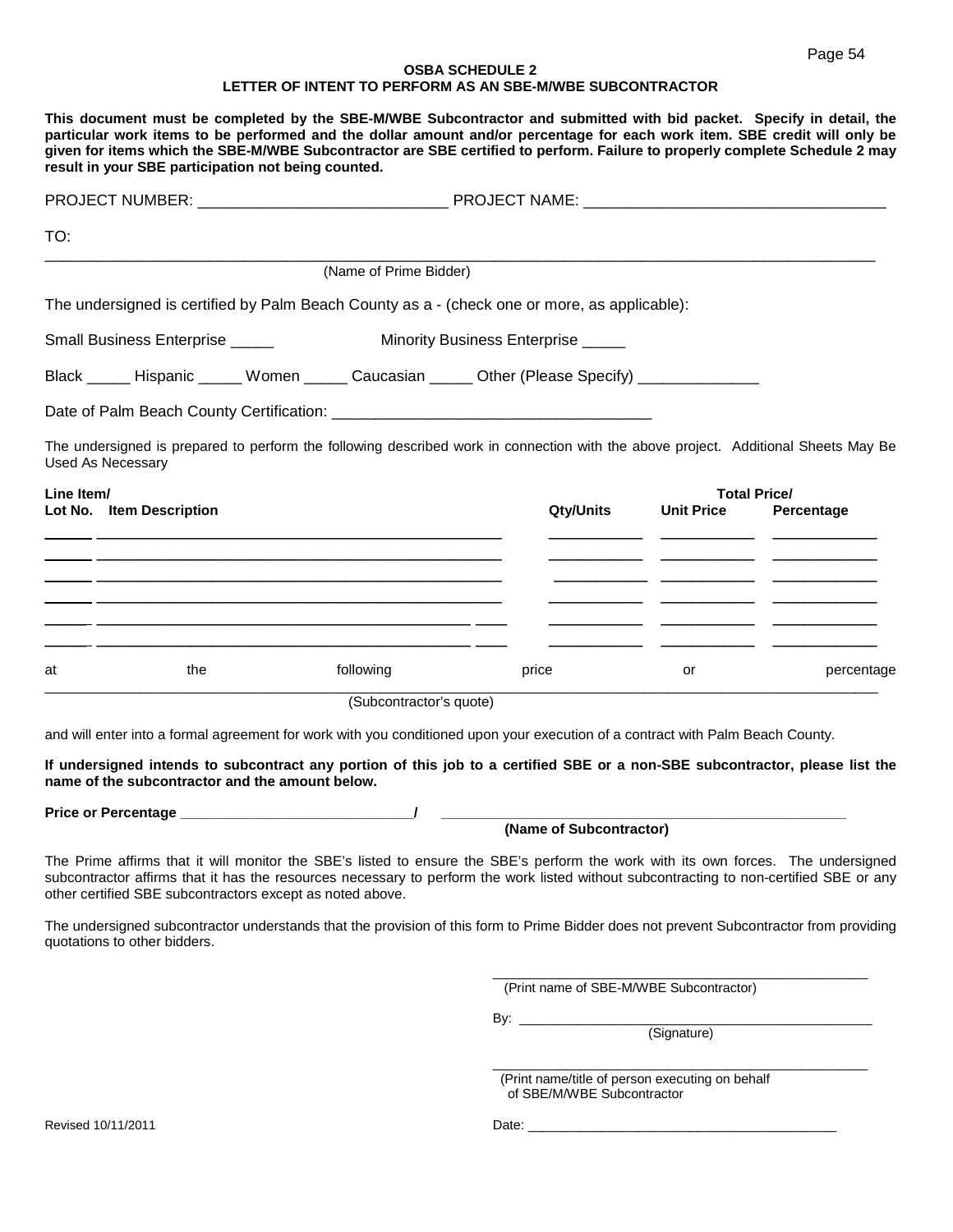#### **OSBA SCHEDULE 3 SBE-M/WBE ACTIVITY FORM**

| SBE-M/WBE ACTIVITY FOR MONTH ENDING | PROJECT#: |
|-------------------------------------|-----------|
| PROJECT NAME                        |           |
| PRIME CONTRACTOR NAME               |           |

PROJECT SUPERVISOR

**Schedule 3 is used to show the monthly payment activity for work performed by each SBE-M/WBE Subcontractor on the project and in conformity with the SBE-M/WBE's submitted on schedule 2. It also shows approved change orders as they impact the SBE-M/WBE Subcontractors. Schedule 3 is to be submitted by the Prime with each payment request to Palm Beach County. In the SBE-M/WBE Subcontracting Information section, list the name(s) of each SBE-M/WBE Subcontractor on the project and the total contracted amount for each SBE-M/WBE Subcontractor on the project. As the project proceeds, please complete each column under the SBE-M/WBE Subcontracting Information section accordingly. In the SBE-M/WBE Category, please check the appropriate category that represents each SBE-M/WBE Subcontractor.**

| <b>SBE-M/WBE SUBCONTRACTING INFORMATION</b> |                                              |                              |                                                |                                              |                                                                     |                                                                    | <b>SBE-M/WBE Category (check all applicable)</b> |                                           |                                      |              |          |       |           |                   |         |
|---------------------------------------------|----------------------------------------------|------------------------------|------------------------------------------------|----------------------------------------------|---------------------------------------------------------------------|--------------------------------------------------------------------|--------------------------------------------------|-------------------------------------------|--------------------------------------|--------------|----------|-------|-----------|-------------------|---------|
| Name of SBE-<br>M/WBE<br>Subcontractor      | SBE-<br>M/WBE<br>Total<br>Contract<br>Amount | Approved<br>Change<br>Orders | Revised<br>SBE-<br>M/WBE<br>Contract<br>Amount | Amount<br>for<br>M/WBE<br><b>This Period</b> | drawn Amount<br>SBE- drawn<br>for<br>Sub   SBE-M/WBE<br>Sub to Date | Amount Paid to   Actual<br>Date for SBE-<br>M/WBE<br>Subcontractor | Date                                             | Minority<br>Starting Business<br>$(\vee)$ | Small<br><b>Business</b><br>$(\vee)$ | <b>Black</b> | Hispanic | Women | Caucasian | Other<br>Specify) | (Please |
|                                             |                                              |                              |                                                |                                              |                                                                     |                                                                    |                                                  |                                           |                                      |              |          |       |           |                   |         |
|                                             |                                              |                              |                                                |                                              |                                                                     |                                                                    |                                                  |                                           |                                      |              |          |       |           |                   |         |
|                                             |                                              |                              |                                                |                                              |                                                                     |                                                                    |                                                  |                                           |                                      |              |          |       |           |                   |         |
|                                             |                                              |                              |                                                |                                              |                                                                     |                                                                    |                                                  |                                           |                                      |              |          |       |           |                   |         |
|                                             |                                              |                              |                                                |                                              |                                                                     |                                                                    |                                                  |                                           |                                      |              |          |       |           |                   |         |
|                                             |                                              |                              |                                                |                                              |                                                                     |                                                                    |                                                  |                                           |                                      |              |          |       |           |                   |         |

I hereby certify that the above information is true to the best of my knowledge

(Signature and Title)

Return to: Palm Beach County

Additional Sheets May Be Used As Necessary

**NOTE: Firms may be certified as an SBE and/or an M/WBE. If firms are certified as both an SBE and M/WBE, the dollar amount will not be counted twice.**

 **Revised 9/7/2011**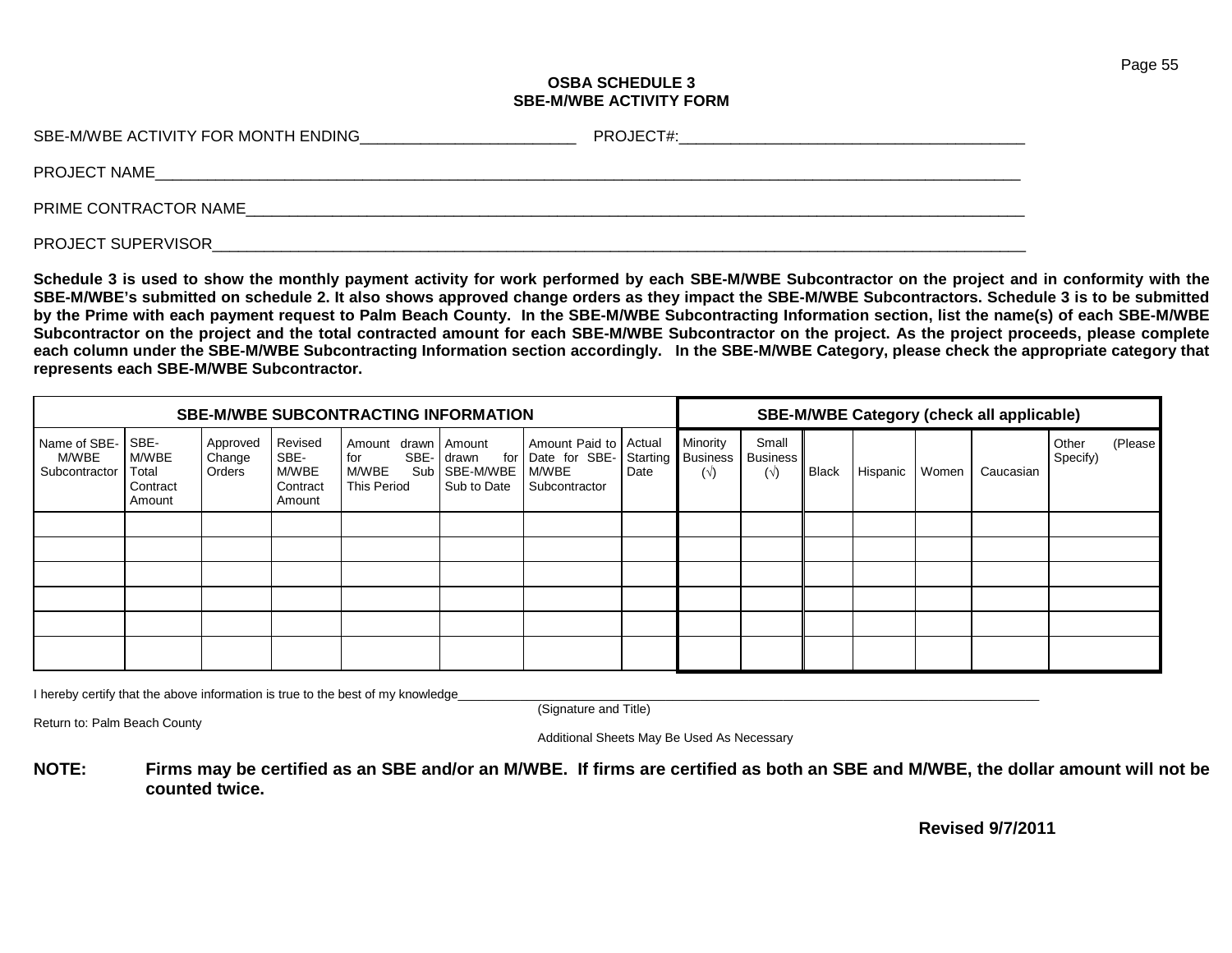**The Prime Contractor is to submit Schedule 4 with its Monthly Payment Request to Palm Beach County to reflect actual payments made to the SBE-M/WBE Subcontractor. The Prime Contractor is not to request signature from an SBE-M/WBE Subcontractor unless it has made a payment to the SBE-M/WBE Subcontractor. The SBE-M/WBE Subcontractor is not to complete and sign this form unless it has received a payment from the Prime Contractor for services actually performed by the SBE-M/WBE Subcontractor. A separate Schedule 4 is required for each SBE-M/WBE Subcontractor payment.**

| This is to certify that $\frac{1}{\sqrt{1-\frac{1}{2}}}\left\lfloor \frac{1}{2(1-\frac{1}{2})}\right\rfloor$                            |                                                  | received <b>received</b>                             |
|-----------------------------------------------------------------------------------------------------------------------------------------|--------------------------------------------------|------------------------------------------------------|
|                                                                                                                                         | (SBE or M/WBE Subcontractor Name)                |                                                      |
|                                                                                                                                         |                                                  |                                                      |
| (Monthly) or (Final) payment of \$                                                                                                      |                                                  |                                                      |
|                                                                                                                                         |                                                  |                                                      |
| On<br>from the contract of the second service of the series of the series of the series of the series of the series<br>YYYY<br>MМ<br>DD | (Prime Contractor Name)                          |                                                      |
|                                                                                                                                         |                                                  |                                                      |
|                                                                                                                                         | (Project Name)                                   | (Work Order)                                         |
|                                                                                                                                         |                                                  |                                                      |
| DEPT.:<br>PROJECT NO.:                                                                                                                  |                                                  |                                                      |
|                                                                                                                                         |                                                  |                                                      |
| PRIME CONTRACTOR VENDOR CODE:                                                                                                           |                                                  |                                                      |
|                                                                                                                                         |                                                  |                                                      |
| SBE OR M/WBE SUBCONTRACTOR VENDOR CODE:                                                                                                 |                                                  |                                                      |
|                                                                                                                                         |                                                  |                                                      |
| If the SBE Subcontractor intends to disburse any funds associated with this payment to any                                              |                                                  |                                                      |
| Subcontractor for labor and/or material provided on this project, please provide the following<br>information:                          |                                                  |                                                      |
|                                                                                                                                         |                                                  |                                                      |
|                                                                                                                                         |                                                  |                                                      |
|                                                                                                                                         |                                                  |                                                      |
| *Note: If the subcontractor listed in this section is an SBE or M/WBE a separate schedule 4 is required to<br>verify payment.           |                                                  |                                                      |
|                                                                                                                                         |                                                  |                                                      |
|                                                                                                                                         |                                                  |                                                      |
| $By:$ __<br>(Signature of Subcontractor)                                                                                                |                                                  | (Print Name & Title of Person executing on behalf of |
|                                                                                                                                         | Subcontractor)                                   |                                                      |
| STATE OF FLORIDA                                                                                                                        |                                                  |                                                      |
|                                                                                                                                         |                                                  |                                                      |
|                                                                                                                                         |                                                  |                                                      |
|                                                                                                                                         |                                                  |                                                      |
|                                                                                                                                         |                                                  |                                                      |
|                                                                                                                                         |                                                  |                                                      |
|                                                                                                                                         |                                                  |                                                      |
|                                                                                                                                         | Notary Public, State of Florida                  |                                                      |
|                                                                                                                                         | Print, Type or Stamp Commissioned Name of Notary |                                                      |
|                                                                                                                                         |                                                  |                                                      |
| Personally Known _____ OR Produced Identification _____ Type of Identification ____________________                                     |                                                  |                                                      |
| Rev. 5                                                                                                                                  |                                                  | Last updated: 11/18/11                               |
|                                                                                                                                         |                                                  |                                                      |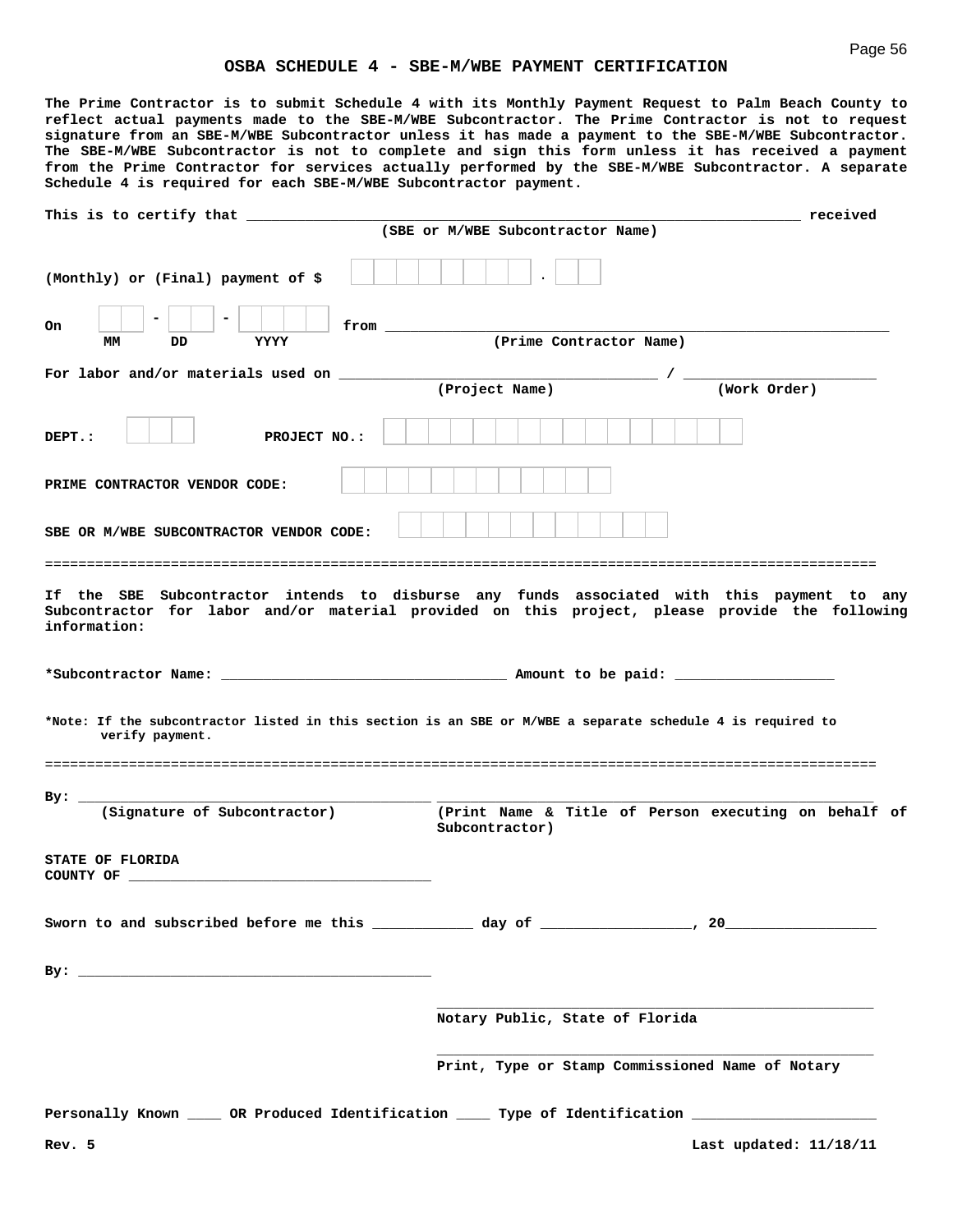# **UNIFORMED SECURITY GUARD SERVICES, JUDICIAL AND GENERAL LOCATIONS, TERM CONTRACT (RE-BID)**

# **BID #17-015R/MB**

# **COMPANY EXPERIENCE**

This package must be plainly filled in with ink or typewritten.

This attachment is a two page attachment and must have firm name and be initialed when submitting with bid.

| <b>Entity Name:</b>                      |                                                                            |                                |                                                                                                                                             |                         |              |     |
|------------------------------------------|----------------------------------------------------------------------------|--------------------------------|---------------------------------------------------------------------------------------------------------------------------------------------|-------------------------|--------------|-----|
| <b>Entity Address:</b>                   |                                                                            |                                |                                                                                                                                             |                         |              |     |
|                                          |                                                                            |                                |                                                                                                                                             | State: <u>Zip:</u> Zip: |              |     |
| Phone Number:                            |                                                                            |                                | Contact Name:                                                                                                                               |                         | Title:       |     |
| Entity Classification:                   | Corporation:                                                               |                                | Partnership: Sole Proprietorship: Other (please explain):                                                                                   |                         |              |     |
| If Corporation, State where incorporated |                                                                            |                                |                                                                                                                                             | Date of Incorporation   |              |     |
| All applicants answer the following:     |                                                                            |                                |                                                                                                                                             |                         |              |     |
| 1.                                       |                                                                            |                                | How many years has your organization been operating under your present business name?                                                       |                         |              |     |
| 2.                                       | List all previous business names of your organization:                     |                                |                                                                                                                                             |                         |              |     |
| 3.                                       | How many years experience has your organization had as a Prime Contractor: |                                |                                                                                                                                             |                         |              |     |
| 4.                                       | Enter your Federal Employer Identification Number (FEIN):                  |                                |                                                                                                                                             |                         |              |     |
| 5.                                       | Enter your Dunn & Bradstreet Number (D&B):                                 |                                |                                                                                                                                             |                         |              |     |
| 6.                                       |                                                                            |                                | List the following for all owners, partners, officers, and directors of your organization:                                                  |                         |              |     |
| <b>LAST NAME,</b>                        | <b>FIRST</b><br>MI                                                         |                                | <b>BUSINESS ADDRESS</b>                                                                                                                     | <b>CITY</b>             | <b>STATE</b> | ZIP |
|                                          |                                                                            |                                |                                                                                                                                             |                         |              |     |
|                                          |                                                                            |                                |                                                                                                                                             |                         |              |     |
|                                          |                                                                            |                                |                                                                                                                                             |                         |              |     |
| 7.                                       |                                                                            | <b>PERCENT</b>                 | List the following for all individuals, co-partnerships, companies and/or corporations owning 10% or more of your organization (applicant): |                         |              |     |
| <b>NAME</b>                              |                                                                            | <b>OWNED</b>                   | <b>ADDRESS</b>                                                                                                                              | <b>CITY</b>             | <b>STATE</b> | ZIP |
|                                          |                                                                            |                                |                                                                                                                                             |                         |              |     |
|                                          |                                                                            |                                |                                                                                                                                             |                         |              |     |
|                                          |                                                                            |                                |                                                                                                                                             |                         |              |     |
| 8.                                       |                                                                            |                                | List the following for all co-partnerships, companies and/or corporations in which your organization has at least 10% ownership:            |                         |              |     |
| <b>NAME</b>                              |                                                                            | <b>PERCENT</b><br><b>OWNED</b> | <b>ADDRESS</b>                                                                                                                              | <b>CITY</b>             | <b>STATE</b> | ZIP |
|                                          |                                                                            |                                |                                                                                                                                             |                         |              |     |

Page 57

FIRM NAME: \_\_\_\_\_\_\_\_\_\_\_\_\_\_\_\_\_\_\_\_\_\_\_\_\_\_\_\_\_\_\_\_\_\_\_\_\_\_\_\_\_\_\_\_\_\_\_\_\_\_\_\_\_\_\_\_\_\_\_\_\_\_\_\_\_\_\_\_\_\_\_ Initials:(\_\_\_\_\_\_\_\_)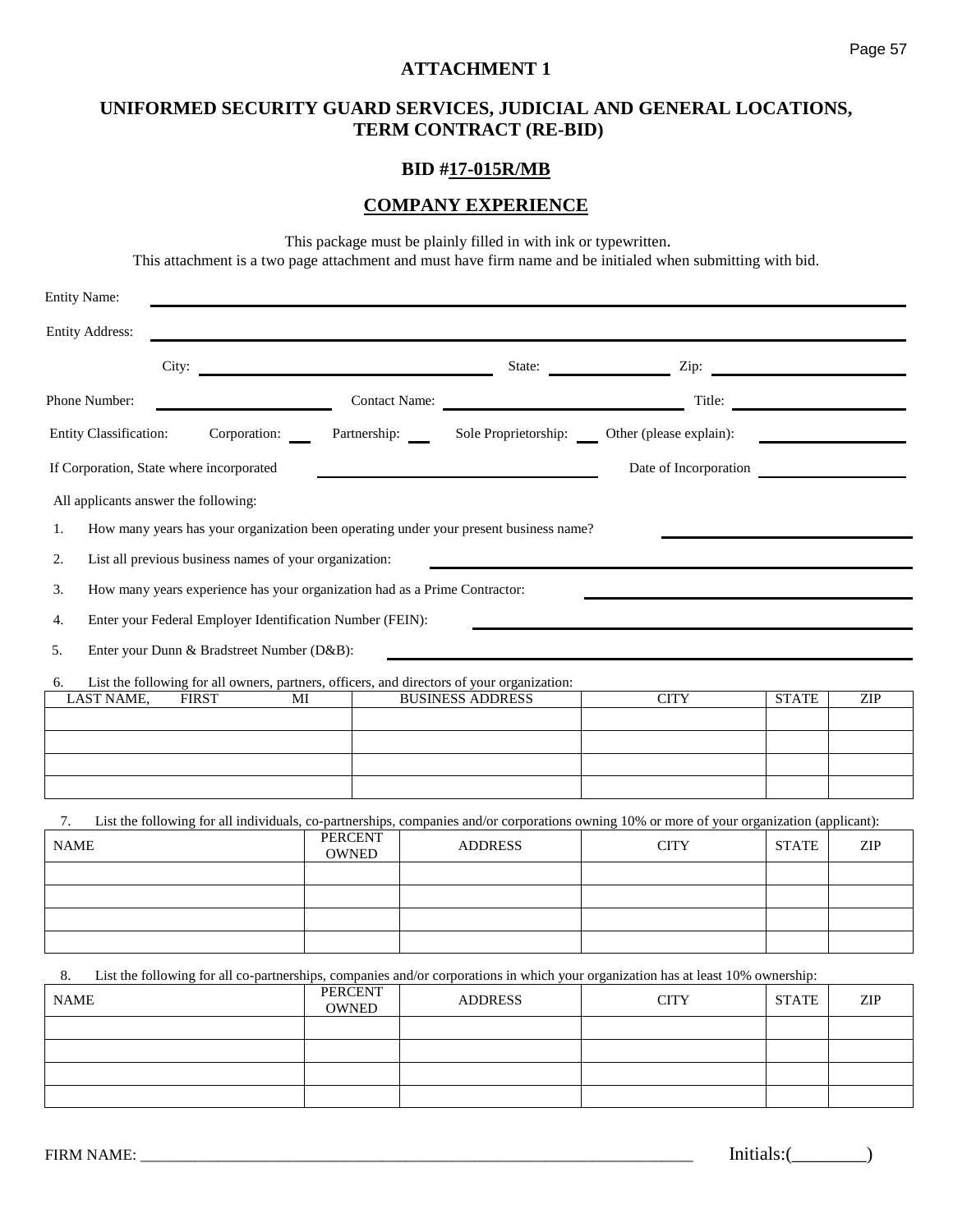| Has the firm, an affiliate, an officer, a director, an agent, an employee or a member of your firm, or that of an affiliate, ever been indicted, had |
|------------------------------------------------------------------------------------------------------------------------------------------------------|
| criminal information filed against it, pled guilty, pled no contest, or been convicted of any act prohibited by state or federal criminal law which  |
| involves fraud, bribery, collusion, conspiracy, violation of state or federal antitrust laws, or material misrepresentation committed in any         |
| federal or state jurisdiction with respect to any public contract?                                                                                   |
| $V_{\alpha\beta}$ $N_{\alpha}$ $\Box$                                                                                                                |

|     | Yes<br>No.                                                                                                                                                       | If yes, please explain in detail: |                |
|-----|------------------------------------------------------------------------------------------------------------------------------------------------------------------|-----------------------------------|----------------|
|     |                                                                                                                                                                  |                                   |                |
|     |                                                                                                                                                                  |                                   |                |
|     |                                                                                                                                                                  |                                   |                |
| 10. | Please state whether you or any of your affiliates are presently or have ever been barred or suspended from bidding or contracting on any public<br>contract(s)? |                                   |                |
|     | If yes, please attach additional sheet(s) to include:                                                                                                            | Yes                               | No             |
|     |                                                                                                                                                                  |                                   |                |
|     |                                                                                                                                                                  |                                   |                |
| 11. | Please state whether you or any of your affiliates are presently or have ever been barred or suspended from bidding or contracting on any public<br>contract(s)? |                                   |                |
|     | If yes, please attach additional sheet(s) to include:                                                                                                            | Yes                               | N <sub>o</sub> |
|     |                                                                                                                                                                  |                                   |                |
| 12. | Within the past 8 years, have you ever been terminated for cause from any work awarded to you?                                                                   |                                   |                |
|     | If yes, please attach additional sheet(s) to include:                                                                                                            | Yes                               | No.            |
|     |                                                                                                                                                                  |                                   |                |
|     |                                                                                                                                                                  |                                   |                |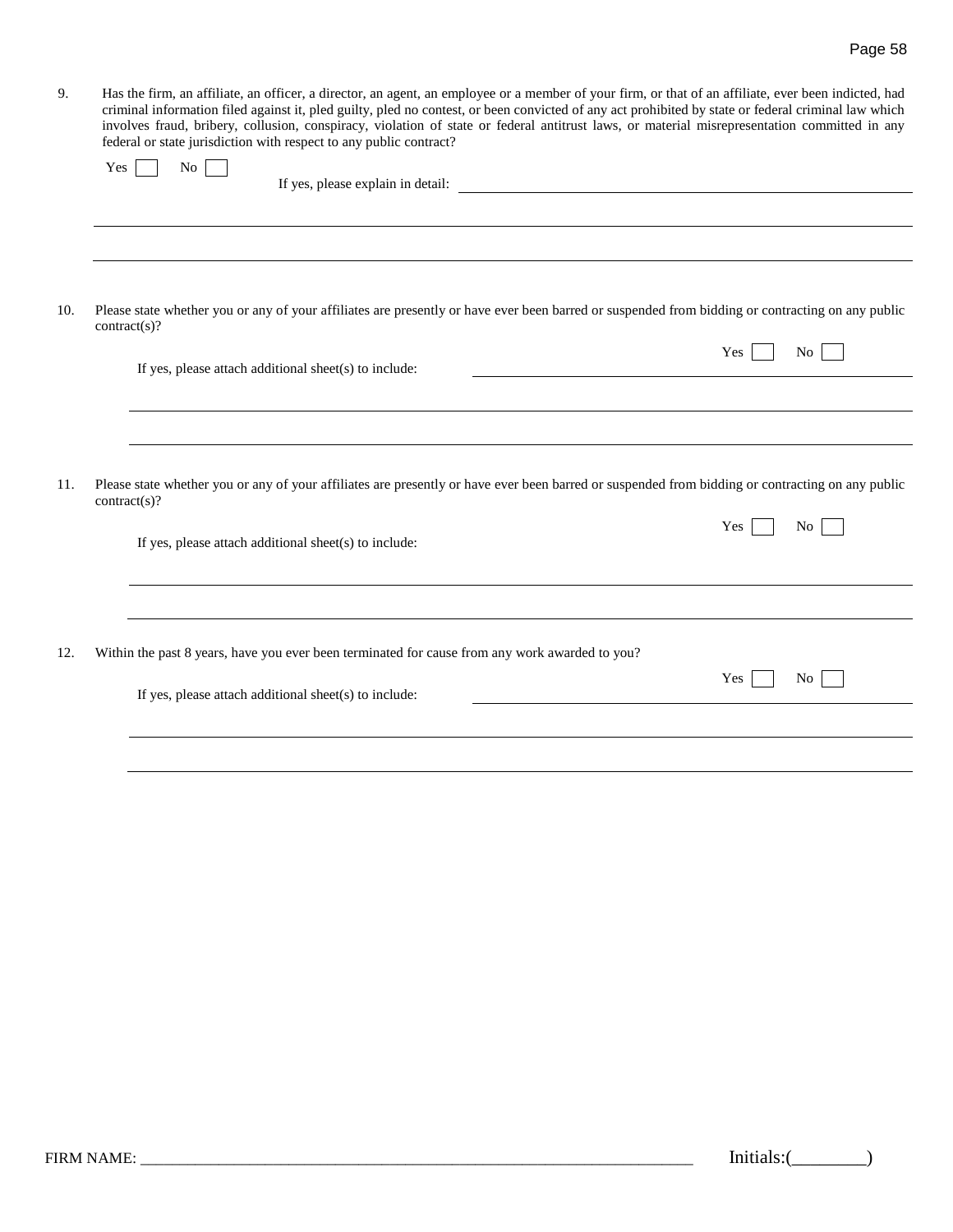# **UNIFORMED SECURITY GUARD SERVICES, JUDICIAL AND GENERAL LOCATIONS, TERM CONTRACT (RE-BID)**

# **BID #17-015R/MB**

# **REFERENCES**

This package must be plainly filled in with ink or typewritten.

This attachment is a single page attachment and must have firm name and be initialed when submitting with bid.

Bidder shall submit three (3) references, (Attachment 2), all must be non-residential clients where services have been provided; including scope of work, contact name, address, telephone number, email address, total dollar amount of contract, beginning date, end date and length of service.

A contact person must be someone who has personal knowldege of the Bidder's performance for the specific requirement listed. The contact person must have been informed they are being used as a reference and that Palm Beach County staff will be contacting them.

Palm Beach County staff shall contact each reference. DO NOT list references that are unable to answer specific questions regarding these requirements. Palm Beach County cannot be listed as a reference.

# **REFERENCE SUMMARY**

| <b>CLIENT NAME</b>    |  |
|-----------------------|--|
| <b>CLIENT ADDRESS</b> |  |
| <b>CONTACT PERSON</b> |  |
| PHONE NUMBER          |  |
| $\bf EMAIL$           |  |
|                       |  |
|                       |  |
| <b>SCOPE OF WORK</b>  |  |
|                       |  |
|                       |  |
| <b>CLIENT NAME</b>    |  |
| <b>CLIENT ADDRESS</b> |  |
| <b>CONTACT PERSON</b> |  |
| PHONE NUMBER          |  |
| <b>EMAIL</b>          |  |
|                       |  |
| <b>SCOPE OF WORK</b>  |  |
|                       |  |
|                       |  |
|                       |  |
| <b>CLIENT NAME</b>    |  |
| <b>CLIENT ADDRESS</b> |  |
| <b>CONTACT PERSON</b> |  |
| <b>PHONE NUMBER</b>   |  |
| <b>EMAIL</b>          |  |
|                       |  |
| <b>SCOPE OF WORK</b>  |  |
|                       |  |
|                       |  |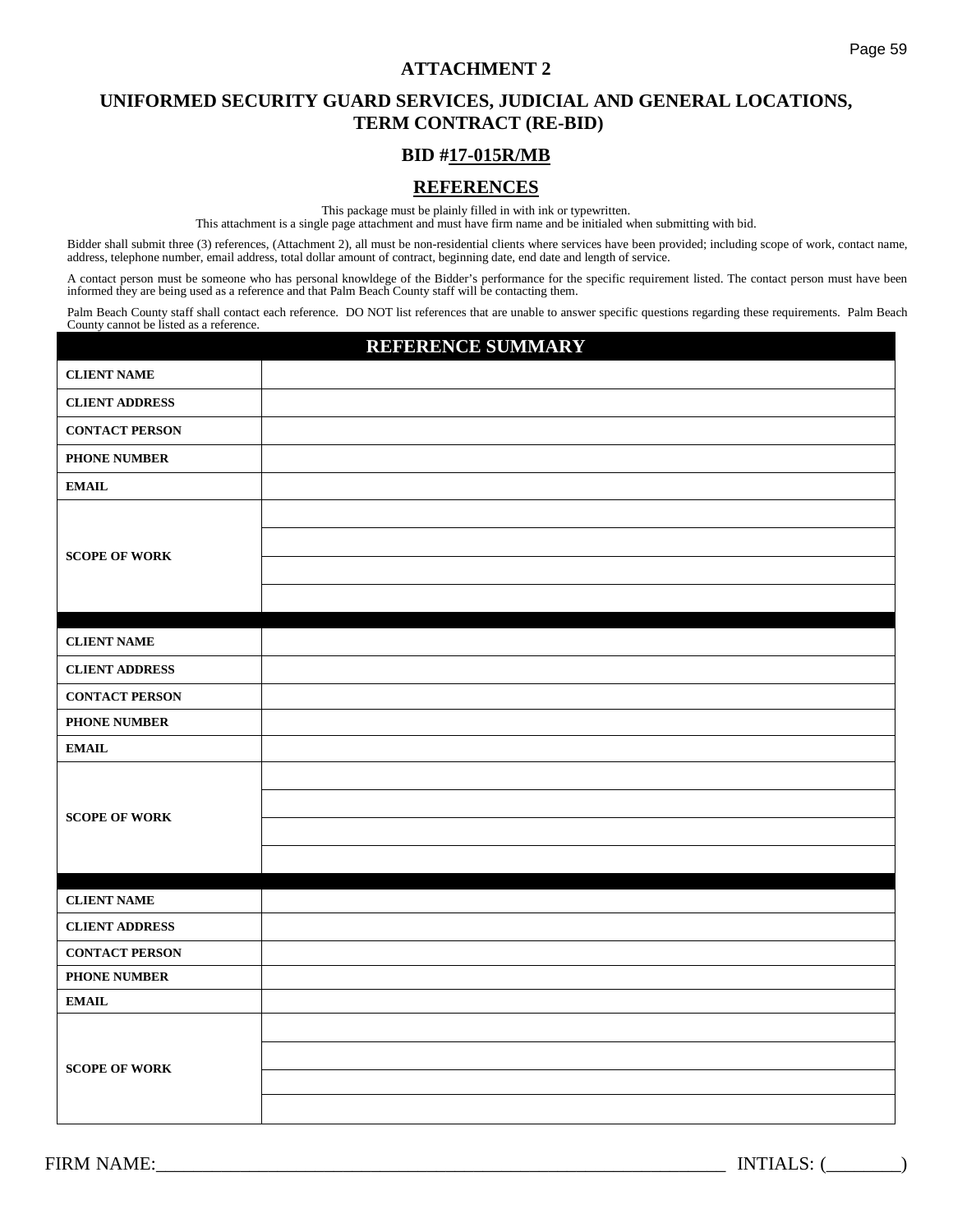# **UNIFORMED SECURITY GUARD SERVICES, JUDICIAL AND GENERAL LOCATIONS, TERM CONTRACT (RE-BID)**

#### **BID #17-015R/MB**

#### **REFERENCES NON-RESIDENTIAL CLIENT REFERENCES**

This package must be plainly filled in with ink or typewritten.

This attachment is a single page attachment and must have firm name and be initialed when submitting with bid.

Bidder shall submit **three (3)** references, (Attachment 3) of non-residential clients, from non-residential clients, where services have been provided; including the scope of work, contact names, addresses, telephone numbers, email address, total dollar amount of contract, beginning date, end date and length of service.

A contact person must be someone who has personal knowledge of the Bidder's performance for the specific requirement listed. The contact person must have been informed that they are being used as a reference and that Palm Beach County staff will be contacting them.

Palm Beach County staff shall contact each reference. **DO NOT** list references that are unable to answer specific questions regarding these requirements.

|                                            |                                                            | REFERENCE SUMMARY                                   |                                                     |
|--------------------------------------------|------------------------------------------------------------|-----------------------------------------------------|-----------------------------------------------------|
|                                            | <b>ATTACHMENTS SHALL BE</b><br><b>NUMBERED AS FOLLOWS:</b> | ATTACHMENTS SHALL BE<br><b>NUMBERED AS FOLLOWS:</b> | ATTACHMENTS SHALL BE<br><b>NUMBERED AS FOLLOWS:</b> |
|                                            | 3A                                                         | 3B                                                  | 3C                                                  |
| <b>CLIENT NAME &amp;</b><br><b>ADDRESS</b> |                                                            |                                                     |                                                     |
| <b>CONTACT PERSON</b>                      |                                                            |                                                     |                                                     |
| PHONE NUMBER                               |                                                            |                                                     |                                                     |
| <b>EMAIL</b>                               |                                                            |                                                     |                                                     |
| <b>CONTRACT</b><br><b>AMOUNT</b>           |                                                            |                                                     |                                                     |
| <b>SCOPE OF WORK</b>                       |                                                            |                                                     |                                                     |
| <b>CONTRACT</b><br><b>BEGINNING DATE</b>   |                                                            |                                                     |                                                     |
| <b>CONTRACT END</b><br><b>DATE</b>         |                                                            |                                                     |                                                     |

FIRM NAME: THE SUBSEX 1 and the set of the set of the set of the set of the set of the set of the set of the set of the set of the set of the set of the set of the set of the set of the set of the set of the set of the set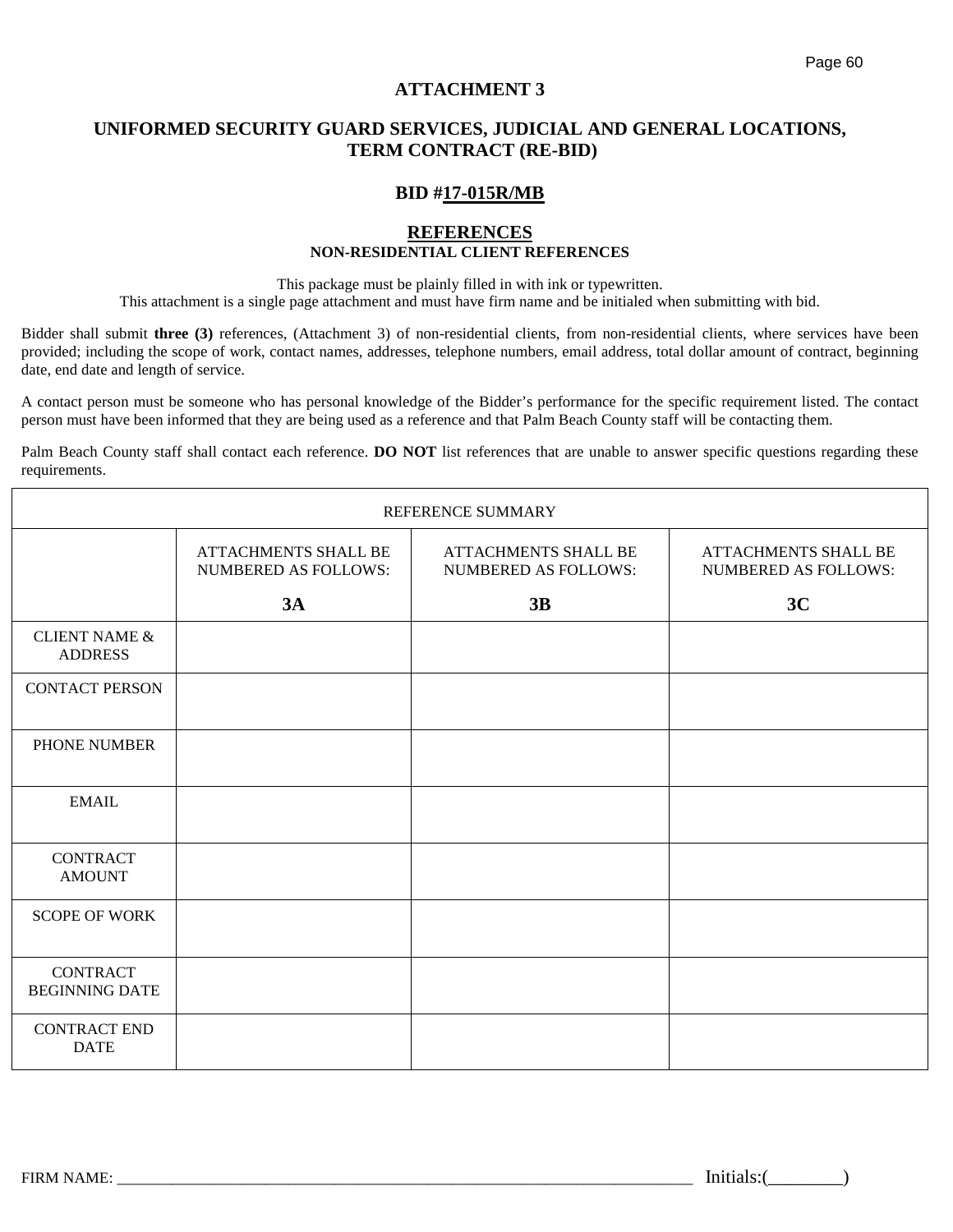# **UNIFORMED SECURITY GUARD SERVICES, JUDICIAL AND GENERAL LOCATIONS, TERM CONTRACT (RE-BID)**

## **BID #17-015R/MB**

### **CONTRACT EXPERIENCE**

#### **NON-RESIDENTIAL CONTRACTS WITH VALUES IN EXCESS OF \$2,000,000**

This package must be plainly filled in with ink or typewritten.

Bidder can submit as many pages as needed to comply with the requirements of the bid, each page submitted must have firm name and be initialed when submitting with bid.

The County's annual estimated value of this Solicitation is \$6,287,251.00, bidder shall supply a minimum of two (2) copies of two (2) other non-residential contracts with a combined annual value of no less than \$2,000,000.

Palm Beach County will only contact clients to confirm and/or qualify supporting documentation supplied by bidder. DO NOT list clients that are unable to answer specific questions regarding these requirements.

|                                | <b>CONTRACT VALUE SUMMARY</b> |
|--------------------------------|-------------------------------|
| <b>CLIENT NAME</b>             |                               |
| <b>CONTRACT VALUE</b>          |                               |
| <b>CONTACT PERSON</b>          |                               |
| <b>PHONE NUMBER</b>            |                               |
| <b>EMAIL</b>                   |                               |
| <b>SCOPE OF WORK</b>           |                               |
| <b>CONTRACT BEGINNING DATE</b> |                               |
| <b>CONTRACT END DATE</b>       |                               |
| <b>CLIENT NAME</b>             |                               |
| <b>CONTRACT VALUE</b>          |                               |
| <b>CONTACT PERSON</b>          |                               |
| <b>PHONE NUMBER</b>            |                               |
| <b>EMAIL</b>                   |                               |
| <b>SCOPE OF WORK</b>           |                               |
| <b>CONTRACT BEGINNING DATE</b> |                               |
| <b>CONTRACT END DATE</b>       |                               |
| <b>CLIENT NAME</b>             |                               |
| <b>CONTRACT VALUE</b>          |                               |
| <b>CONTACT PERSON</b>          |                               |
| <b>PHONE NUMBER</b>            |                               |
| <b>EMAIL</b>                   |                               |
| <b>SCOPE OF WORK</b>           |                               |
| <b>CONTRACT BEGINNING DATE</b> |                               |
| <b>CONTRACT END DATE</b>       |                               |

FIRM NAME:\_\_\_\_\_\_\_\_\_\_\_\_\_\_\_\_\_\_\_\_\_\_\_\_\_\_\_\_\_\_\_\_\_\_\_\_\_\_\_\_\_\_\_\_\_\_\_\_\_\_\_\_\_\_\_\_\_\_\_\_ INTIALS: (\_\_\_\_\_\_\_\_)